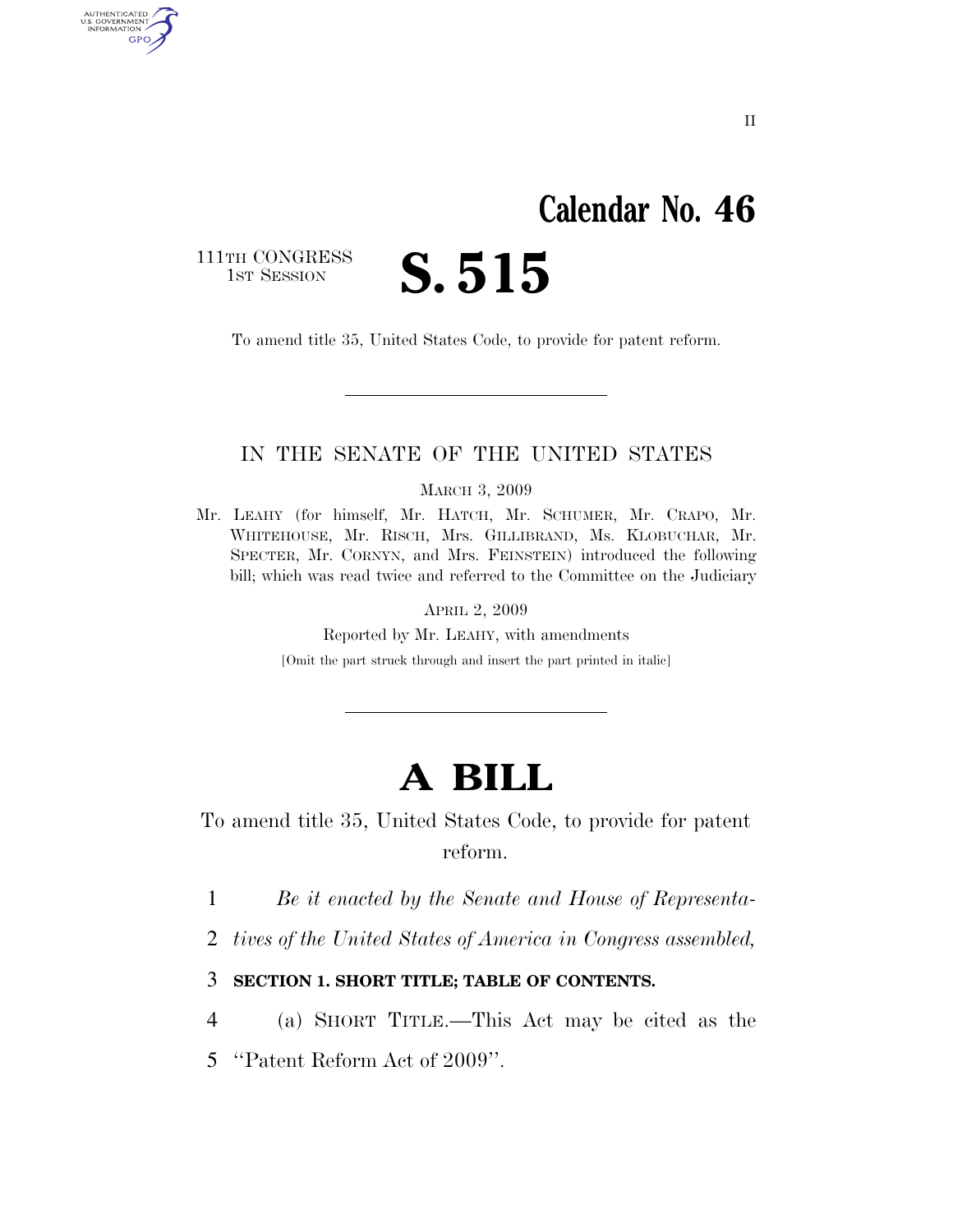## 1 (b) TABLE OF CONTENTS.—The table of contents for

#### 2 this Act is as follows:

- Sec. 1. Short title; table of contents.
- Sec. 2. Right of the first inventor to file.
- Sec. 3. Inventor's oath or declaration.
- Sec. 4. Right of the inventor to obtain damages.
- Sec. 5. Post-grant procedures and other quality enhancements.
- Sec. 6. Definitions; Patent Trial and Appeal Board.
- Sec. 7. Preissuance submissions by third parties.
- Sec. 8. Venue and jurisdiction.
- Sec. 9. Patent and Trademark Office regulatory authority.
- Sec. 10. Residency of Federal Circuit judges.
- Sec. 11. Micro-entity defined.
- Sec. 12. Funding agreements.
- Sec. 13. Patent and Trademark Office travel expenses test program.
- Sec. 14. Best mode requirement.
- Sec. 15. Pilot program in certain district courts.
- Sec. 12*16*. Technical amendments.
- Sec. 13*17*. Effective date; rule of construction.
- Sec. 14*18*. Severability.

#### 3 **SEC. 2. RIGHT OF THE FIRST INVENTOR TO FILE.**

4 (a) DEFINITIONS.—Section 100 of title 35, United 5 States Code, is amended by adding at the end the fol-6 lowing:

7 ''(f) The term 'inventor' means the individual or, if 8 a joint invention, the individuals collectively who invented 9 or discovered the subject matter of the invention.

10 ''(g) The terms 'joint inventor' and 'coinventor' mean 11 any 1 of the individuals who invented or discovered the 12 subject matter of a joint invention.

13 ''(h) The 'effective filing date of a claimed invention' 14 is—

15 ''(1) the filing date of the patent or the applica-16 tion for the patent containing the claim*a claim* to 17 the invention; or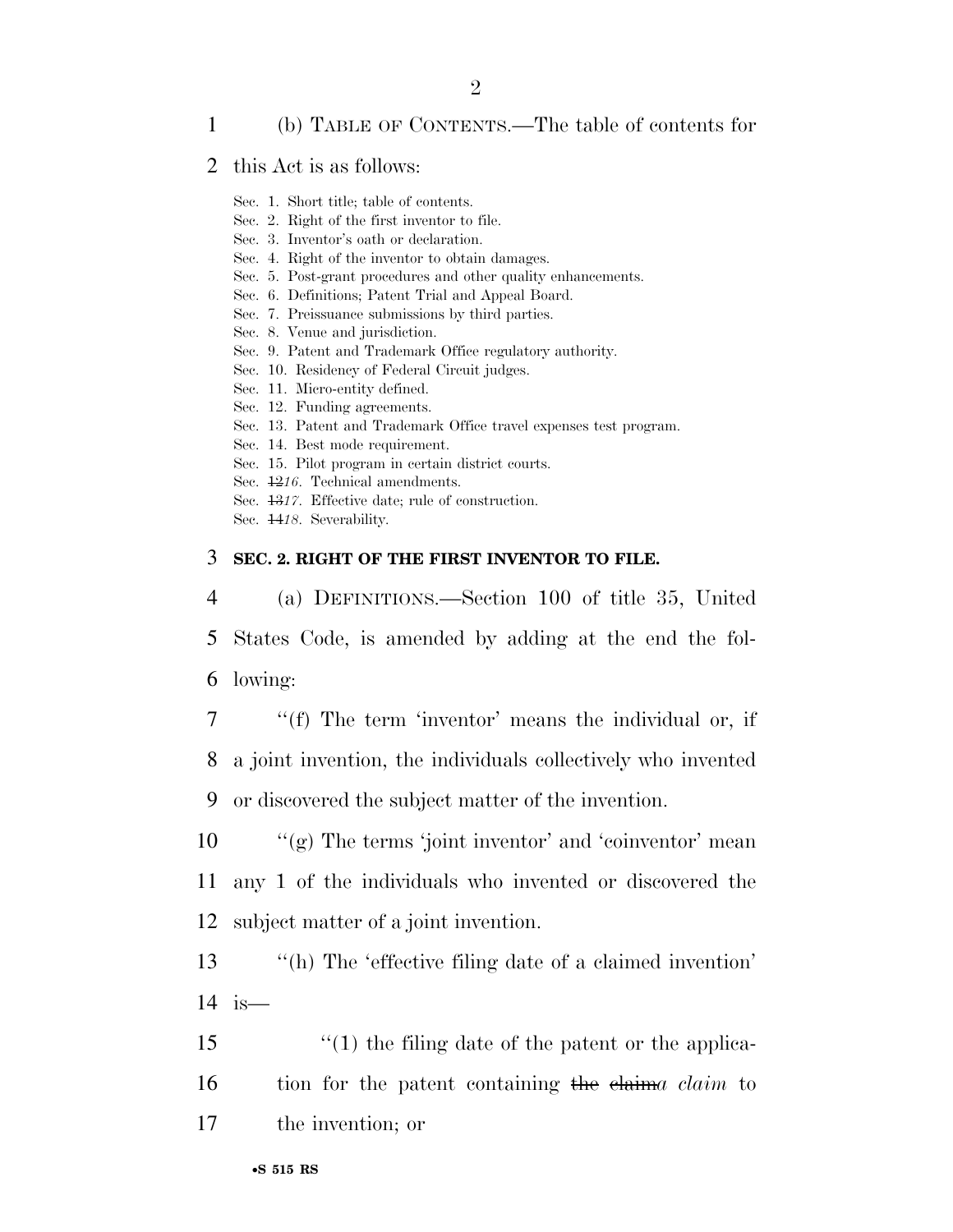$\frac{1}{2}$  if the patent or application for patent is entitled to a right of priority of any other applica- tion under section 119, 365(a), or 365(b) or to the benefit of an earlier filing date in the United States 5 under section 120, 121, or  $365(e)$ , the filing date of the earliest such application in which the claimed in- vention is disclosed in the manner provided by the first paragraph of section 112.

 ''(i) The term 'claimed invention' means the subject matter defined by a claim in a patent or an application for a patent.*''.* 

 ''(j) The term 'joint invention' means an invention resulting from the collaboration of inventive endeavors of 2 or more persons working toward the same end and pro-ducing an invention by their collective efforts.''.

(b) CONDITIONS FOR PATENTABILITY.—

 (1) IN GENERAL.—Section 102 of title 35, United States Code, is amended to read as follows: **''§ 102. Conditions for patentability; novelty** 

20 "(a) NOVELTY; PRIOR ART.—A patent for a claimed invention may not be obtained if *A person shall be entitled* 

*to a patent unless*—

23  $\frac{1}{2}$  (1) the claimed invention was patented, de- scribed in a printed publication, or in public use, on sale, or otherwise available to the public—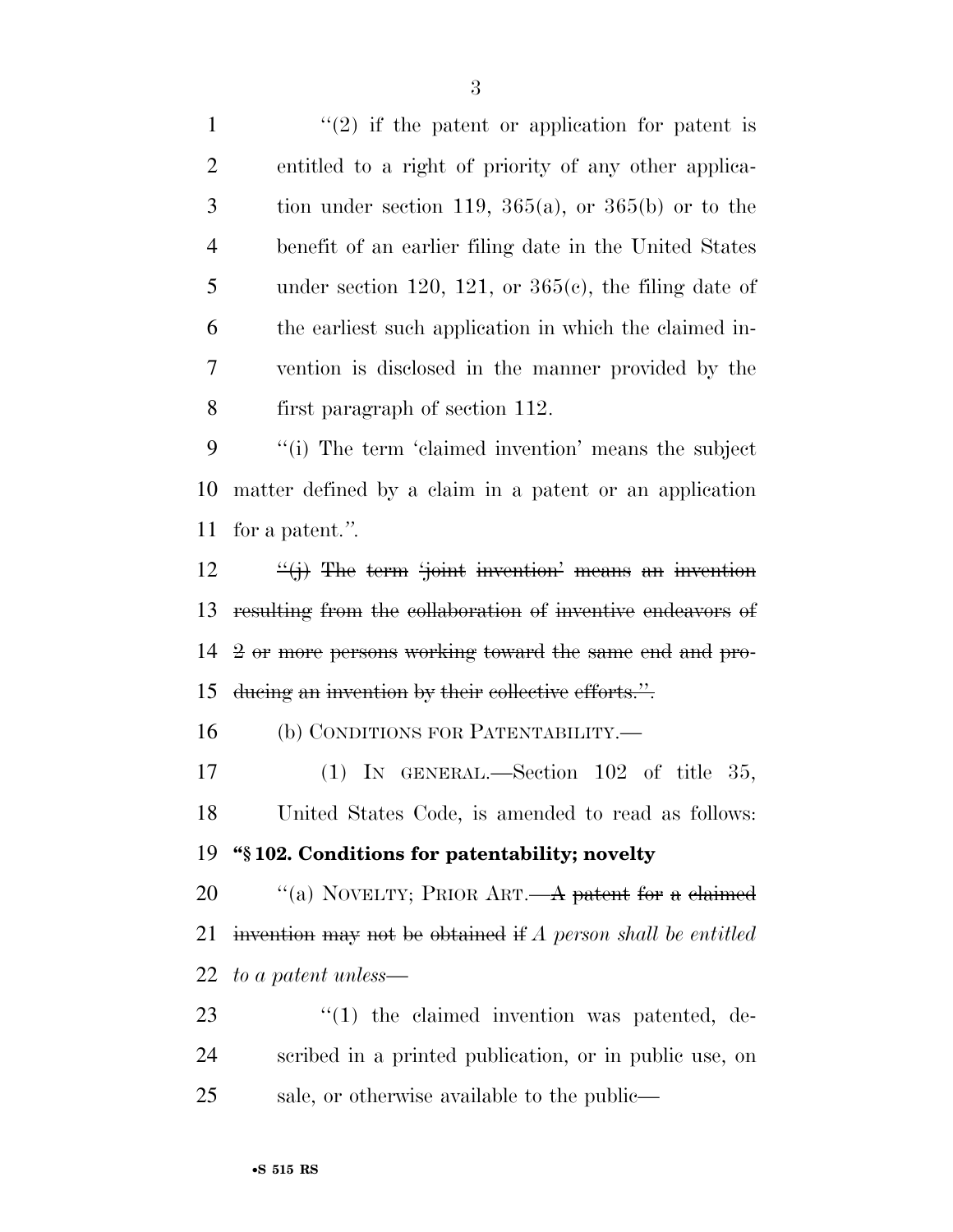| $\mathbf{1}$   | $\lq\lq$ more than 1 year before the effective                |
|----------------|---------------------------------------------------------------|
| $\overline{2}$ | filing date of the claimed invention; or                      |
| 3              | $\lq\lq (B)$ 1 year or less before the effective fil-         |
| $\overline{4}$ | ing date of the claimed invention, other than                 |
| 5              | through disclosures made by the inventor or a                 |
| 6              | joint inventor or by others who obtained the                  |
| 7              | subject matter disclosed directly or indirectly               |
| 8              | from the inventor or a joint inventor; or                     |
| 9              | $(2)$ the claimed invention was described in a                |
| 10             | patent issued under section 151, or in an application         |
| 11             | for patent published or deemed published under sec-           |
| 12             | tion $122(b)$ , in which the patent or application, as        |
| 13             | the case may be, names another inventor and was               |
| 14             | effectively filed before the effective filing date of the     |
| 15             | claimed invention.                                            |
| 16             | $\lq\lq(b)$ EXCEPTIONS.—                                      |
| 17             | ``(1)<br>PRIOR INVENTOR<br><b>DISCLOSURE</b><br><b>EXCEP-</b> |
| 18             | TION.—Subject matter that would otherwise qualify             |
| 19             | as prior art based upon a disclosure under subpara-           |
| 20             | graph $(B)$ of subsection $(a)(1)$ shall not be prior art     |
| 21             | to a claimed invention under that subparagraph if             |
| 22             | the subject matter had, before such disclosure, been          |
| 23             | publicly disclosed by the inventor or a joint inventor        |
| 24             | or others who obtained the subject matter disclosed           |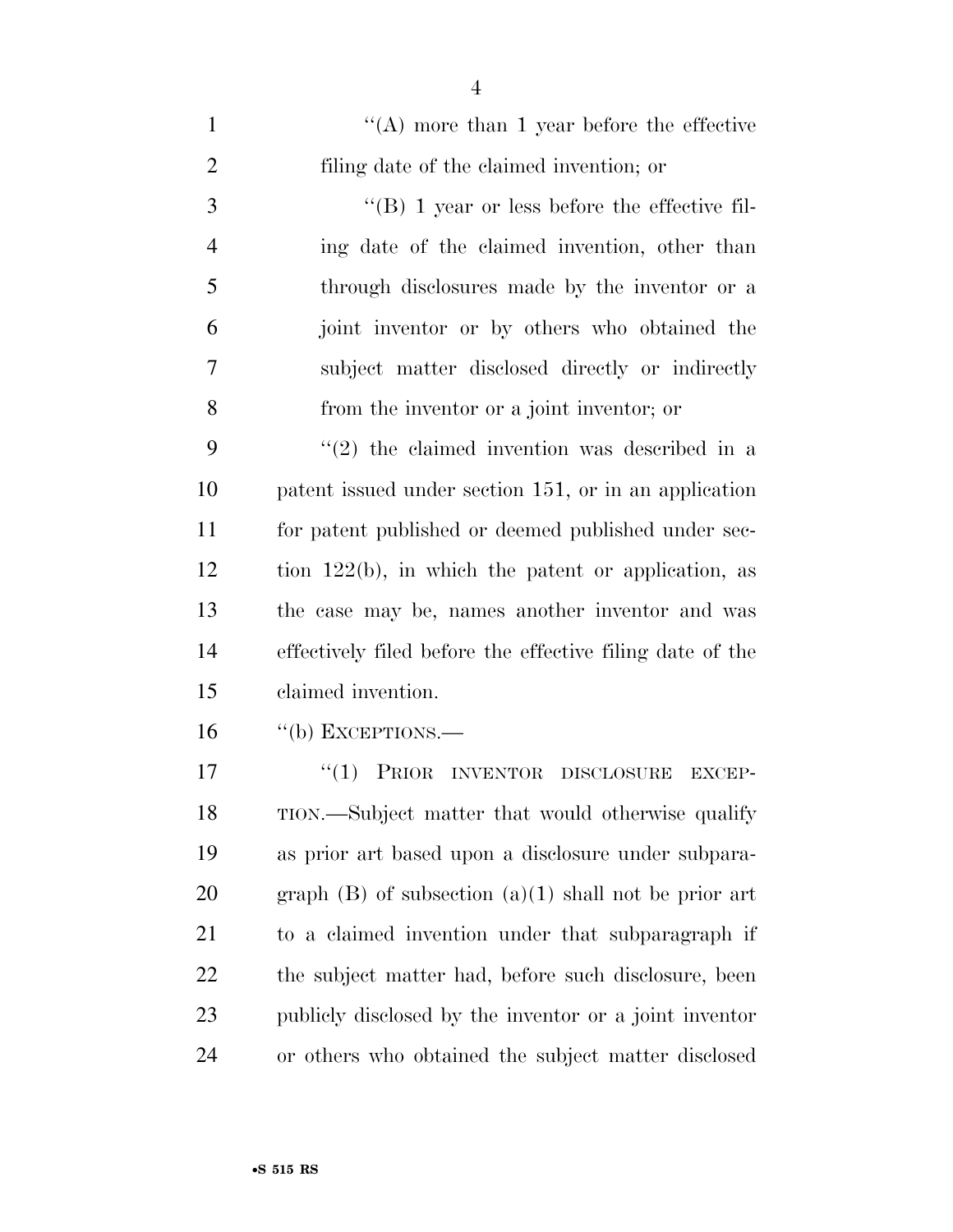directly or indirectly from the inventor or a joint in-ventor.

 ''(2) DERIVATION, PRIOR DISCLOSURE, AND COMMON ASSIGNMENT EXCEPTIONS.—Subject mat- ter that would otherwise qualify as prior art only under subsection (a)(2), after taking into account the exception under paragraph (1), shall not be prior art to a claimed invention if— ''(A) the subject matter was obtained di- rectly or indirectly from the inventor or a joint inventor;  $\frac{4}{16}$  the subject matter had been publicly disclosed by the inventor or a joint inventor or others who obtained the subject matter dis-

 closed, directly or indirectly, from the inventor or a joint inventor before the effective filing date of the application or patent set forth under 18 subsection  $(a)(2)$ ; or

 *''(B) the subject matter had been publicly disclosed before the effective filing date of the ap- plication or patent set forth under subsection (a)(2) by the inventor or a joint inventor, or by others who obtained the subject matter disclosed, directly or indirectly, from the inventor or joint inventor; or*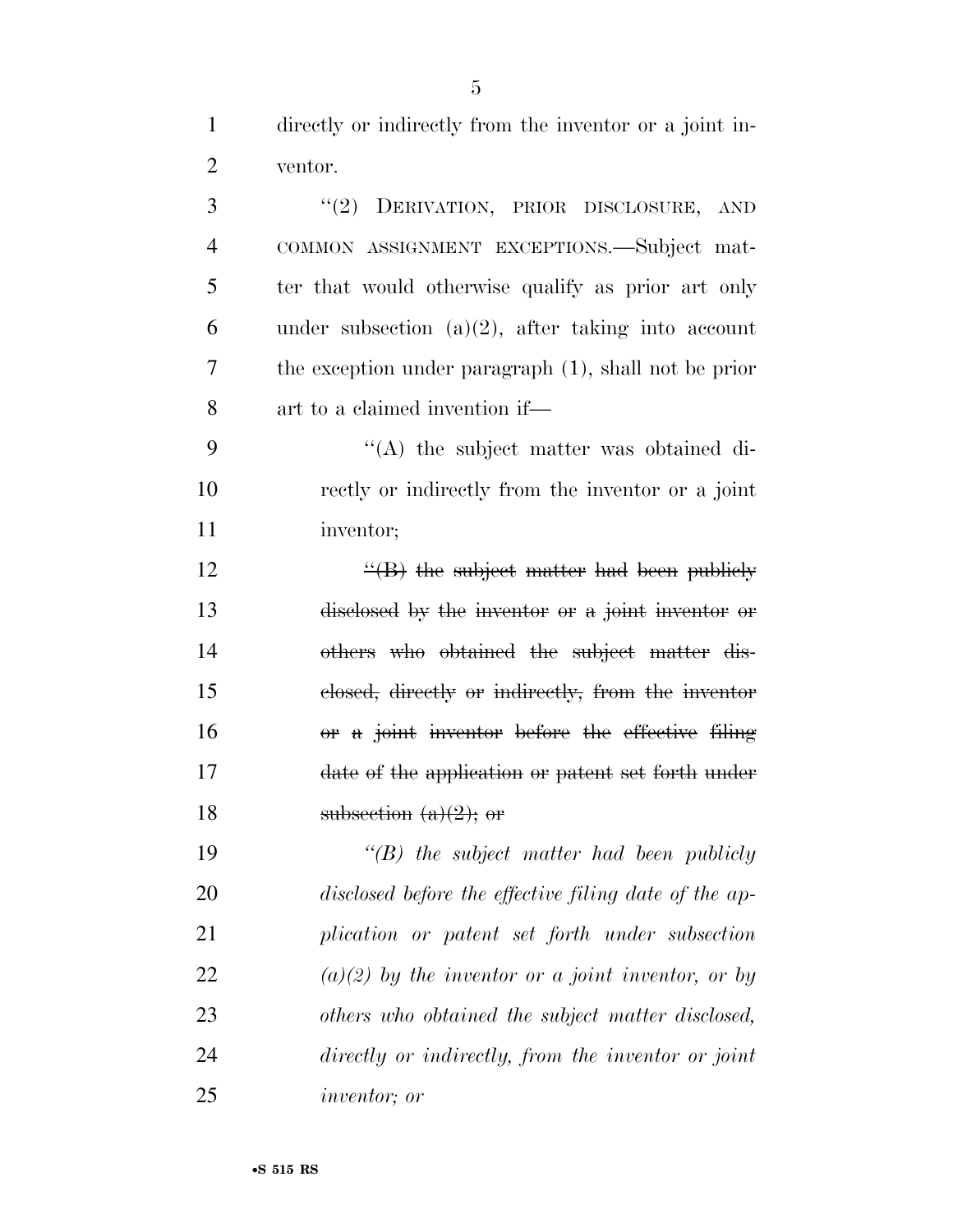| $\mathbf{1}$   | "(C) the subject matter and the claimed               |
|----------------|-------------------------------------------------------|
| $\overline{2}$ | invention, not later than the effective filing date   |
| 3              | of the claimed invention, were owned by the           |
| $\overline{4}$ | same person or subject to an obligation of as-        |
| 5              | signment to the same person.                          |
| 6              | "(3) JOINT RESEARCH AGREEMENT EXCEP-                  |
| 7              | TION.                                                 |
| 8              | "(A) IN GENERAL.—Subject matter and a                 |
| 9              | claimed invention shall be deemed to have been        |
| 10             | owned by the same person or subject to an obli-       |
| 11             | gation of assignment to the same person in ap-        |
| 12             | plying the provisions of paragraph $(2)$ if—          |
| 13             | "(i) the elaimed invention was the sub-               |
| 14             | ject matter and the claimed invention were            |
| 15             | made by or on behalf of parties to a joint            |
| 16             | research agreement that was in effect on              |
| 17             | or before the effective filing date of the            |
| 18             | claimed invention;                                    |
| 19             | "(ii) the claimed invention was made                  |
| 20             | as a result of activities undertaken within           |
| 21             | the scope of the joint research agreement;            |
| 22             | and                                                   |
| 23             | "(iii) the application for patent for                 |
| 24             | claimed invention discloses<br>the<br><i>is</i><br>or |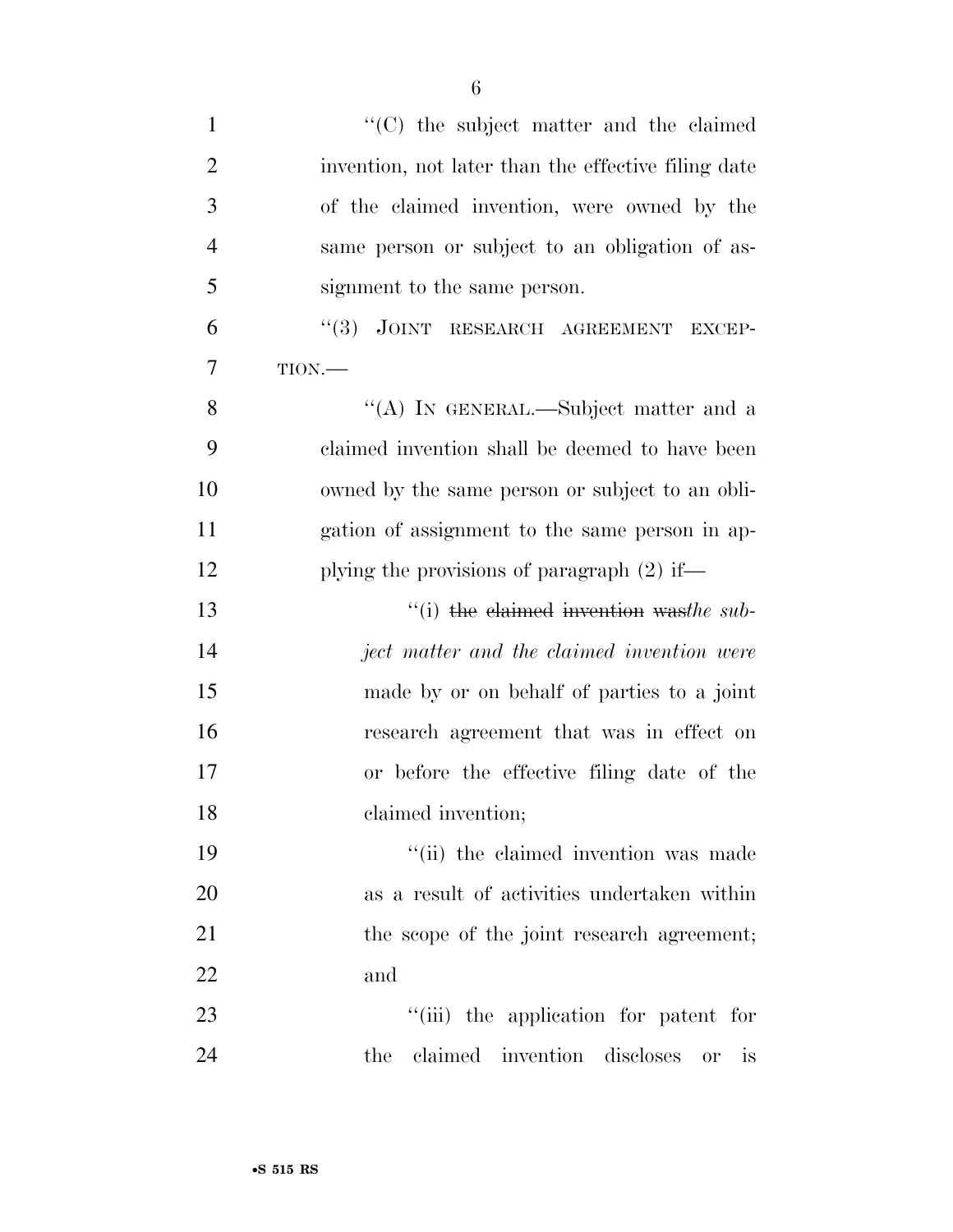| $\mathbf{1}$   | amended to disclose the names of the par-             |
|----------------|-------------------------------------------------------|
| $\overline{2}$ | ties to the joint research agreement.                 |
| 3              | "(B) For purposes of subparagraph $(A)$ ,             |
| $\overline{4}$ | the term 'joint research agreement' means a           |
| 5              | written contract, grant, or cooperative agree-        |
| 6              | ment entered into by 2 or more persons or enti-       |
| 7              | ties for the performance of experimental, devel-      |
| 8              | opmental, or research work in the field of the        |
| 9              | claimed invention.                                    |
| 10             | "(4) PATENTS AND PUBLISHED APPLICATIONS               |
| 11             | EFFECTIVELY FILED.— $A$ patent or application for     |
| 12             | patent is effectively filed under subsection $(a)(2)$ |
| 13             | with respect to any subject matter described in the   |
| 14             | patent or application—                                |
| 15             | "(A) as of the filing date of the patent or           |
| 16             | the application for patent; or                        |
| 17             | $\lq\lq (B)$ if the patent or application for patent  |
| 18             | is entitled to claim a right of priority under sec-   |
| 19             | tion 119, 365(a), or 365(b) or to claim the ben-      |
| 20             | efit of an earlier filing date under section 120,     |
| 21             | 121, or $365(e)$ , based upon 1 or more prior         |
| 22             | filed applications for patent, as of the filing       |
| 23             | date of the earliest such application that de-        |
| 24             | scribes the subject matter.".                         |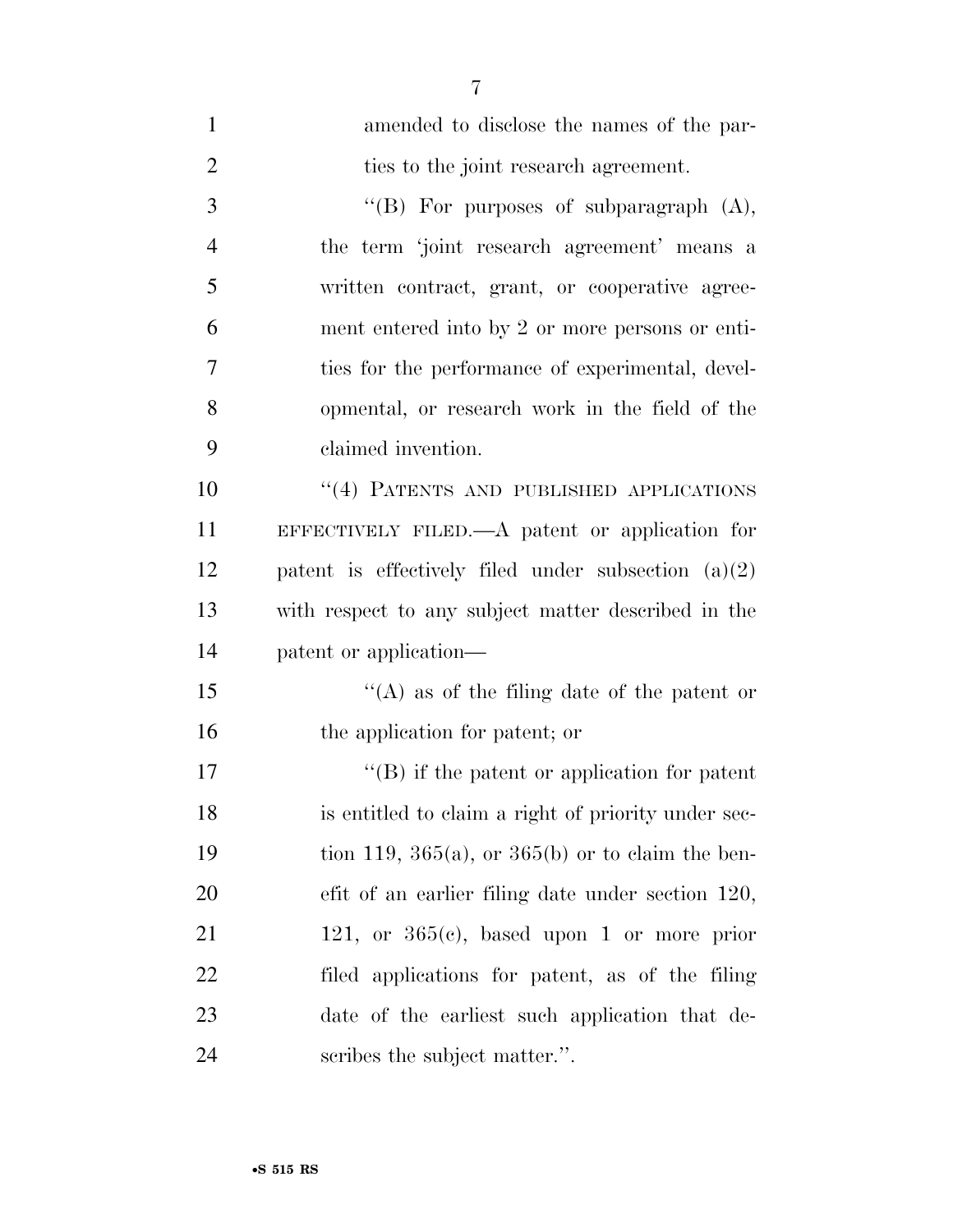(2) CONFORMING AMENDMENT.—The item re- lating to section 102 in the table of sections for chapter 10 of title 35, United States Code, is amended to read as follows:

''102. Conditions for patentability; novelty.''.

 (c) CONDITIONS FOR PATENTABILITY; NONOBVIOUS SUBJECT MATTER.—Section 103 of title 35, United States Code, is amended to read as follows:

# **''§ 103. Conditions for patentability; nonobvious sub-ject matter**

 ''A patent for a claimed invention may not be ob- tained though the claimed invention is not identically dis- closed as set forth in section 102, if the differences be- tween the claimed invention and the prior art are such that the claimed invention as a whole would have been ob- vious before the effective filing date of the claimed inven- tion to a person having ordinary skill in the art to which the claimed invention pertains. Patentability shall not be negated by the manner in which the invention was made.''. (d) REPEAL OF REQUIREMENTS FOR INVENTIONS MADE ABROAD.—Section 104 of title 35, United States Code, and the item relating to that section in the table of sections for chapter 10 of title 35, United States Code, are repealed.

 (e) REPEAL OF STATUTORY INVENTION REGISTRA-TION.—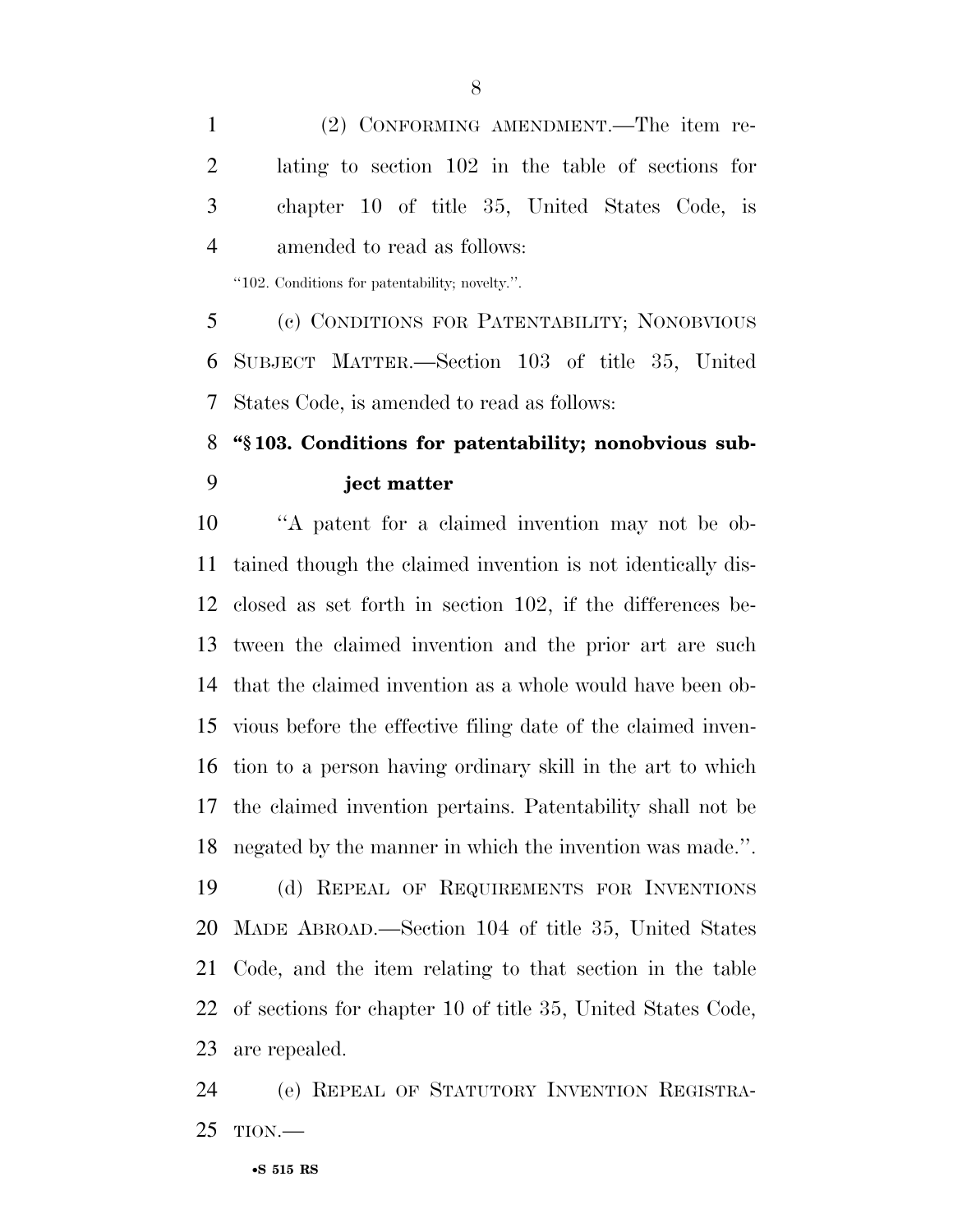(1) IN GENERAL.—Section 157 of title 35, United States Code, and the item relating to that section in the table of sections for chapter 14 of title 35, United States Code, are repealed.

 (2) REMOVAL OF CROSS REFERENCES.—Section 111(b)(8) of title 35, United States Code, is amend- ed by striking ''sections 115, 131, 135, and 157'' and inserting ''sections 131 and 135''.

 (f) EARLIER FILING DATE FOR INVENTOR AND JOINT INVENTOR.—Section 120 of title 35, United States Code, is amended by striking ''which is filed by an inven- tor or inventors named'' and inserting ''which names an inventor or joint inventor''.

(g) CONFORMING AMENDMENTS.—

 (1) RIGHT OF PRIORITY.—Section 172 of title 35, United States Code, is amended by striking 17 "and the time specified in section 102(d)".

 (2) LIMITATION ON REMEDIES.—Section  $287(e)(4)$  of title 35, United States Code, is amend- ed by striking ''the earliest effective filing date of which is prior to'' and inserting ''which has an effec-22 tive filing date before".

 (3) INTERNATIONAL APPLICATION DESIG- NATING THE UNITED STATES: EFFECT.—Section 363 of title 35, United States Code, is amended by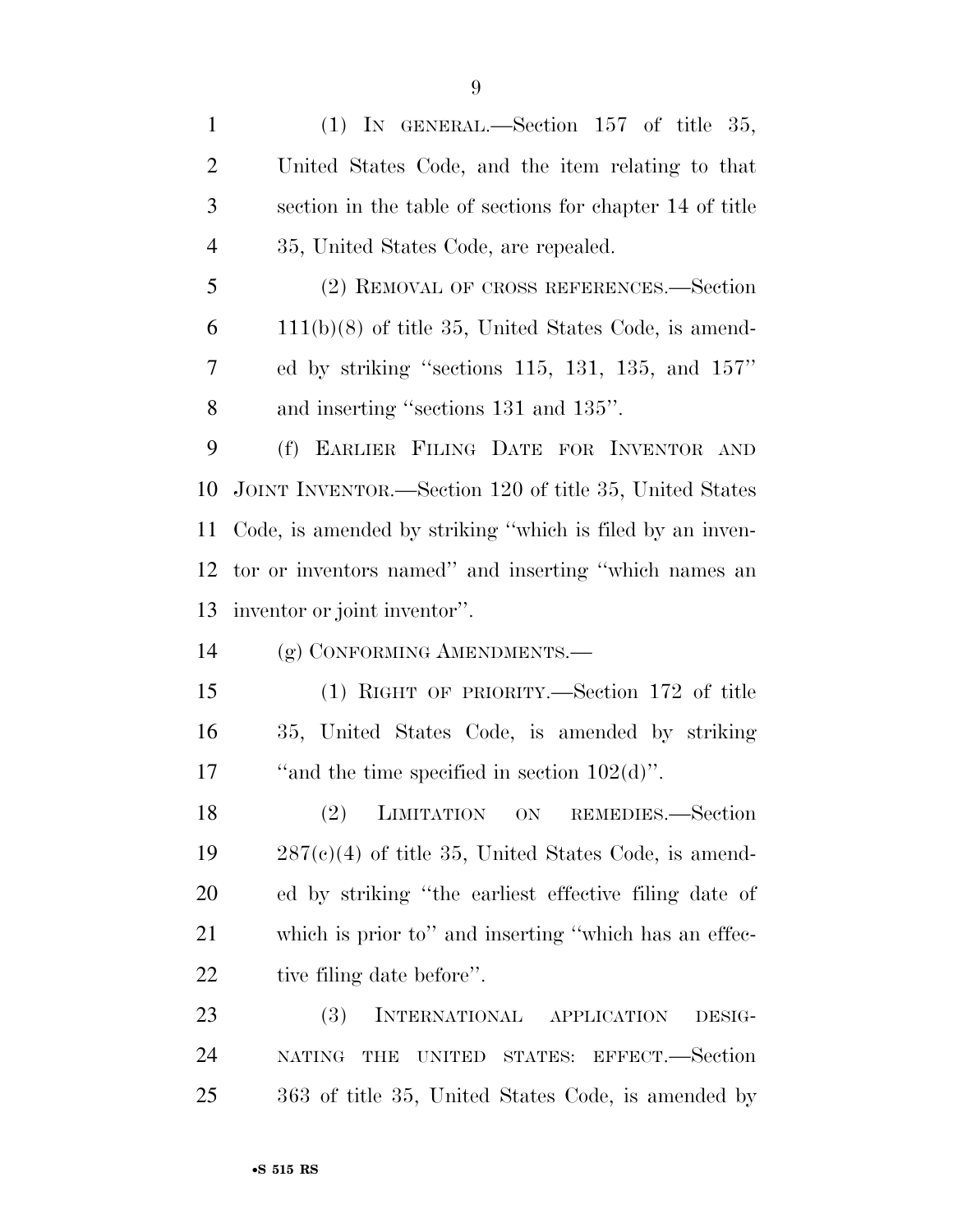striking ''except as otherwise provided in section  $102(e)$  of this title". (4) PUBLICATION OF INTERNATIONAL APPLICA- TION: EFFECT.—Section 374 of title 35, United States Code, is amended by striking ''sections 102(e) 6 and  $154(d)$ " and inserting "section  $154(d)$ ". (5) PATENT ISSUED ON INTERNATIONAL APPLI- CATION: EFFECT.—The second sentence of section 375(a) of title 35, United States Code, is amended by striking ''Subject to section 102(e) of this title, such'' and inserting ''Such''. (6) LIMIT ON RIGHT OF PRIORITY.—Section 119(a) of title 35, United States Code, is amended by striking ''; but no patent shall be granted'' and all that follows through ''one year prior to such fil- ing''. (7) INVENTIONS MADE WITH FEDERAL ASSIST- ANCE.—Section 202(c) of title 35, United States Code, is amended— 20 (A) in paragraph  $(2)$ — 21 (i) by striking "publication, on sale, or public use,'' and all that follows through ''obtained in the United States'' and in-serting ''the 1-year period referred to in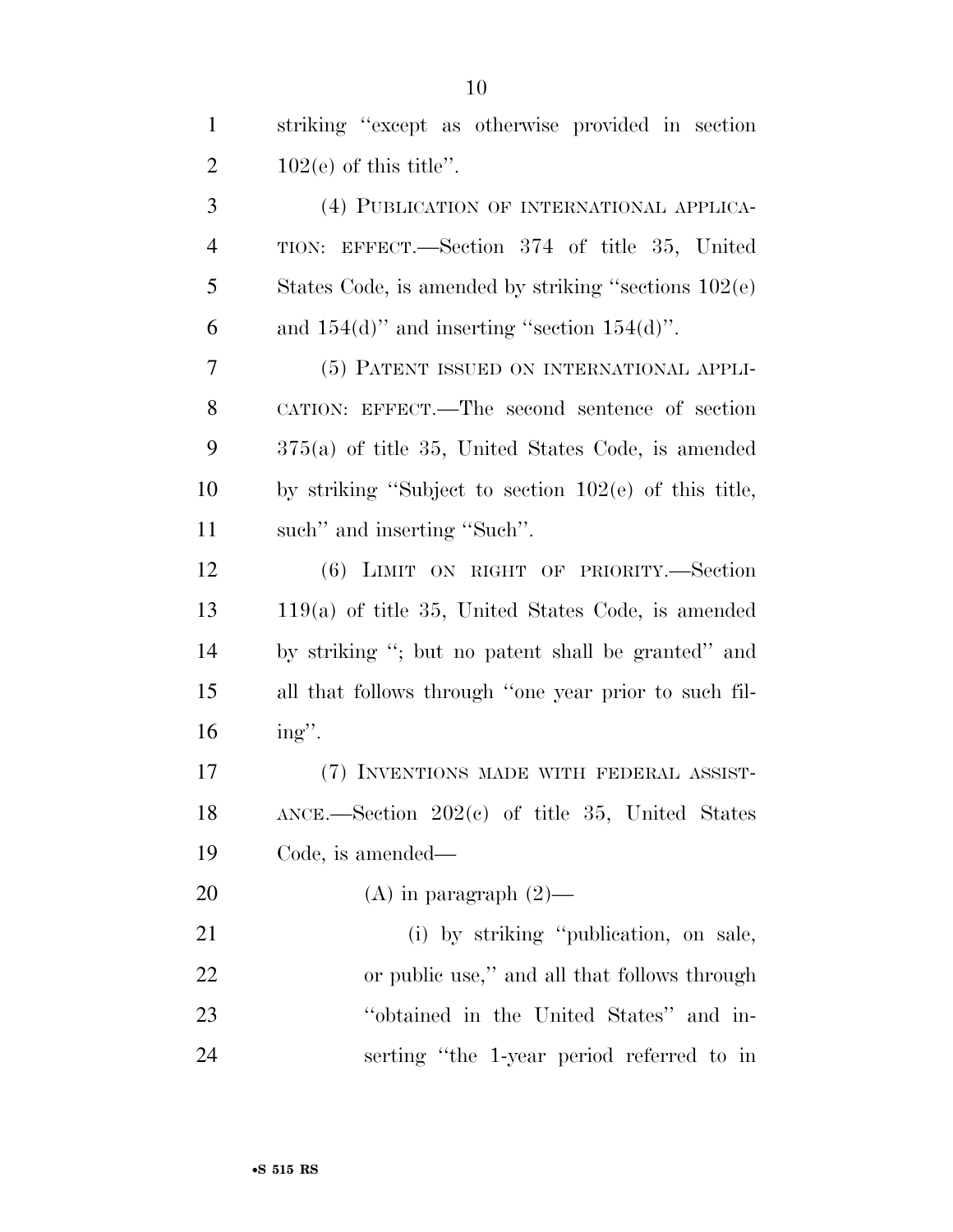| $\mathbf{1}$   | section $102(a)$ would end before the end of                   |
|----------------|----------------------------------------------------------------|
| $\overline{2}$ | that 2-year period"; and                                       |
| 3              | (ii) by striking "the statutory" and                           |
| $\overline{4}$ | inserting "that 1-year"; and                                   |
| 5              | $(B)$ in paragraph $(3)$ , by striking "any                    |
| 6              | statutory bar date that may occur under this                   |
| 7              | title due to publication, on sale, or public use"              |
| 8              | and inserting "the expiration of the 1-year pe-                |
| 9              | riod referred to in section $102(a)$ ".                        |
| 10             | (h) REPEAL OF INTERFERING PATENT REMEDIES.—                    |
| 11             | Section 291 of title 35, United States Code, and the item      |
| 12             | relating to that section in the table of sections for chapter  |
| 13             | 29 of title 35, United States Code, are repealed.              |
| 14             | (i) ACTION FOR CLAIM TO PATENT ON DERIVED IN-                  |
| 15             | VENTION.—Section 135 of title 35, United States Code,          |
|                | 16 is amended to read as follows:                              |
| 17             | "(a) DISPUTE OVER RIGHT TO PATENT.—                            |
| 18             | <b>INSTITUTION</b><br>``(1)<br>OF<br><b>DERIVATION</b><br>PRO- |
| 19             | CEEDING.—An applicant may request initiation of a              |
| 20             | derivation proceeding to determine the right of the            |
| 21             | applicant to a patent by filing a request which sets           |
| 22             | forth with particularity the basis for finding that an         |
| 23             | earlier applicant derived the claimed invention from           |
| 24             | the applicant requesting the proceeding and, without           |
| 25             | authorization, filed an application claiming such in-          |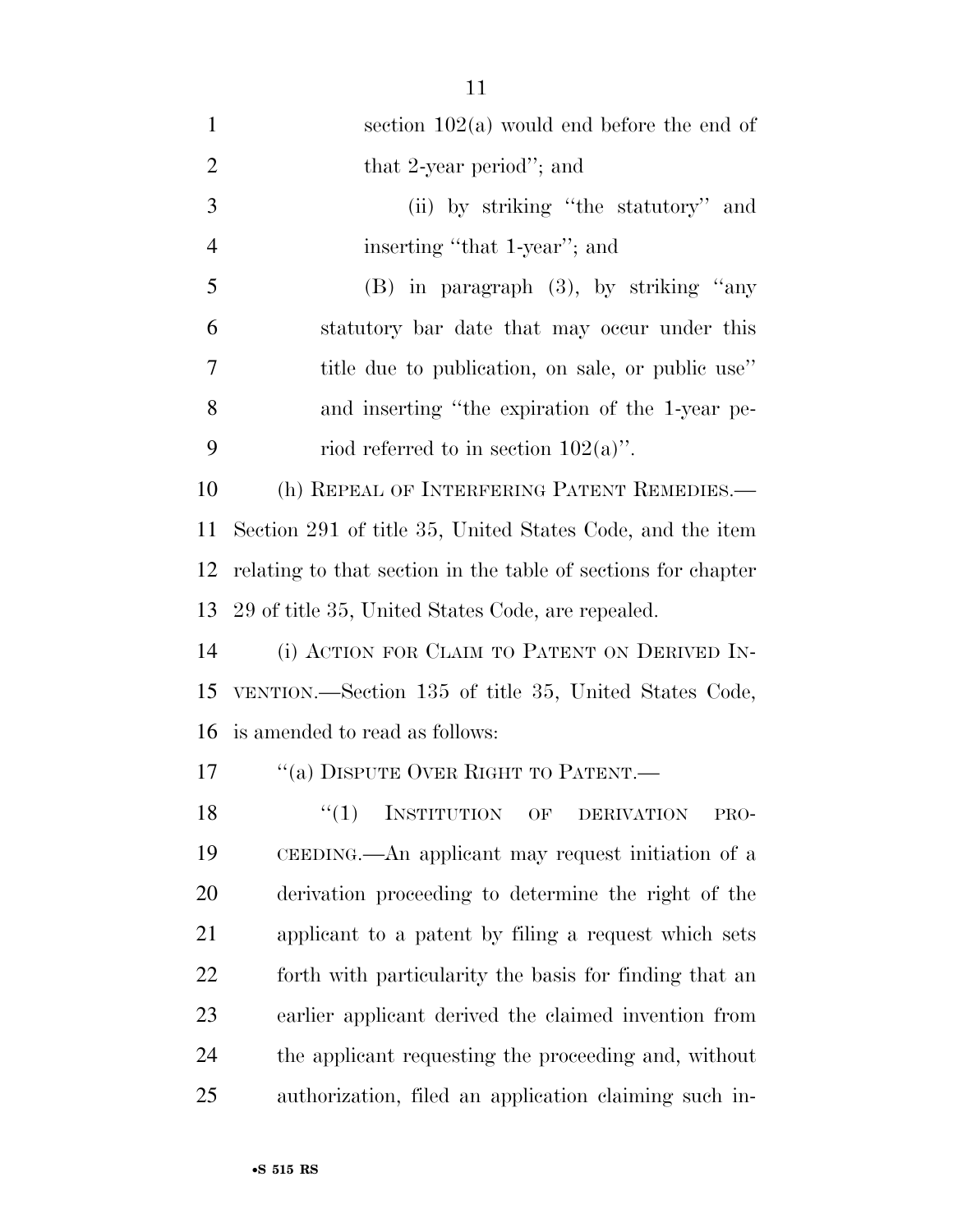| $\mathbf{1}$   | vention. Any such request may only be made within           |
|----------------|-------------------------------------------------------------|
| $\overline{2}$ | 12 months after the date of first publication of an         |
| 3              | application containing a claim that is the same or is       |
| $\overline{4}$ | substantially the same as the claimed invention,            |
| 5              | must be made under oath, and must be supported              |
| 6              | by substantial evidence. Whenever the Director de-          |
| 7              | termines that patents or applications for patent            |
| 8              | naming different individuals as the inventor interfere      |
| 9              | with one another because of a dispute over the right        |
| 10             | to patent under section $10\frac{1}{102}(a)$ , the Direc-   |
| 11             | tor shall institute a derivation proceeding for the         |
| 12             | purpose of determining which applicant is entitled to       |
| 13             | a patent.                                                   |
| 14             | "(2) DETERMINATION BY PATENT TRIAL AND                      |
| 15             | APPEAL BOARD.—In any proceeding <i>instituted by the</i>    |
| 16             | <i>Director</i> under this subsection, the Patent Trial and |
| 17             | Appeal Board—                                               |
| 18             | $\frac{d}{dx}(A)$ shall determine the question of the       |
| 19             | right to patent;                                            |
| 20             | $\lq (A)$ shall determine which applicant or                |
| 21             | patent owner is entitled to a patent on the                 |
| 22             | claimed invention that is the subject of the re-            |
| 23             | quest;                                                      |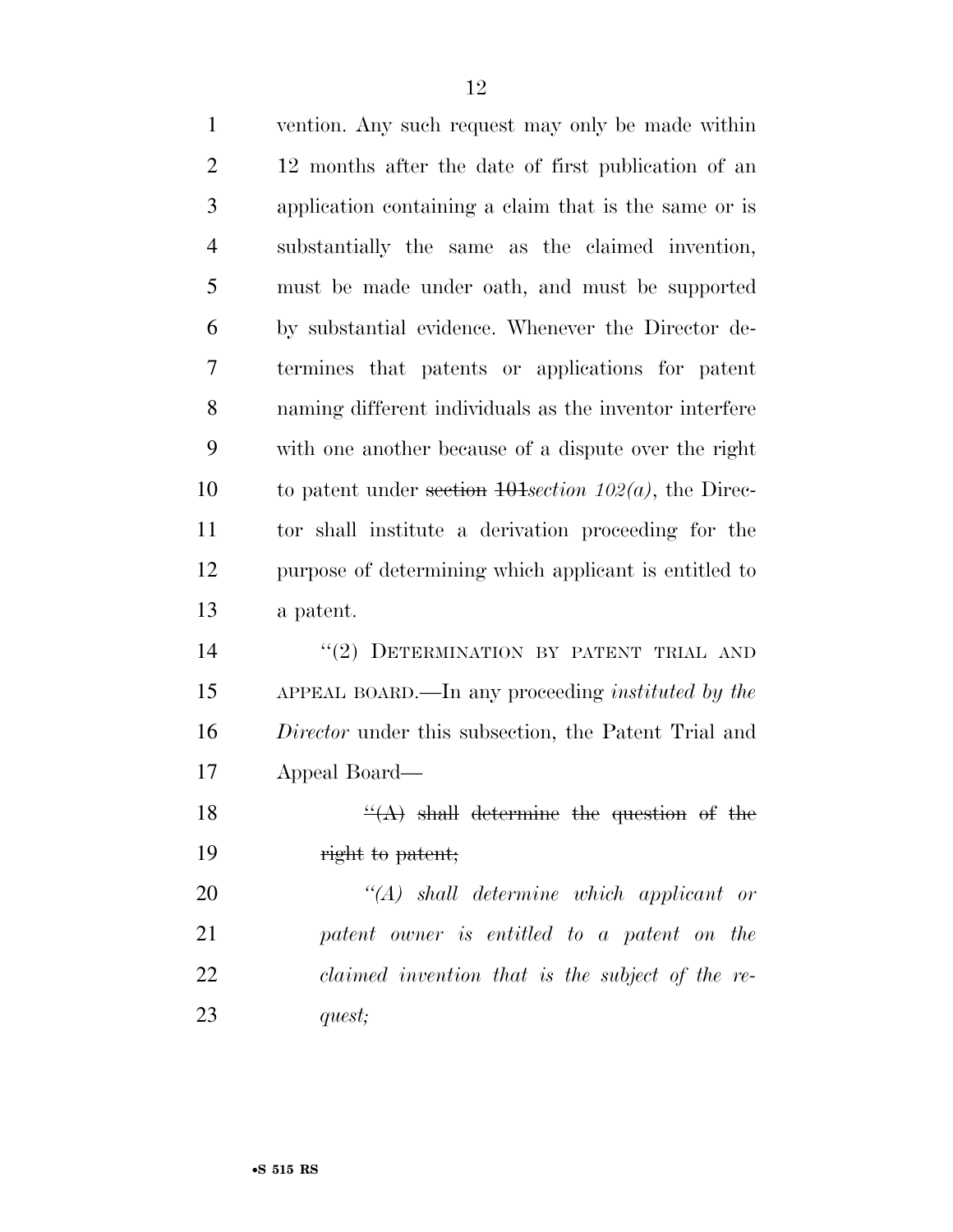| $\mathbf{1}$   | $\lq\lq$ (B) in appropriate circumstances, may          |
|----------------|---------------------------------------------------------|
| $\overline{2}$ | correct the naming of the inventor in any appli-        |
| 3              | cation or patent at issue; and                          |
| $\overline{4}$ | $\lq\lq$ (C) shall issue a final decision on the        |
| 5              | right to patent.                                        |
| 6              | "(3) DERIVATION PROCEEDING.—The Board                   |
| 7              | may defer action on a request to initiate a derivation  |
| 8              | proceeding until 3 months after the date on which       |
| 9              | the Director issues a patent to the applicant that      |
| 10             | filed the earlier application whose application has the |
| 11             | earlier effective filing date.                          |
| 12             | "(4) EFFECT OF FINAL DECISION.—The final                |
| 13             | decision of the Patent Trial and Appeal Board, if       |
| 14             | adverse to the claim of an applicant, shall constitute  |
| 15             | the final refusal by the United States Patent and       |
| 16             | Trademark Office on the claims involved. The Direc-     |
| 17             | tor may issue a patent to an applicant who is deter-    |
| 18             | mined by the Patent Trial and Appeal Board to have      |
| 19             | the right to patent. The final decision of the Board,   |
| 20             | if adverse to a patentee, shall, if no appeal or other  |
| 21             | review of the decision has been or can be taken or      |
| 22             | had, constitute cancellation of the claims involved in  |
| 23             | the patent, and notice of such cancellation shall be    |
| 24             | endorsed on copies of the patent distributed after      |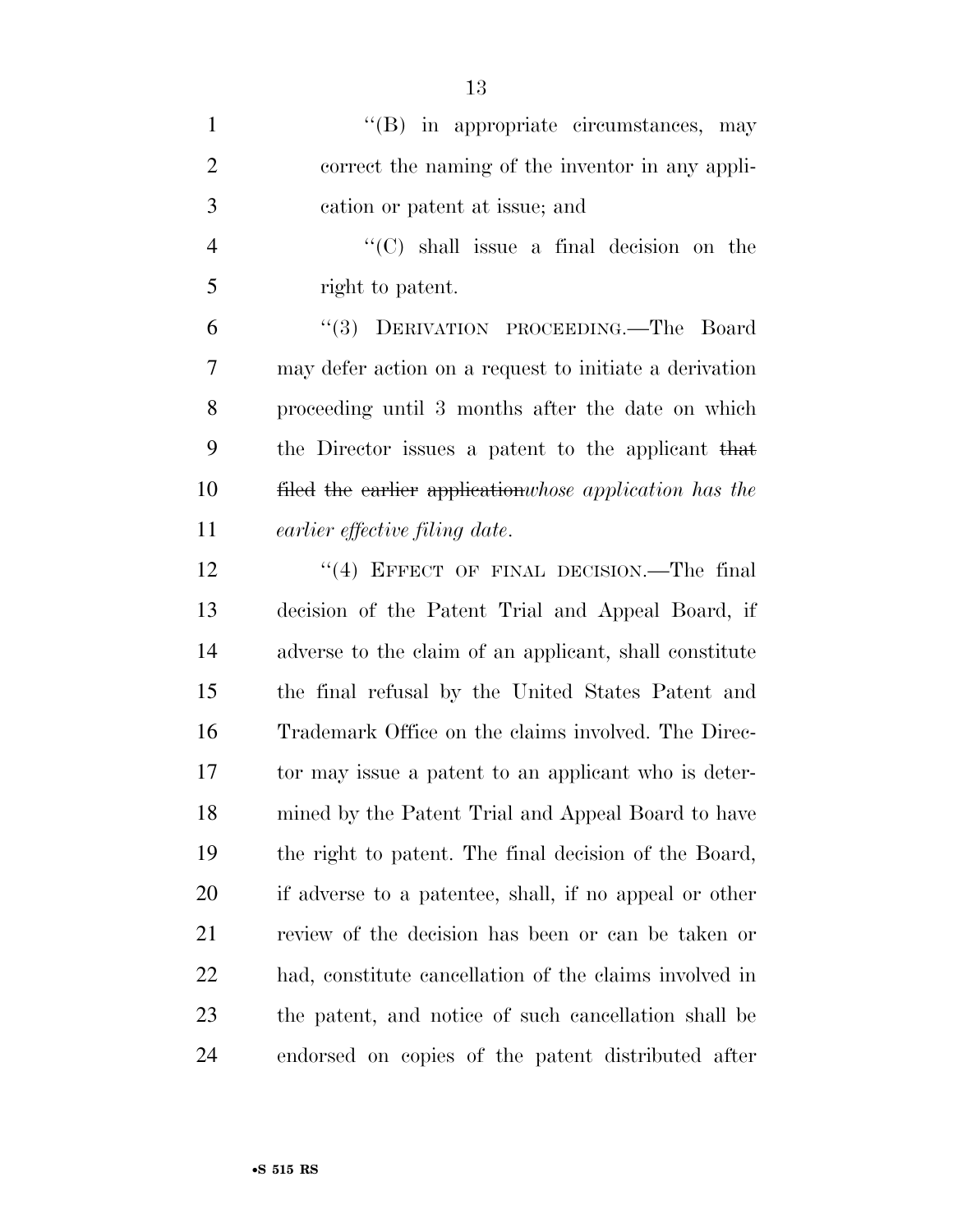such cancellation by the United States Patent and Trademark Office.

 ''(b) SETTLEMENT.—Parties to a derivation pro- ceeding may terminate the proceeding by filing a written statement reflecting the agreement of the parties as to the correct inventors of the claimed invention in dispute. Un- less the Patent Trial and Appeal Board finds the agree- ment to be inconsistent with the evidence of record, it shall take action consistent with the agreement. Any written settlement or understanding of the parties shall be filed with the Director. At the request of a party to the pro- ceeding, the agreement or understanding shall be treated as business confidential information, shall be kept sepa- rate from the file of the involved patents or applications, and shall be made available only to Government agencies on written request, or to any person on a showing of good cause.

 ''(c) ARBITRATION.—Parties to a derivation pro- ceeding, within such time as may be specified by the Di- rector by regulation, may determine such contest or any aspect thereof by arbitration. Such arbitration shall be governed by the provisions of title 9 to the extent such title is not inconsistent with this section. The parties shall give notice of any arbitration award to the Director, and such award shall, as between the parties to the arbitration,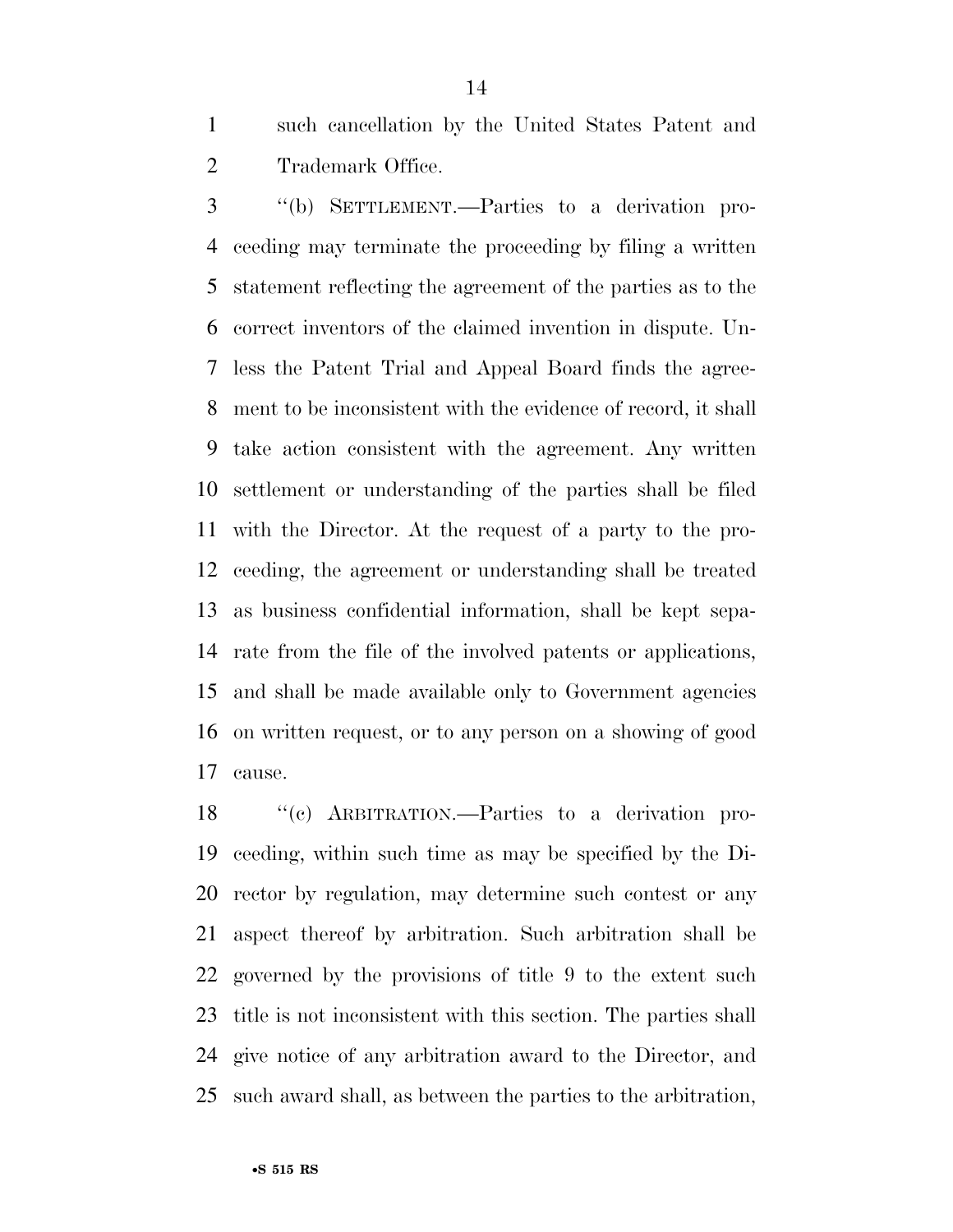be dispositive of the issues to which it relates. The arbitra- tion award shall be unenforceable until such notice is given. Nothing in this subsection shall preclude the Direc- tor from determining patentability of the invention in-volved in the derivation proceeding.''.

 (j) ELIMINATION OF REFERENCES TO INTER- FERENCES.—(1) Sections 6, 41, 134, 141, 145, 146, 154, 305, and 314 of title 35, United States Code, are each amended by striking ''Board of Patent Appeals and Inter- ferences'' each place it appears and inserting ''Patent Trial and Appeal Board''.

 (2) Sections 141, 146, and 154 of title 35, United States Code, are each amended—

 (A) by striking ''an interference'' each place it appears and inserting ''a derivation proceeding''; and

 (B) by striking ''interference'' each additional place it appears and inserting ''derivation pro-ceeding''.

 (3) The section heading for section 134 of title 35, United States Code, is amended to read as follows:

# **''§ 134. Appeal to the Patent Trial and Appeal Board''.**

 (4) The section heading for section 135 of title 35, United States Code, is amended to read as follows: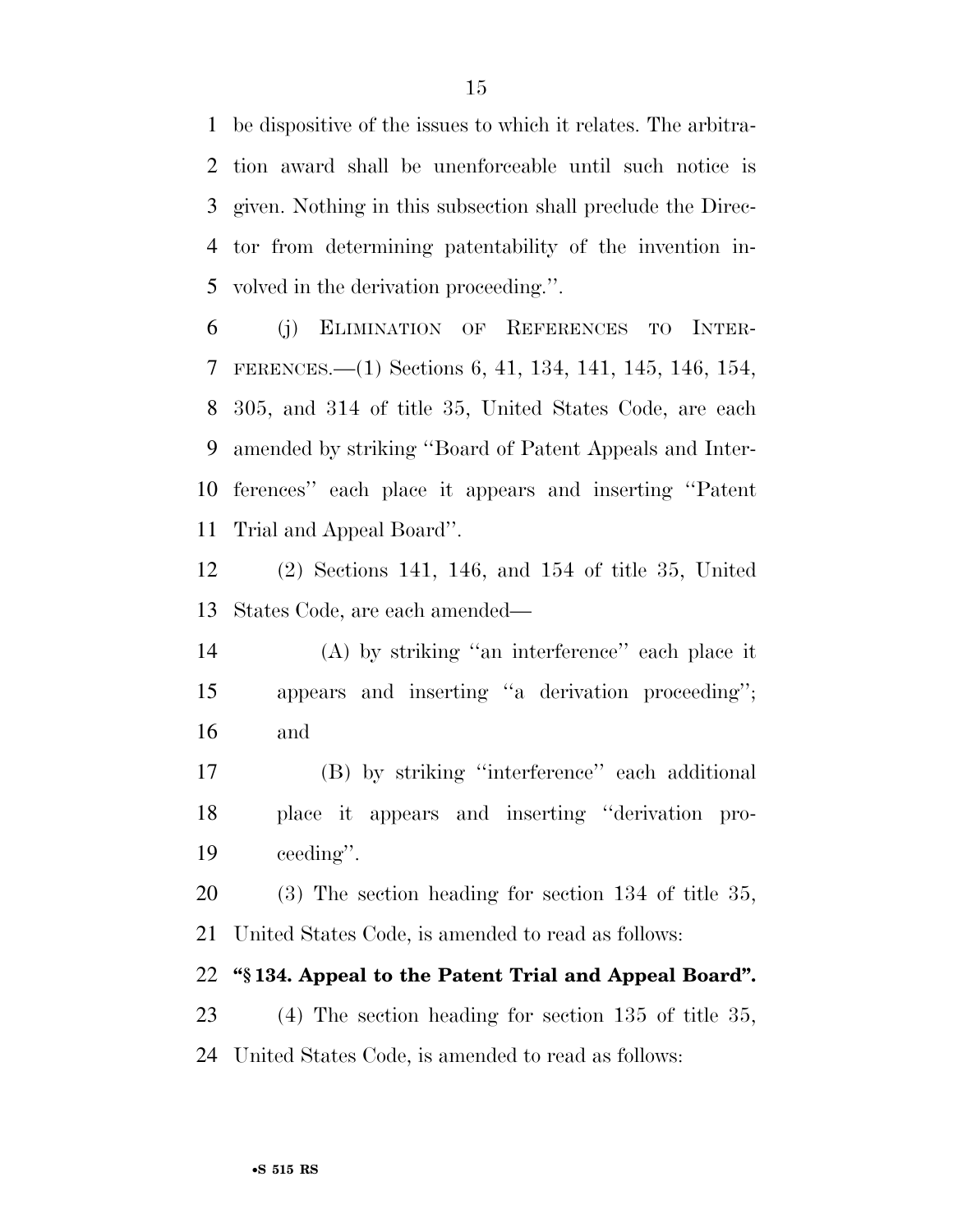**''§ 135. Derivation proceedings''.** 

- (5) The section heading for section 146 of title 35, United States Code, is amended to read as follows:
- **''§ 146. Civil action in case of derivation proceeding''.**
- 5 (6) Section  $154(b)(1)(C)$  of title 35, United States Code, is amended by striking ''INTERFERENCES'' and in-serting ''DERIVATION PROCEEDINGS''.
- (7) The item relating to section 6 in the table of sec- tions for chapter 1 of title 35, United States Code, is amended to read as follows:

''6. Patent Trial and Appeal Board.''.

 (8) The items relating to sections 134 and 135 in the table of sections for chapter 12 of title 35, United States Code, are amended to read as follows: ''134. Appeal to the Patent Trial and Appeal Board. ''135. Derivation proceedings.''. (9) The item relating to section 146 in the table of sections for chapter 13 of title 35, United States Code, is amended to read as follows: ''146. Civil action in case of derivation proceeding.''. 17 (10) CERTAIN APPEALS.—Section  $1295(a)(4)(A)$  of title 28, United States Code, is amended to read as fol- lows: 20 "'(A) the Patent Trial and Appeal Board of the United States Patent and Trademark Office with respect to patent applications, interference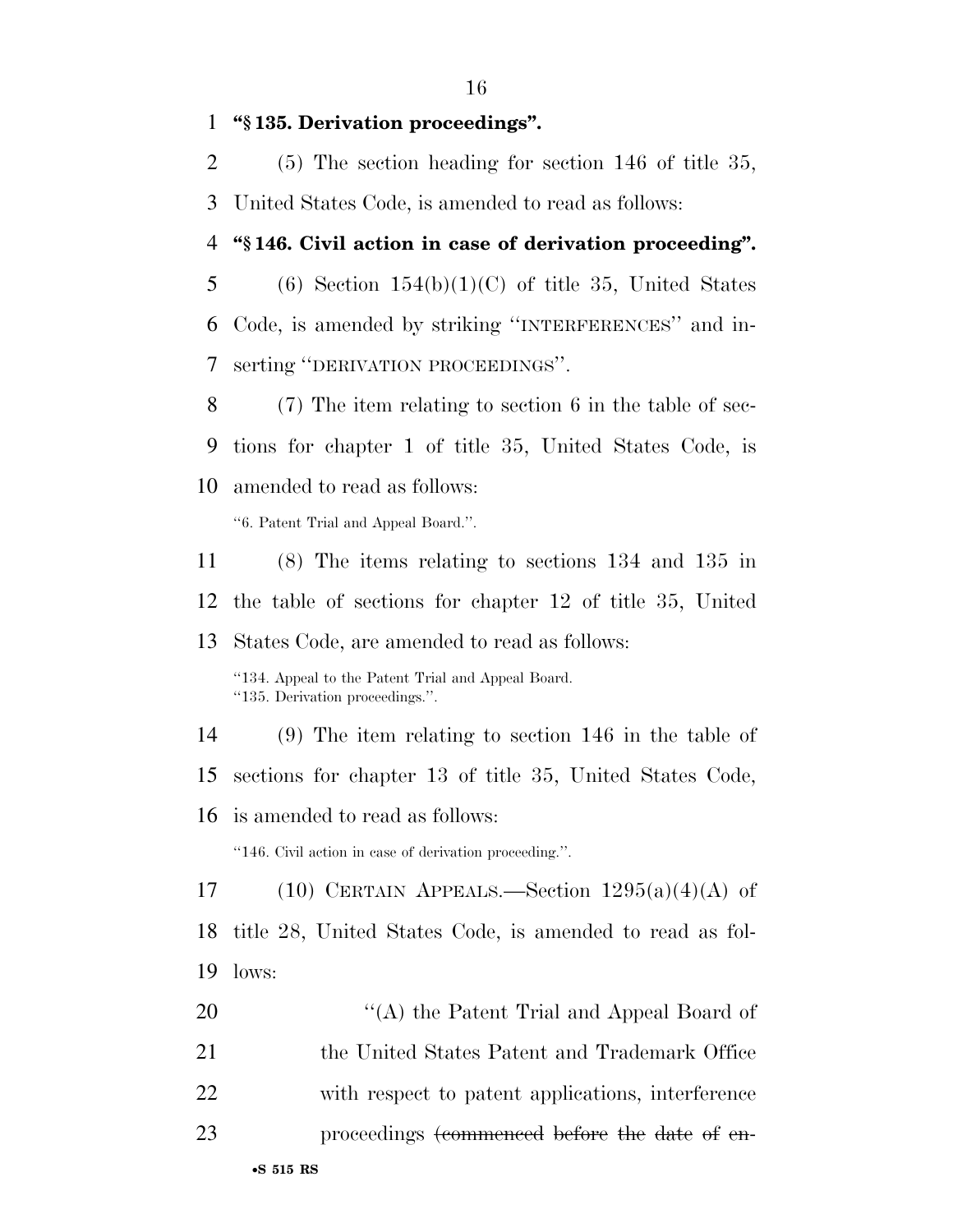| $\mathbf{1}$   | actment of the Patent Reform Act of 2009),                    |
|----------------|---------------------------------------------------------------|
| $\overline{2}$ | derivation proceedings, and post-grant review                 |
| 3              | proceedings, at the instance of an applicant for              |
| $\overline{4}$ | a patent or any party to a patent interference                |
| 5              | (commenced before the effective date of the                   |
| 6              | Patent Reform Act of 2009), derivation pro-                   |
| $\overline{7}$ | ceeding, or post-grant review proceeding, and                 |
| 8              | any such appeal shall waive any right of such                 |
| 9              | applicant or party to proceed under section 145               |
| 10             | or $146$ of title $35$ ;".                                    |
| 11             | (k) SEARCH AND EXAMINATION FUNCTIONS.-Sec-                    |
| 12             | tion 131 of title 35, United States Code, is amended by—      |
| 13             | (1) by striking "The Director shall cause" and                |
| 14             | inserting "(a) IN GENERAL.—The Director shall                 |
| 15             | cause"; and                                                   |
| 16             | $(2)$ by adding at the end the following:                     |
| 17             | "(b) SEARCH AND EXAMINATION FUNCTIONS.-To                     |
|                | 18 the extent consistent with United States obligations under |
| 19             | international agreements, examination and search duties       |
| 20             | for the grant of a United States patent are sovereign func-   |
| 21             | tions which shall be performed within the United States       |
| 22             | by United States citizens who are employees of the United     |
| 23             | States Government.".                                          |
| 24             | SEC. 3. INVENTOR'S OATH OR DECLARATION.                       |

(a) INVENTOR'S OATH OR DECLARATION.—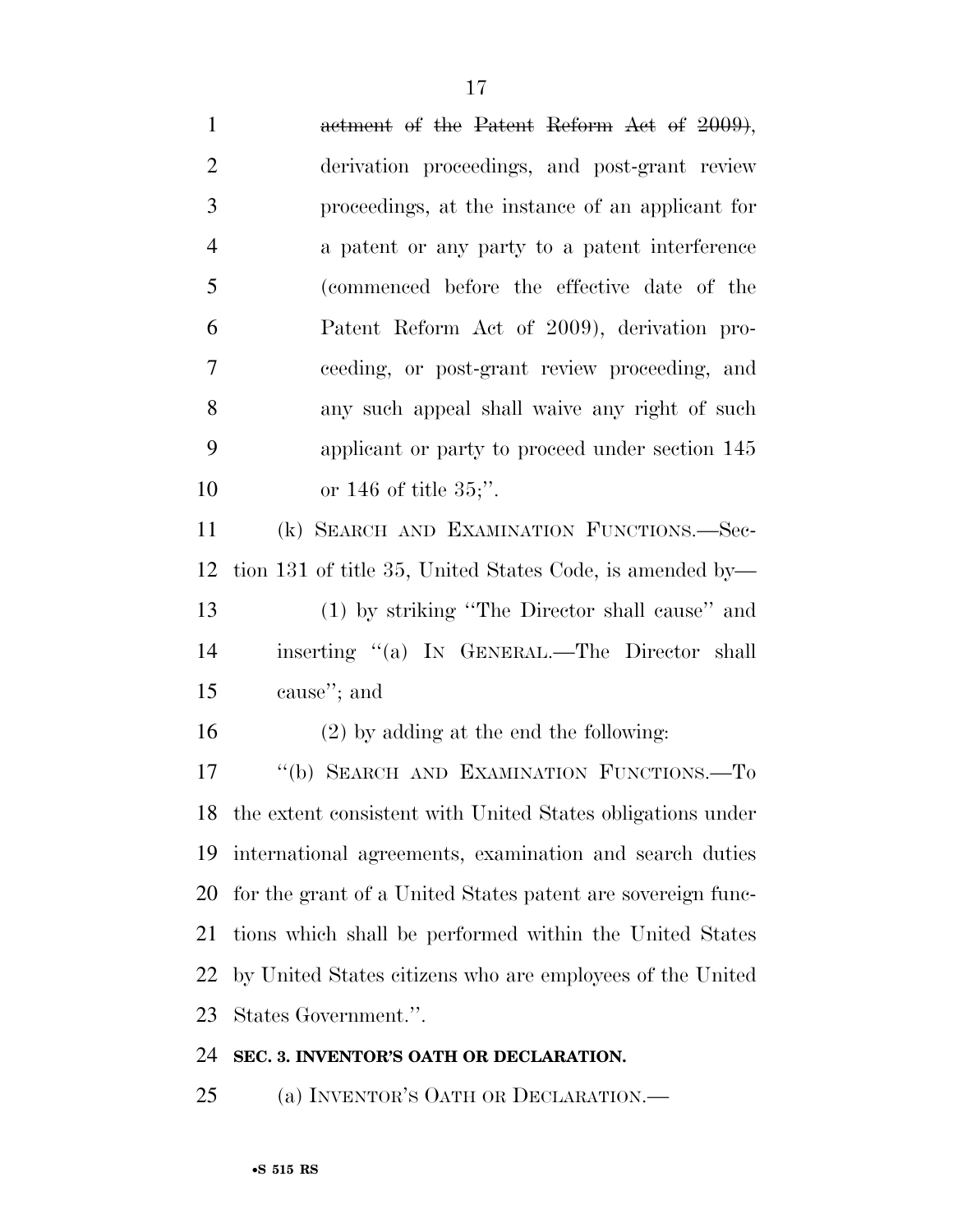(1) IN GENERAL.—Section 115 of title 35, United States Code, is amended to read as follows: **''§ 115. Inventor's oath or declaration** 

 ''(a) NAMING THE INVENTOR; INVENTOR'S OATH OR DECLARATION.—An application for patent that is filed under section 111(a), that commences the national stage under section 363, or that is filed by an inventor for an invention for which an application has previously been filed under this title by that inventor*371 (including an ap- plication under section 111 that is filed by an inventor for an invention for which an application has previously been filed under this title by that inventor)* shall include, or be amended to include, the name of the inventor of any claimed invention in the application. Except as otherwise provided in this section, an individual who is the inventor or a joint inventor of a claimed invention in an application for patent shall execute an oath or declaration in connec-tion with the application.

 ''(b) REQUIRED STATEMENTS.—An oath or declara-tion under subsection (a) shall contain statements that—

  $\qquad$   $\qquad$   $\qquad$   $\qquad$   $\qquad$   $\qquad$   $\qquad$   $\qquad$   $\qquad$   $\qquad$   $\qquad$   $\qquad$   $\qquad$   $\qquad$   $\qquad$   $\qquad$   $\qquad$   $\qquad$   $\qquad$   $\qquad$   $\qquad$   $\qquad$   $\qquad$   $\qquad$   $\qquad$   $\qquad$   $\qquad$   $\qquad$   $\qquad$   $\qquad$   $\qquad$   $\qquad$   $\qquad$   $\qquad$   $\qquad$   $\qquad$  ized to be made by the affiant or declarant; and

23 ''(2) such individual believes himself or herself to be the original inventor or an original joint inven-tor of a claimed invention in the application.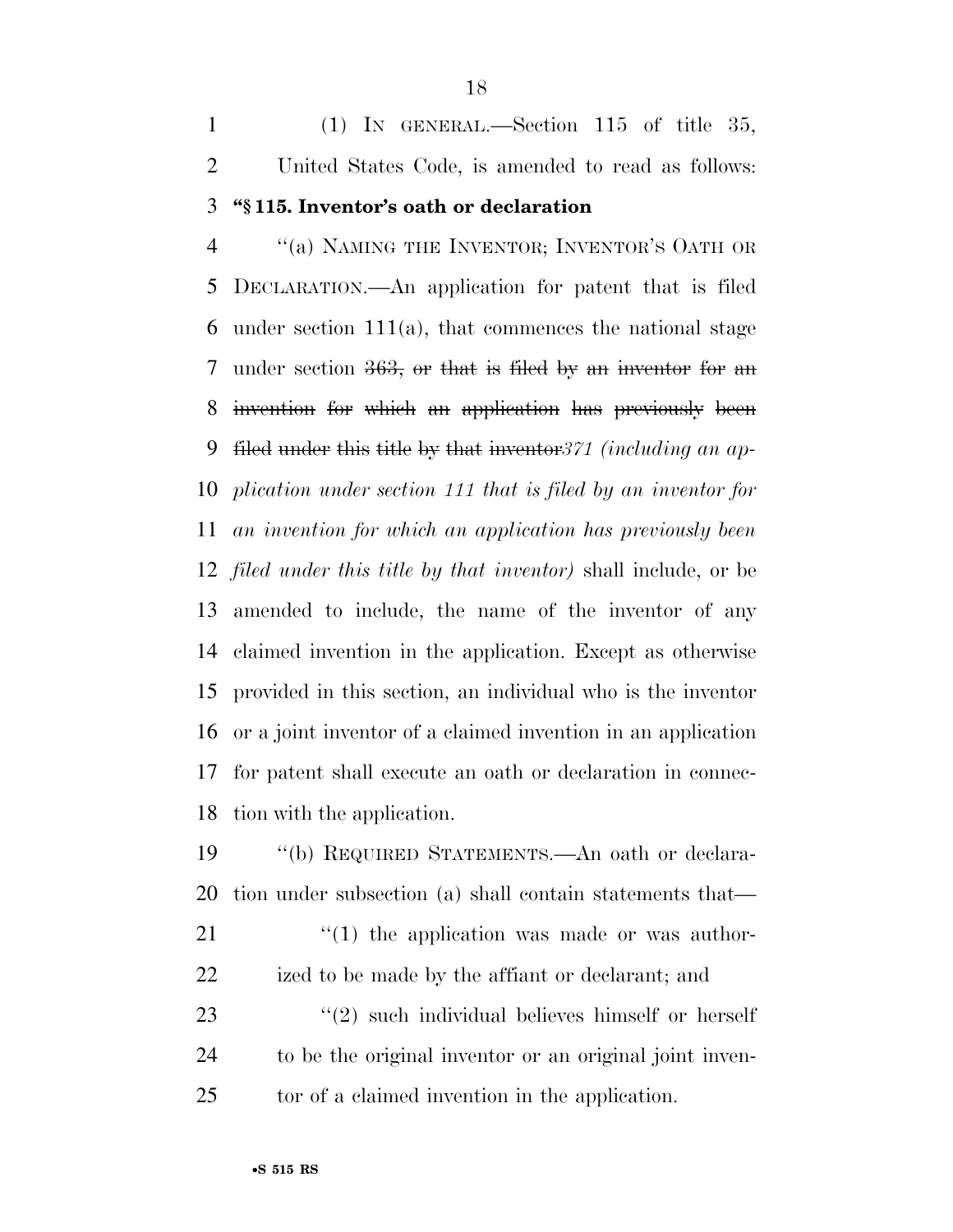''(c) ADDITIONAL REQUIREMENTS.—The Director may specify additional information relating to the inventor and the invention that is required to be included in an oath or declaration under subsection (a).

''(d) SUBSTITUTE STATEMENT.—

 ''(1) IN GENERAL.—In lieu of executing an oath or declaration under subsection (a), the applicant for patent may provide a substitute statement under the circumstances described in paragraph (2) and such additional circumstances that the Director may specify by regulation.

12 "(2) PERMITTED CIRCUMSTANCES.—A sub- stitute statement under paragraph (1) is permitted with respect to any individual who—

 $i'(A)$  is unable to file the oath or declara- tion under subsection (a) because the indi-vidual—

18 ''(i) is deceased;

19  $\frac{1}{10}$  is under legal incapacity; or

20  $\frac{1}{20}$  (iii) cannot be found or reached after

diligent effort; or

22 ''(B) is under an obligation to assign the invention but has refused to make the oath or declaration required under subsection (a).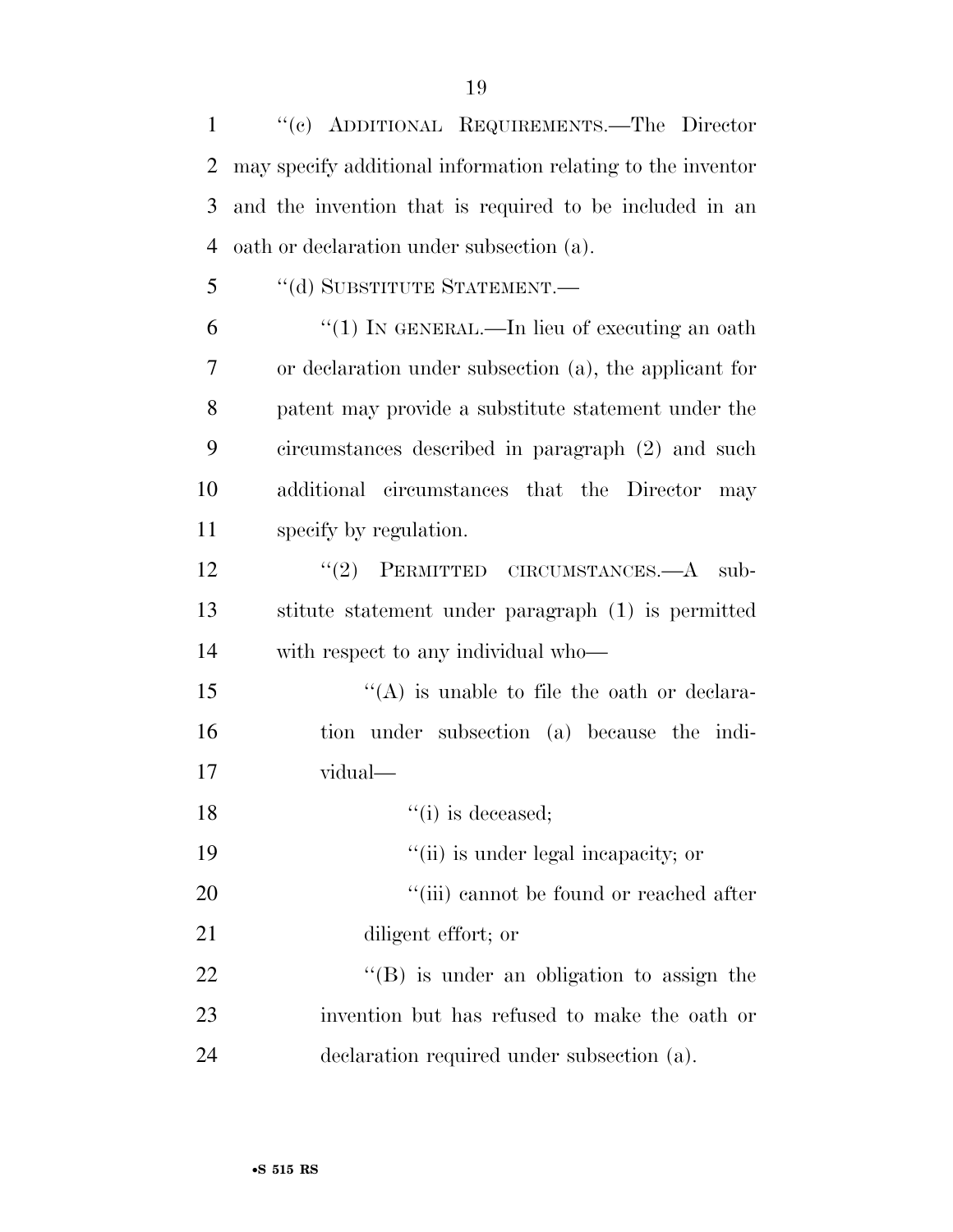| $\mathbf{1}$   | "(3) CONTENTS.—A substitute statement under                  |
|----------------|--------------------------------------------------------------|
| $\overline{2}$ | this subsection shall—                                       |
| 3              | $\lq\lq$ identify the individual with respect to             |
| $\overline{4}$ | whom the statement applies;                                  |
| 5              | $\lq\lq(B)$ set forth the circumstances rep-                 |
| 6              | resenting the permitted basis for the filing of              |
| 7              | the substitute statement in lieu of the oath or              |
| 8              | declaration under subsection (a); and                        |
| 9              | $\lq\lq$ contain any additional information,                 |
| 10             | including any showing, required by the Direc-                |
| 11             | tor.                                                         |
| 12             | "(e) MAKING REQUIRED STATEMENTS IN ASSIGN-                   |
| 13             | MENT OF RECORD.—An individual who is under an obliga-        |
| 14             | tion of assignment of an application for patent may in-      |
| 15             | clude the required statements under subsections (b) and      |
| 16             | (c) in the assignment executed by the individual, in lieu    |
|                | 17 of filing such statements separately.                     |
|                | 18 "(f) TIME FOR FILING.—A notice of allowance under         |
| 19             | section 151 may be provided to an applicant for patent       |
| 20             | only if the applicant for patent has filed each required     |
| 21             | oath or declaration under subsection (a) or has filed a sub- |
| 22             | stitute statement under subsection (d) or recorded an as-    |
| 23             | signment meeting the requirements of subsection (e).         |
| 24             | "(g) EARLIER-FILED APPLICATION CONTAINING RE-                |
| 25             | QUIRED STATEMENTS OR SUBSTITUTE STATEMENT.                   |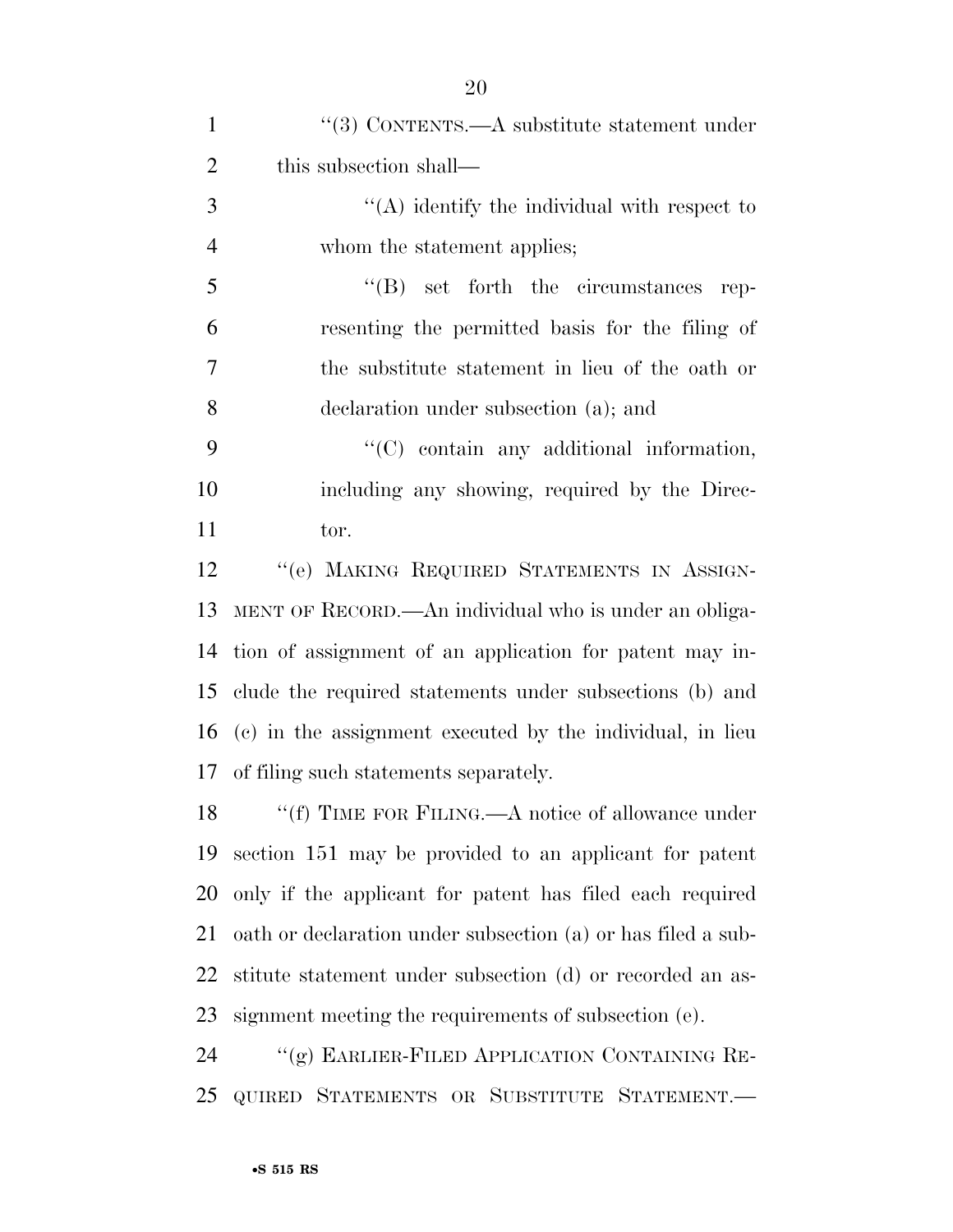The requirements under this section shall not apply to an individual with respect to an application for patent in which the individual is named as the inventor or a joint inventor and that claims the benefit under section 120 or 365(c) of the filing of an earlier-filed application, if—

 $\mathfrak{h}$   $\mathfrak{t}'(1)$  an oath or declaration meeting the require- ments of subsection (a) was executed by the indi- vidual and was filed in connection with the earlier-filed application;

10  $\frac{1}{2}$  a substitute statement meeting the re- quirements of subsection (d) was filed in the earlier filed application with respect to the individual; or

 $\frac{13}{2}$  an assignment meeting the requirements of subsection (e) was executed with respect to the earlier-filed application by the individual and was re- corded in connection with the earlier-filed applica-tion.

 ''(h) SUPPLEMENTAL AND CORRECTED STATE-MENTS; FILING ADDITIONAL STATEMENTS.—

20 "(1) IN GENERAL.—Any person making a state- ment required under this section may withdraw, re- place, or otherwise correct the statement at any time. If a change is made in the naming of the in- ventor requiring the filing of 1 or more additional statements under this section, the Director shall es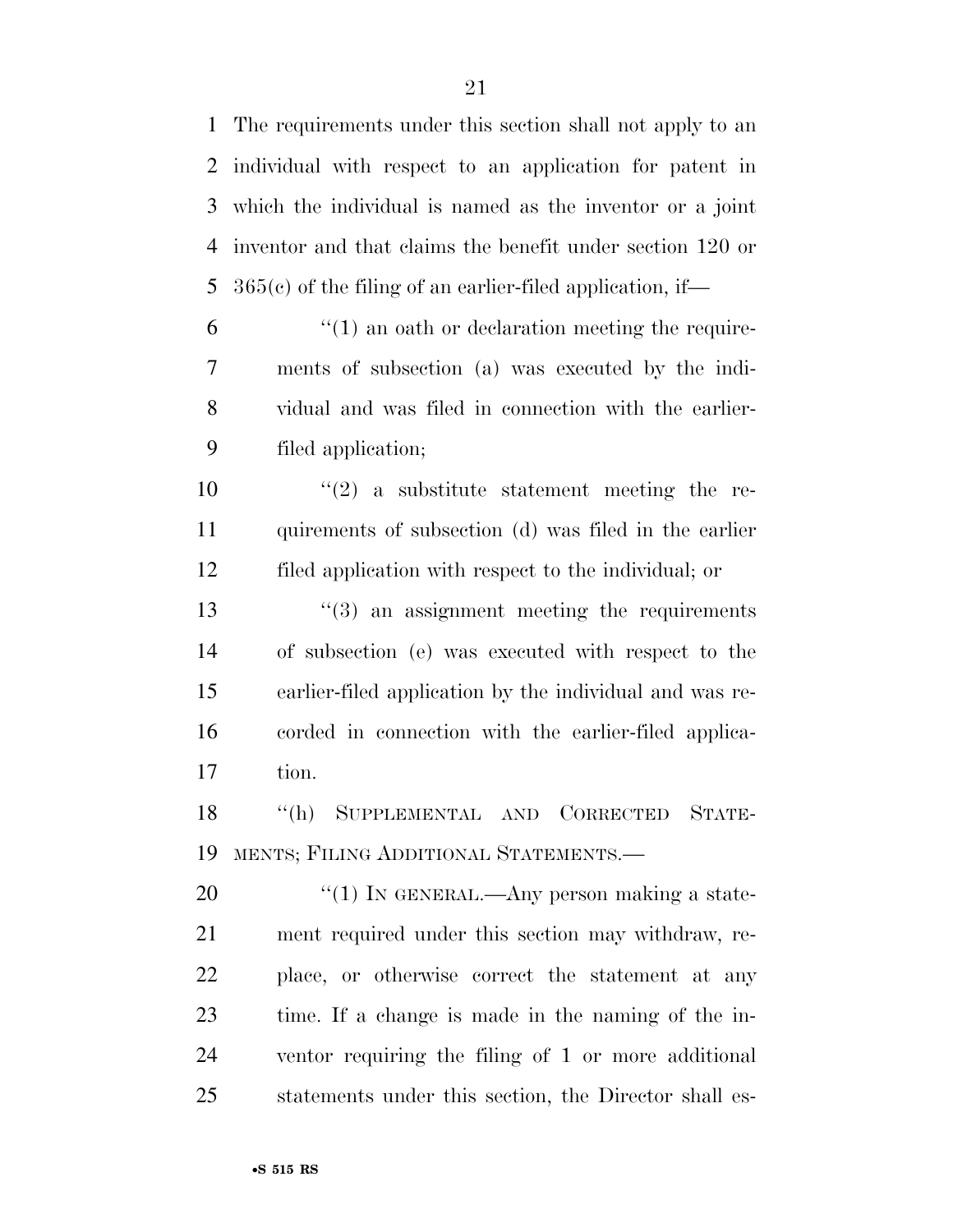tablish regulations under which such additional statements may be filed.

3 "(2) SUPPLEMENTAL STATEMENTS NOT RE- QUIRED.—If an individual has executed an oath or declaration under subsection (a) or an assignment meeting the requirements of subsection (e) with re- spect to an application for patent, the Director may not thereafter require that individual to make any additional oath, declaration, or other statement equivalent to those required by this section in con- nection with the application for patent or any patent issuing thereon.

 ''(3) SAVINGS CLAUSE.—No patent shall be in- valid or unenforceable based upon the failure to comply with a requirement under this section if the failure is remedied as provided under paragraph (1). 17 "(i) ACKNOWLEDGMENT OF PENALTIES.—Any dec- laration or statement filed pursuant to this section shall contain an acknowledgment that any willful false state- ment made in such declaration or statement is punishable under section 1001 of title 18 by fine or imprisonment of not more than 5 years, or both.''.

 (2) RELATIONSHIP TO DIVISIONAL APPLICA-TIONS.—Section 121 of title 35, United States Code,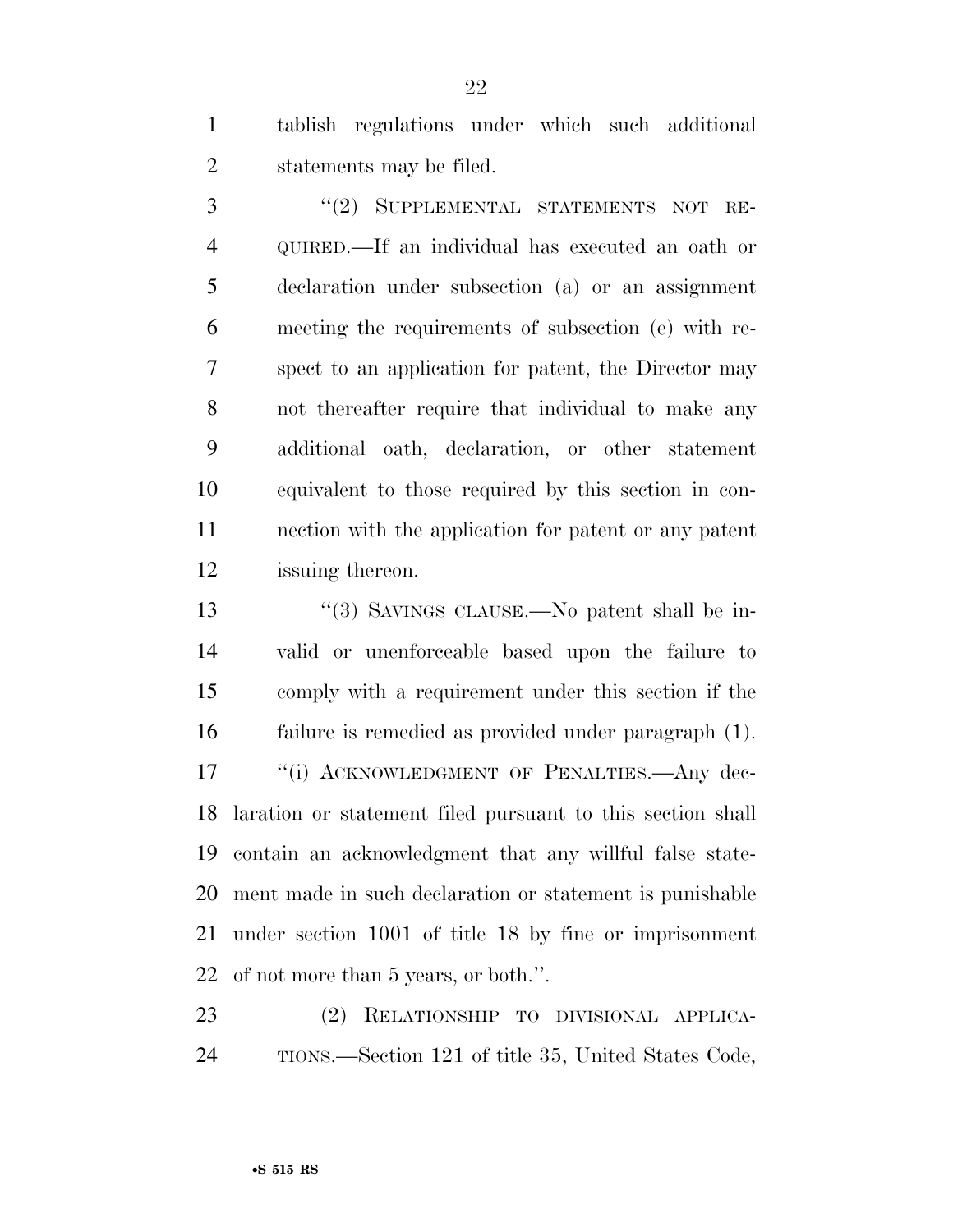| $\mathbf{1}$   | is amended by striking "If a divisional application"         |
|----------------|--------------------------------------------------------------|
| $\overline{2}$ | and all that follows through "inventor.".                    |
| 3              | (3) REQUIREMENTS FOR NONPROVISIONAL AP-                      |
| $\overline{4}$ | PLICATIONS.—Section $111(a)$ of title 35, United             |
| 5              | States Code, is amended—                                     |
| 6              | (A) in paragraph $(2)(C)$ , by striking "by                  |
| 7              | the applicant" and inserting "or declaration";               |
| 8              | $(B)$ in the heading for paragraph $(3)$ , by                |
| 9              | striking "AND OATH"; and                                     |
| 10             | (C) by striking "and oath" each place it                     |
| 11             | appears.                                                     |
| 12             | (4) CONFORMING AMENDMENT.—The item re-                       |
| 13             | lating to section 115 in the table of sections for           |
| 14             | chapter 11 of title 35, United States Code, is               |
| 15             | amended to read as follows:                                  |
|                | "115. Inventor's oath or declaration.".                      |
| 16             | (b) FILING BY OTHER THAN INVENTOR.-Section                   |
| 17             | 118 of title 35, United States Code, is amended to read      |
| 18             | as follows:                                                  |
| 19             | "\\$118. Filing by other than inventor                       |
| 20             | "A person to whom the inventor has assigned or is            |
| 21             | under an obligation to assign the invention may make an      |
| 22             | application for patent. A person who otherwise shows suf-    |
| 23             | ficient proprietary interest in the matter may make an ap-   |
| 24             | plication for patent on behalf of and as agent for the in-   |
|                | 25 ventor on proof of the pertinent facts and a showing that |
|                |                                                              |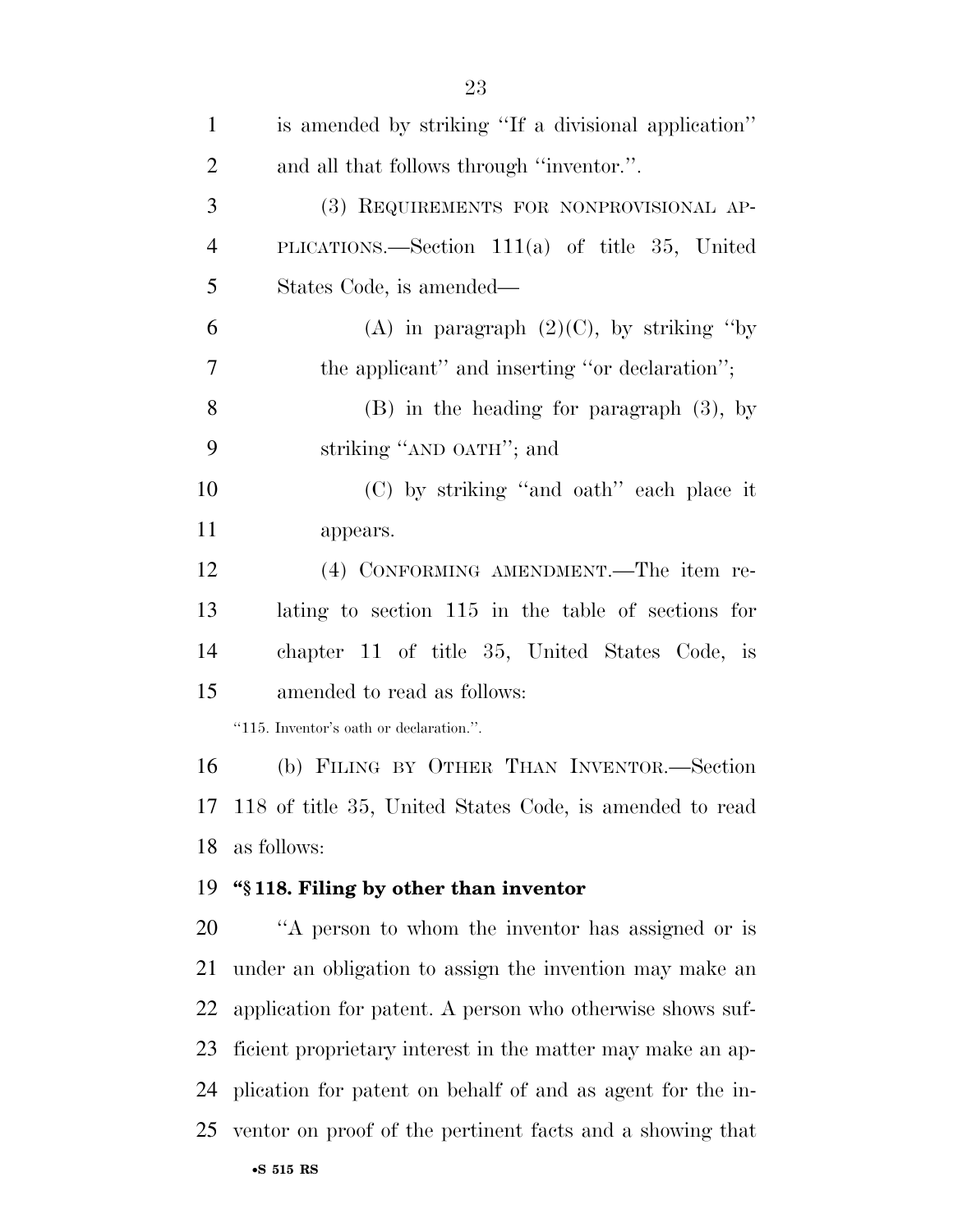| $\mathbf{1}$ | such action is appropriate to preserve the rights of the     |
|--------------|--------------------------------------------------------------|
| 2            | parties. If the Director grants a patent on an application   |
| 3            | filed under this section by a person other than the inven-   |
| 4            | tor, the patent shall be granted to the real party in inter- |
| 5            | est and upon such notice to the inventor as the Director     |
| 6            | considers to be sufficient.".                                |
| 7            | (c) SPECIFICATION.—Section 112 of title 35, United           |
| 8            | States Code, is amended—                                     |
| 9            | $(1)$ in the first paragraph—                                |
| 10           | $(A)$ by striking "The specification" and in-                |
| 11           | serting "(a) IN GENERAL.—The specification";                 |
| 12           | and                                                          |
| 13           | (B) by striking "of carrying out his inven-                  |
| 14           | tion" and inserting "or joint inventor of car-               |
| 15           | rying out the invention";                                    |
| 16           | $(2)$ in the second paragraph—                               |
| 17           | by striking "The<br>(A)<br>specifica-                        |
| 18           | tionsspecification" and inserting "(b) CONCLU-               |
| 19           | sion.—The specifications <i>specification</i> "; and         |
| 20           | (B) by striking "applicant regards as his                    |
| 21           | invention" and inserting "inventor or a joint in-            |
| 22           | ventor regards as the invention";                            |
| 23           | $(3)$ in the third paragraph, by striking "A                 |
| 24           | claim" and inserting " $(c)$ FORM.—A claim";                 |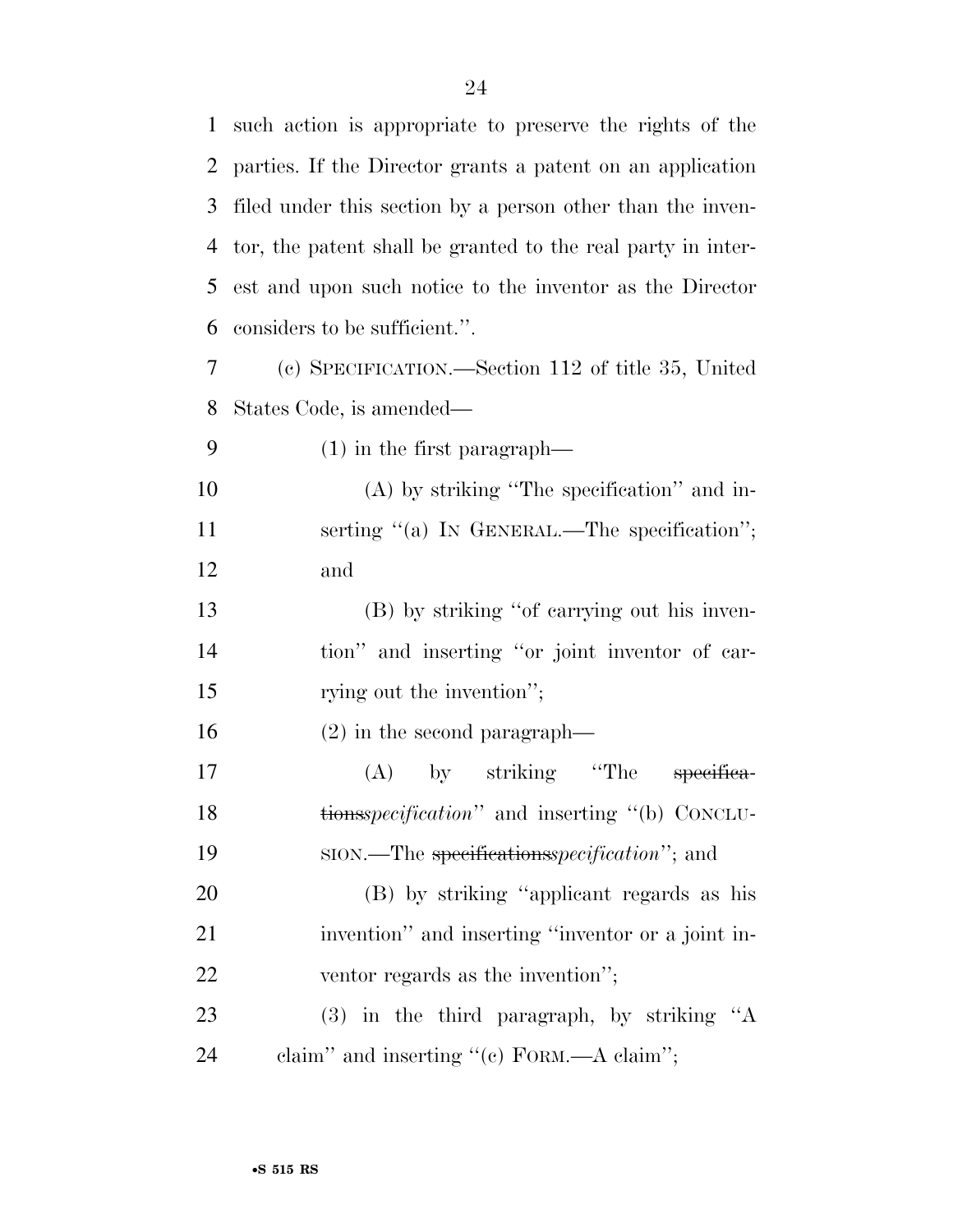subsection (e),'';

 (5) in the fifth paragraph, by striking ''A claim'' and inserting ''(e) REFERENCE IN MULTIPLE DEPENDENT FORM.—A claim''; and

 (6) in the last paragraph, by striking ''An ele- ment'' and inserting ''(f) ELEMENT IN CLAIM FOR A COMBINATION.—An element''.

### **SEC. 4. RIGHT OF THE INVENTOR TO OBTAIN DAMAGES.**

 (a) DAMAGES.—Section 284 of title 35, United States Code, is amended to read as follows:

### **''§ 284. Damages**

 ''(a) In GENERAL.—Upon finding for the claimant the court shall award the claimant damages adequate to compensate for the infringement but in no event less than a reasonable royalty for the use made of the invention by the infringer, together with interest and costs as fixed by 20 the court, subject to the provisions of this section.

**''(b) DETERMINATION OF DAMAGES; EVIDENCE CON-** SIDERED; PROCEDURE.—The court may receive expert testimony as an aid to the determination of damages or of what royalty would be reasonable under the cir-cumstances. The admissibility of such testimony shall be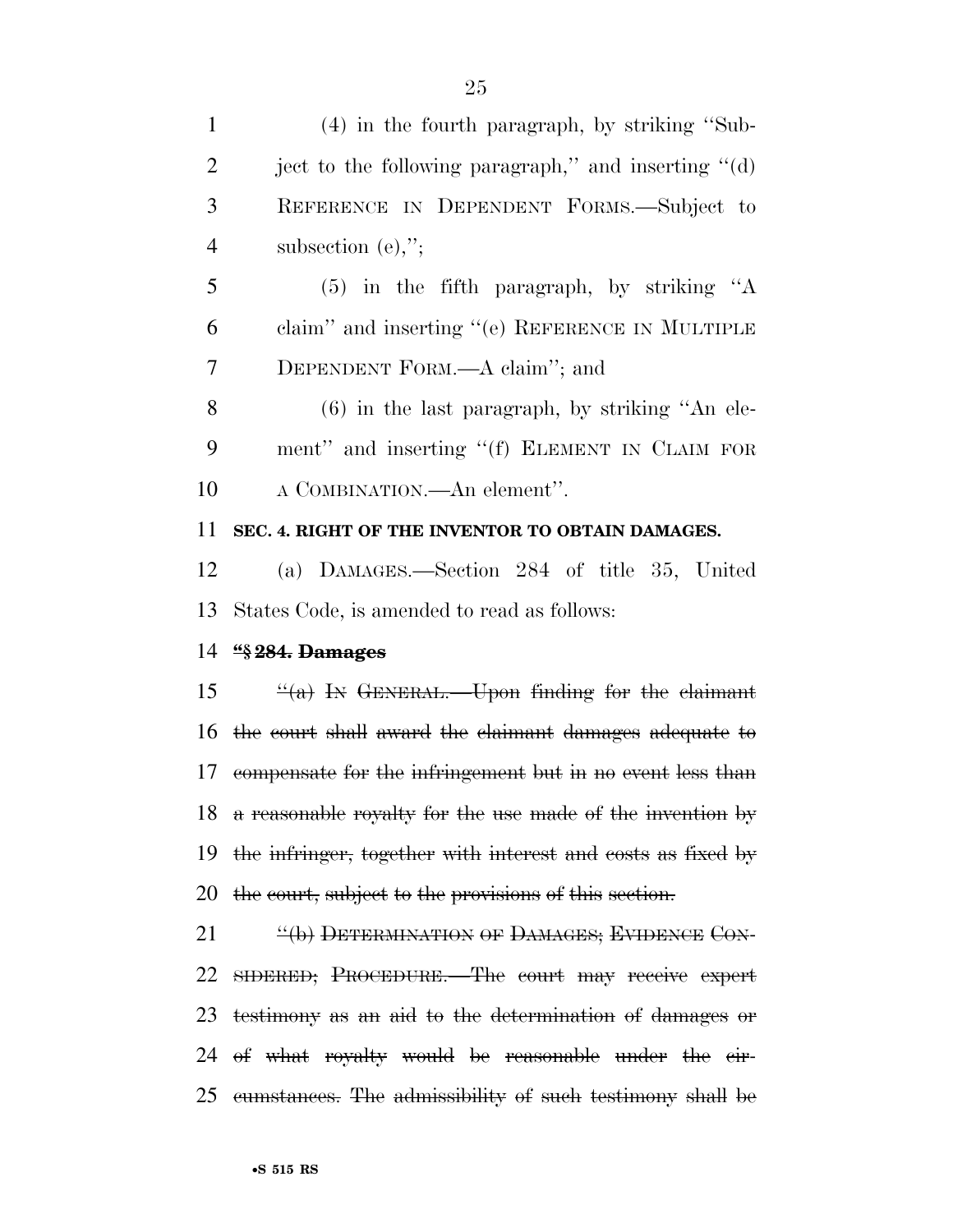governed by the rules of evidence governing expert testi- mony. When the damages are not found by a jury, the court shall assess them.

4 "(e) STANDARD FOR CALCULATING REASONABLE ROYALTY.—

 $6 \frac{((1)}{1}$  In GENERAL. The court shall determine, based on the facts of the case and after adducing any further evidence the court deems necessary, which of the following methods shall be used by the court or the jury in calculating a reasonable royalty pursuant to subsection (a). The court shall also identify the factors that are relevant to the deter- mination of a reasonable royalty, and the court or 14 jury, as the case may be, shall consider only those factors in making such determination.

 ''(A) ENTIRE MARKET VALUE.—Upon a showing to the satisfaction of the court that the claimed invention's specific contribution over 19 the prior art is the predominant basis for mar- ket demand for an infringing product or proc- ess, damages may be based upon the entire market value of that infringing product or proc-ess.

24 ''(B) ESTABLISHED ROYALTY BASED ON MARKETPLACE LICENSING.—Upon a showing to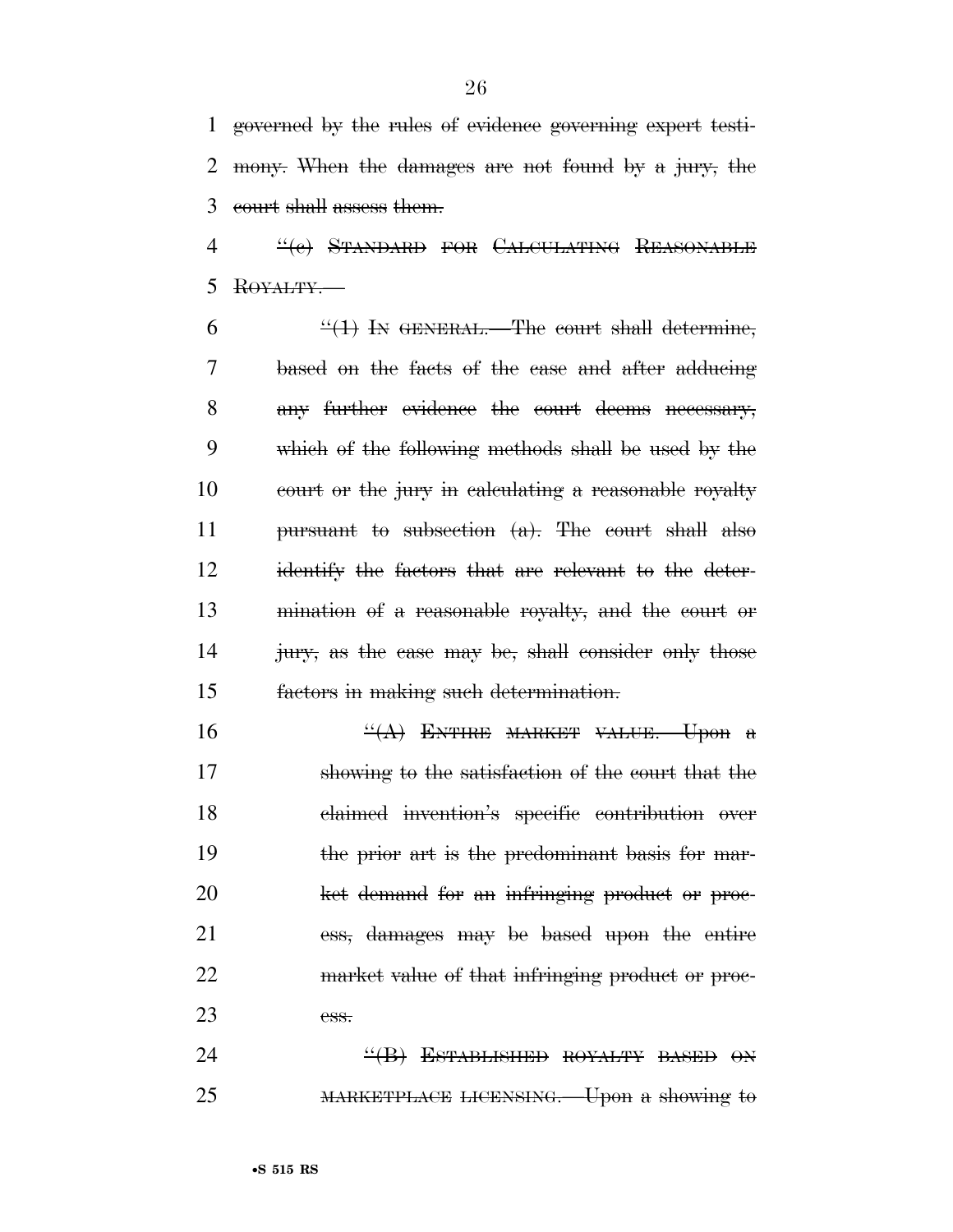| $\mathbf{1}$   | the satisfaction of the court that the claimed in-          |
|----------------|-------------------------------------------------------------|
| $\overline{2}$ | vention has been the subject of a nonexclusive              |
| 3              | license for the use made of the invention by the            |
| $\overline{4}$ | infringer, to a number of persons sufficient to             |
| 5              | indicate a general marketplace recognition of               |
| 6              | the reasonableness of the licensing terms, if the           |
| 7              | license was secured prior to the filing of the              |
| 8              | ease before the court, and the court determines             |
| 9              | that the infringer's use is of substantially the            |
| 10             | same scope, volume, and benefit of the rights               |
| 11             | granted under such license, damages may be                  |
| 12             | determined on the basis of the terms of such li-            |
| 13             | eense. Upon a showing to the satisfaction of the            |
| 14             | court that the claimed invention has sufficiently           |
| 15             | similar noninfringing substitutes in the relevant           |
| 16             | market, which have themselves been the subject              |
| 17             | of such nonexclusive licenses, and the court de-            |
| 18             | termines that the infringer's use is of substan-            |
| 19             | tially the same scope, volume, and benefit of the           |
| 20             | rights granted under such licenses, damages                 |
| 21             | may be determined on the basis of the terms of              |
| 22             | such licenses.                                              |
| າາ             | $\mathcal{H}(\cap)$ V <sub>AL</sub> HARIOV GALGULARIOV Upon |

23 "<sup>"</sup>(C) VALUATION CALCULATION. Upon a determination by the court that the showings 25 required under subparagraphs  $(A)$  and  $(B)$  have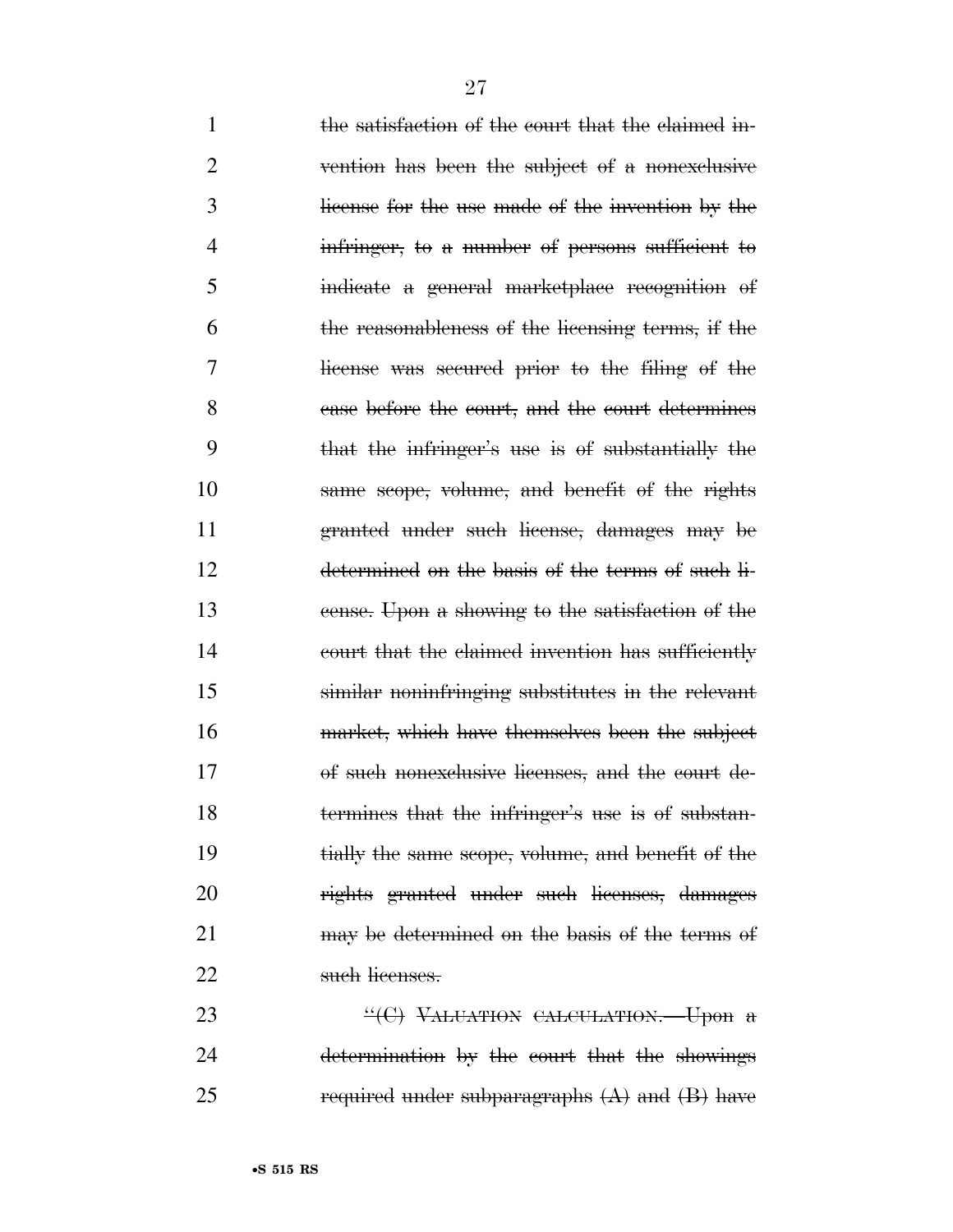1 not been made, the court shall conduct an anal- ysis to ensure that a reasonable royalty is ap- plied only to the portion of the economic value 4 of the infringing product or process properly at- tributable to the claimed invention's specific contribution over the prior art. In the case of a combination invention whose elements are present individually in the prior art, the con- tribution over the prior art may include the value of the additional function resulting from 11 the combination, as well as the enhanced value, if any, of some or all of the prior art elements as part of the combination, if the patentee dem-onstrates that value.

 $\frac{4(2)}{2}$  ADDITIONAL FACTORS. Where the court determines it to be appropriate in determining a rea- sonable royalty under paragraph (1), the court may also consider, or direct the jury to consider, any other relevant factors under applicable law.

**''(d) INAPPLICABILITY TO OTHER DAMAGES ANAL-** YSIS.—The methods for calculating a reasonable royalty described in subsection (c) shall have no application to the calculation of an award of damages that does not neces- sitate the determination of a reasonable royalty as a basis for monetary relief sought by the claimant.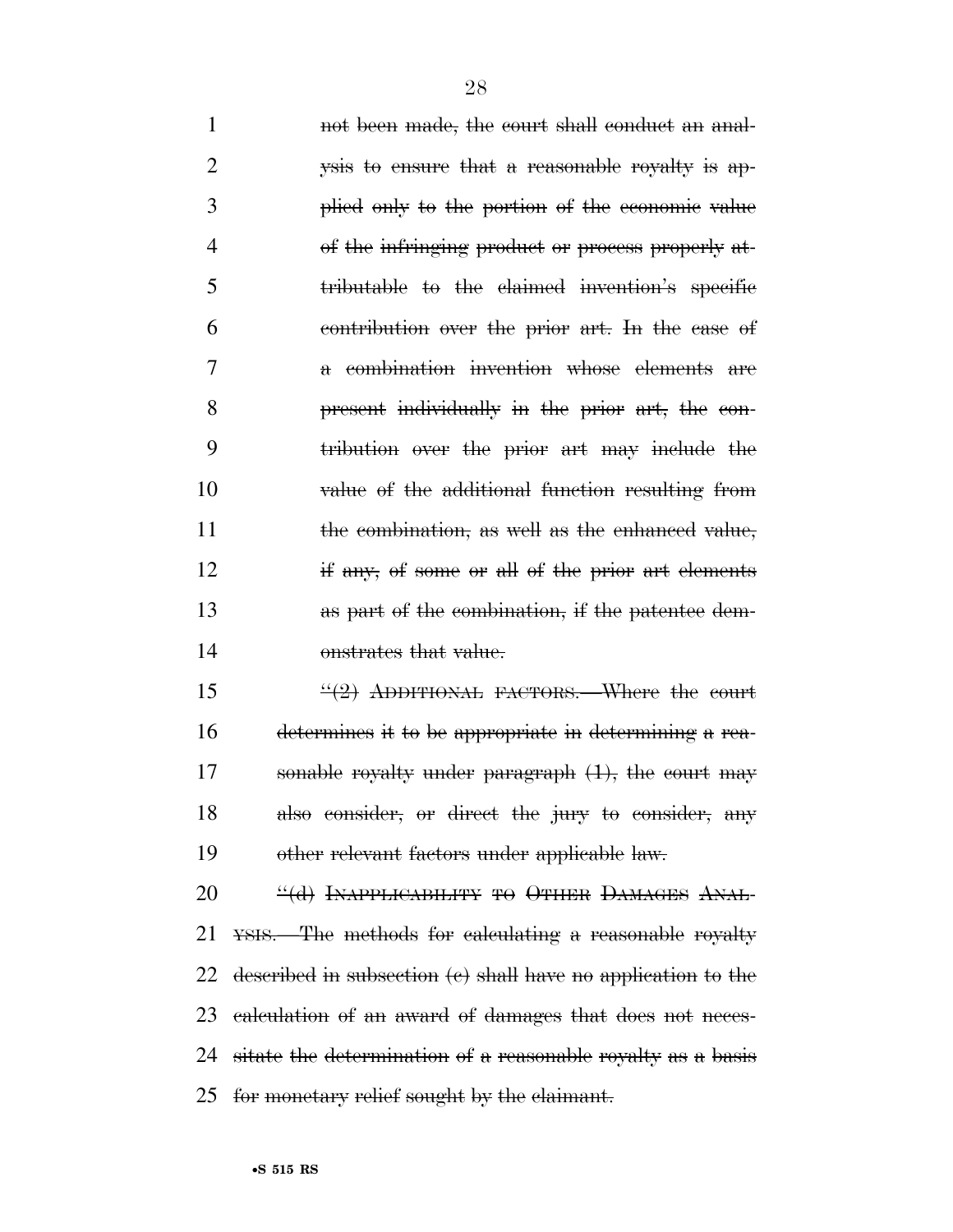# *''§ 284. Damages*

| $\overline{2}$ | "(a) IN GENERAL.—                                       |
|----------------|---------------------------------------------------------|
| 3              | "(1) COMPENSATORY DAMAGES AUTHORIZED.-                  |
| $\overline{4}$ | Upon finding for the claimant the court shall award     |
| 5              | the claimant damages adequate to compensate for the     |
| 6              | infringement, but in no event less than a reasonable    |
| 7              | royalty for the use made of the invention by the in-    |
| 8              | fringer, together with interest and costs as fixed by   |
| 9              | the court.                                              |
| 10             | "(2) USE OF EXPERTS PERMITTED.—The court                |
| 11             | may receive expert testimony as an aid to the deter-    |
| 12             | mination of damages or of what royalty would be rea-    |
| 13             | sonable under the circumstances.                        |
| 14             | "(b) PROCEDURE FOR DETERMINING DAMAGES.-                |
| 15             | "(1) In GENERAL.—The court shall identify the           |
| 16             | methodologies and factors that are relevant to the de-  |
| 17             | termination of damages, and the court or jury, shall    |
| 18             | consider only those methodologies and factors relevant  |
| 19             | to making such determination.                           |
| 20             | "(2) DISCLOSURE OF CLAIMS.—By no later than             |
| 21             | the entry of the final pretrial order, unless otherwise |
| 22             | ordered by the court, the parties shall state, in writ- |
| 23             | ing and with particularity, the methodologies and       |
| 24             | factors the parties propose for instruction to the jury |
| 25             | in determining damages under this section, specifying   |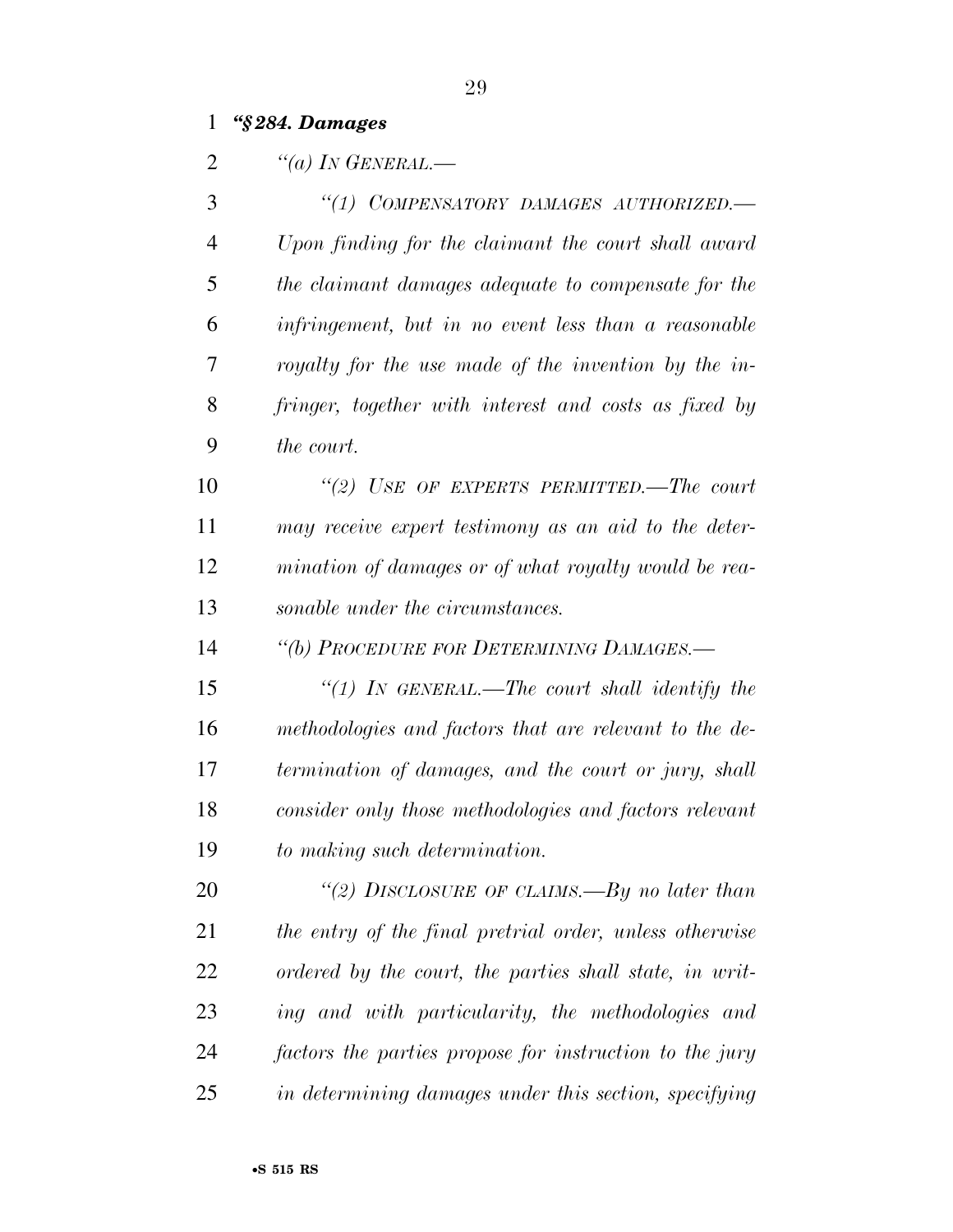*the relevant underlying legal and factual bases for their assertions.* 

 *''(3) SUFFICIENCY OF EVIDENCE.—Prior to the introduction of any evidence concerning the deter- mination of damages, upon motion of either party or sua sponte, the court shall consider whether one or more of a party's damages contentions lacks a legally sufficient evidentiary basis. After providing a non- movant the opportunity to be heard, and after any further proffer of evidence, briefing, or argument that the court may deem appropriate, the court shall iden- tify on the record those methodologies and factors as to which there is a legally sufficient evidentiary basis, and the court or jury shall consider only those meth- odologies and factors in making the determination of damages under this section. The court shall only per- mit the introduction of evidence relating to the deter- mination of damages that is relevant to the meth- odologies and factors that the court determines may be considered in making the damages determination.*  21 <sup>''</sup>(ec) WILLFUL INFRINGEMENT.

22 "(1) INCREASED DAMAGES.—A court that has determined that an infringer has willfully infringed a patent or patents may increase damages up to 3 times the amount of the damages found or assessed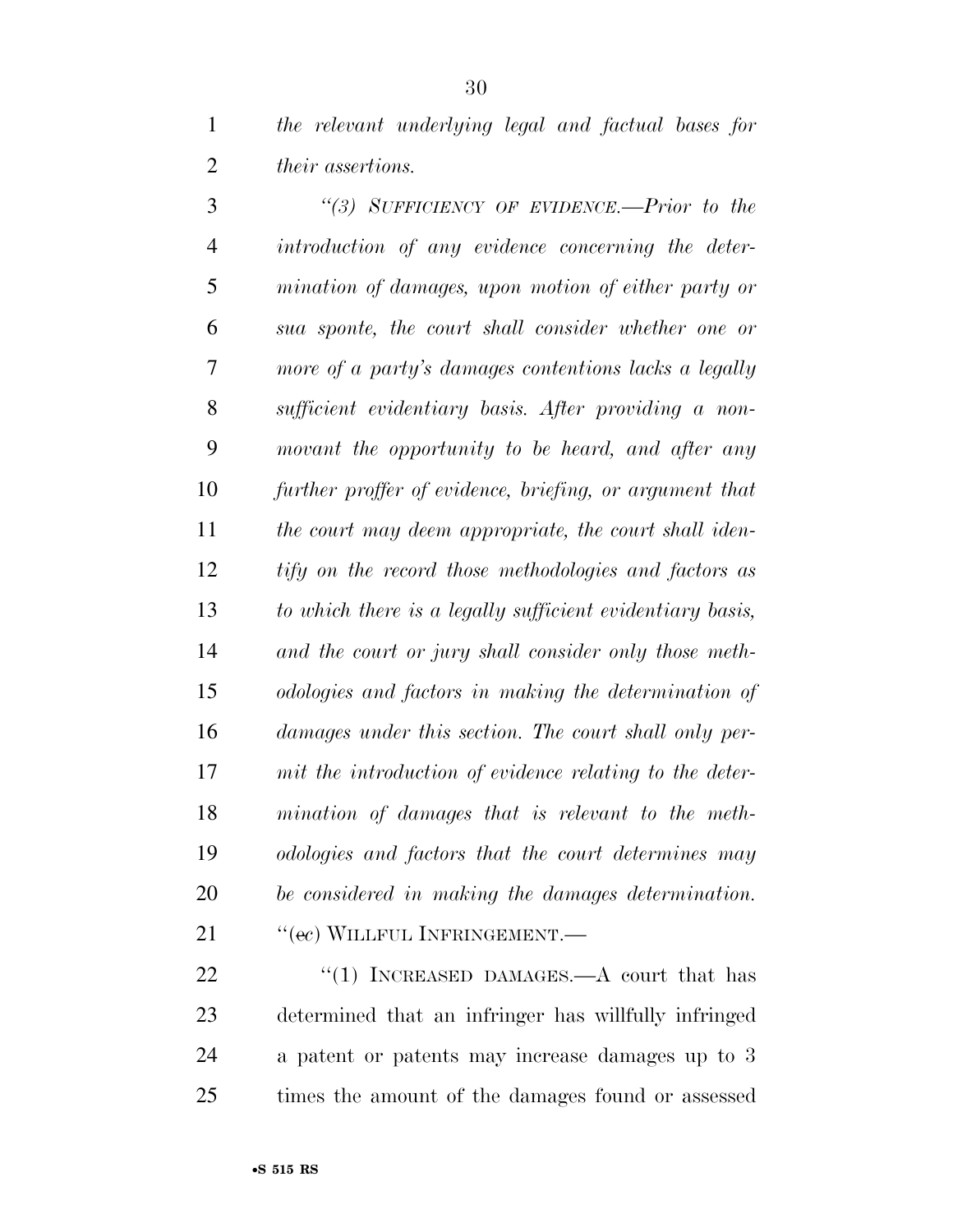| $\mathbf{1}$   | under subsection (a), except that increased damages    |
|----------------|--------------------------------------------------------|
| $\overline{2}$ | under this paragraph shall not apply to provisional    |
| 3              | rights under section $154(d)$ .                        |
| $\overline{4}$ | $"(2)$ PERMITTED GROUNDS FOR<br>WILLFUL-               |
| 5              | NESS.—A court may find that an infringer has will-     |
| 6              | fully infringed a patent only if the patent owner pre- |
| 7              | sentsproves by clear and convincing evidence that      |
| 8              | acting with objective recklessness—                    |
| 9              | "(A) after receiving written notice from               |
| 10             | the patentee—                                          |
| 11             | "(i) alleging acts of infringement in a                |
| 12             | manner sufficient to give the infringer an             |
| 13             | objectively reasonable apprehension of suit            |
| 14             | on such patent, and                                    |
| 15             | "(ii) identifying with particularity                   |
| 16             | each claim of the patent, each product or              |
| 17             | process that the patent owner alleges in-              |
| 18             | fringes the patent, and the relationship of            |
| 19             | such product or process to such claim,                 |
| 20             | the infringer, after a reasonable opportunity to       |
| 21             | investigate, thereafter performed 1 or more of         |
| 22             | the alleged acts of infringement;                      |
| 23             | $\lq\lq$ the infringer intentionally copied the        |
| 24             | patented invention with knowledge that it was          |
| $25\,$         | patented; or                                           |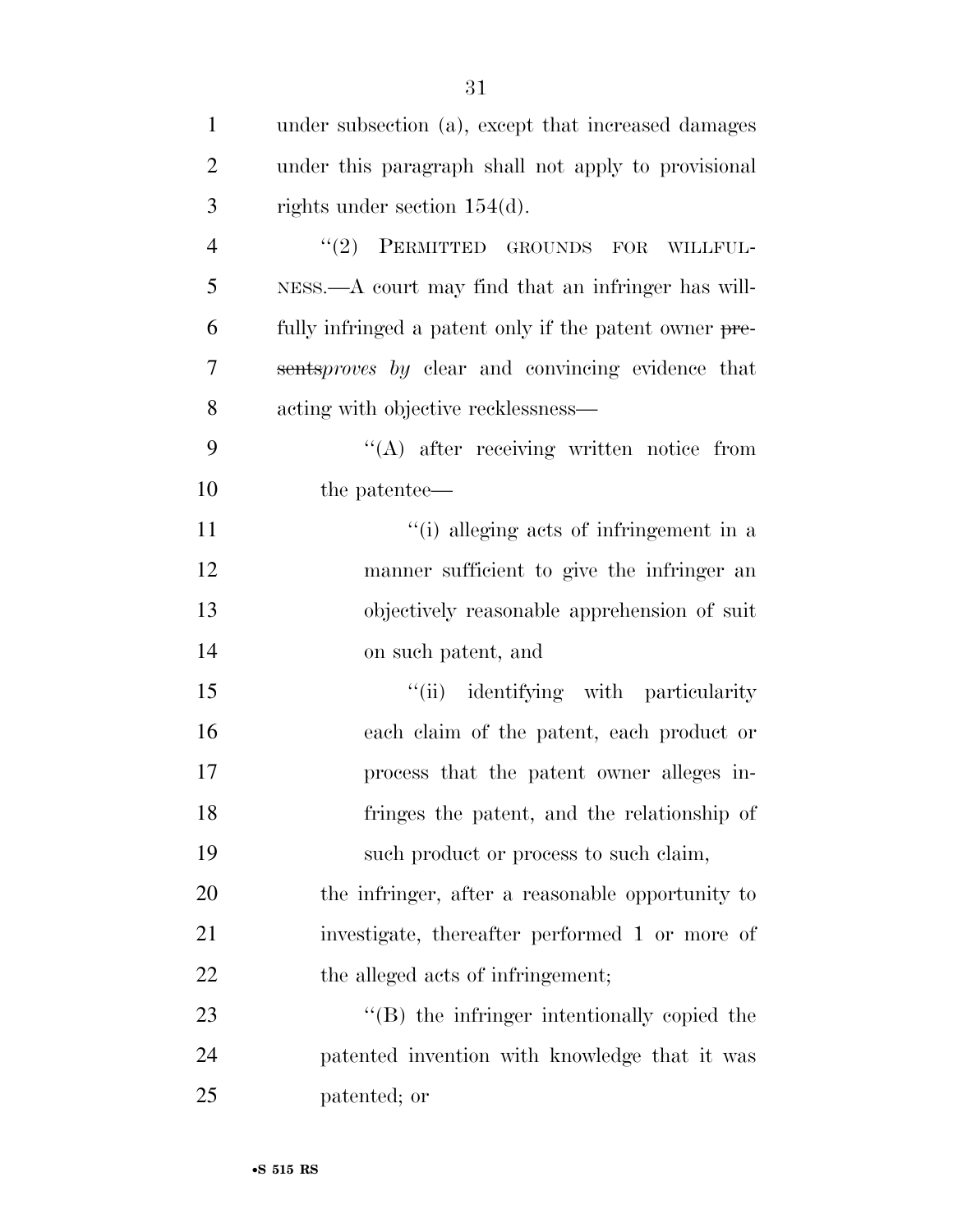1 ''(C) after having been found by a court to have infringed that patent, the infringer en- gaged in conduct that was not colorably dif- ferent from the conduct previously found to have infringed the patent, and which resulted in a separate finding of infringement of the same 7 patent.

8 "(3) LIMITATIONS ON WILLFULNESS.

 $\frac{H(A)}{N}$  In GENERAL. A court may not find that an infringer has willfully infringed a patent 11 under paragraph  $(2)$  for any period of time dur-12 ing which the infringer had an informed good faith belief that the patent was invalid or unen- forceable, or would not be infringed by the con- duct later shown to constitute infringement of 16 the patent.

17 ''(B) GOOD FAITH ESTABLISHED.—An in-18 formed good faith belief within the meaning of 19 subparagraph  $(A)$  may be established by-

 $20$   $\frac{``(i)}{''}$  reasonable reliance on advice of 21 counsel;

 $22$  ''(ii) evidence that the infringer 23 sought to modify its conduct to avoid in-24 fringement once it had discovered the pat-25 ent; or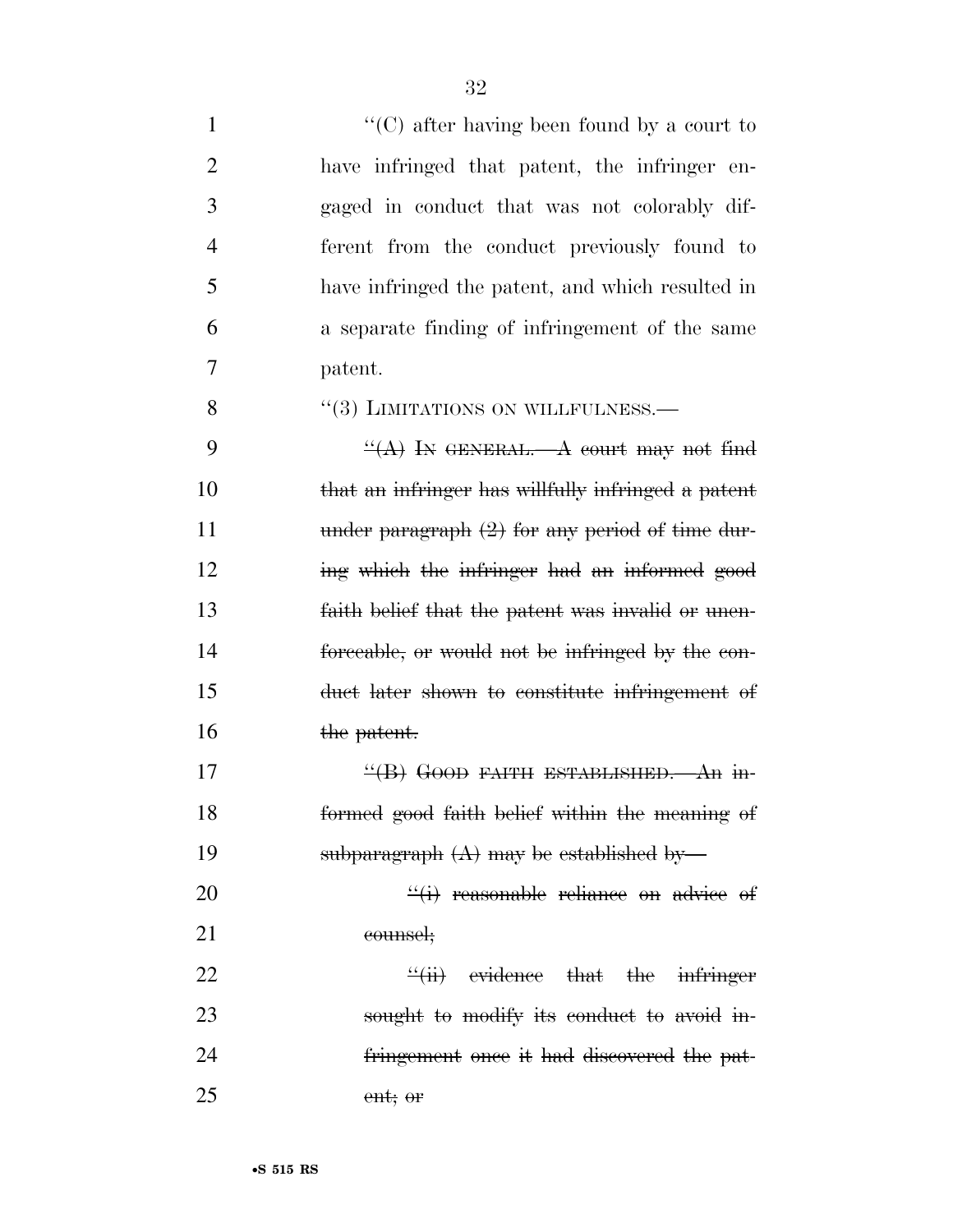| $\mathbf{1}$   | $\frac{1}{2}$ (iii) other evidence a court may find |
|----------------|-----------------------------------------------------|
| $\overline{2}$ | sufficient to establish such good faith be-         |
| 3              | lief.                                               |
| $\overline{4}$ | "(A) In GENERAL.—Notwithstanding para-              |
| 5              | $graph (2)$ , an infringer may not be found to have |
| 6              | acted with objective recklessness where for any     |
| 7              | period of time during which the infringer had an    |
| 8              | informed good faith belief that the patent was in-  |
| 9              | valid or unenforceable, or would not be infringed   |
| 10             | by the conduct later shown to constitute infringe-  |
| 11             | ment of the patent, and—                            |
| 12             | $``(i)$ there was reasonable reliance on            |
| 13             | advice of counsel;                                  |
| 14             | $``(ii)$ the infringer sought to modify its         |
| 15             | conduct to avoid infringement once it had           |
| 16             | discovered the patent; or                           |
| 17             | $``(iii)$ there is sufficient evidence that         |
| 18             | the infringer had a good faith belief that the      |
| 19             | patent was invalid or unenforceable, or             |
| 20             | would not be infringed by conduct later             |
| 21             | shown to constitute infringement of the pat-        |
| 22             | ent.                                                |
| 23             | " $(\Theta)$ (B) RELEVANCE OF NOT PRESENTING        |
| 24             | CERTAIN EVIDENCE.—The decision of the in-           |
| 25             | fringer not to present evidence of advice of        |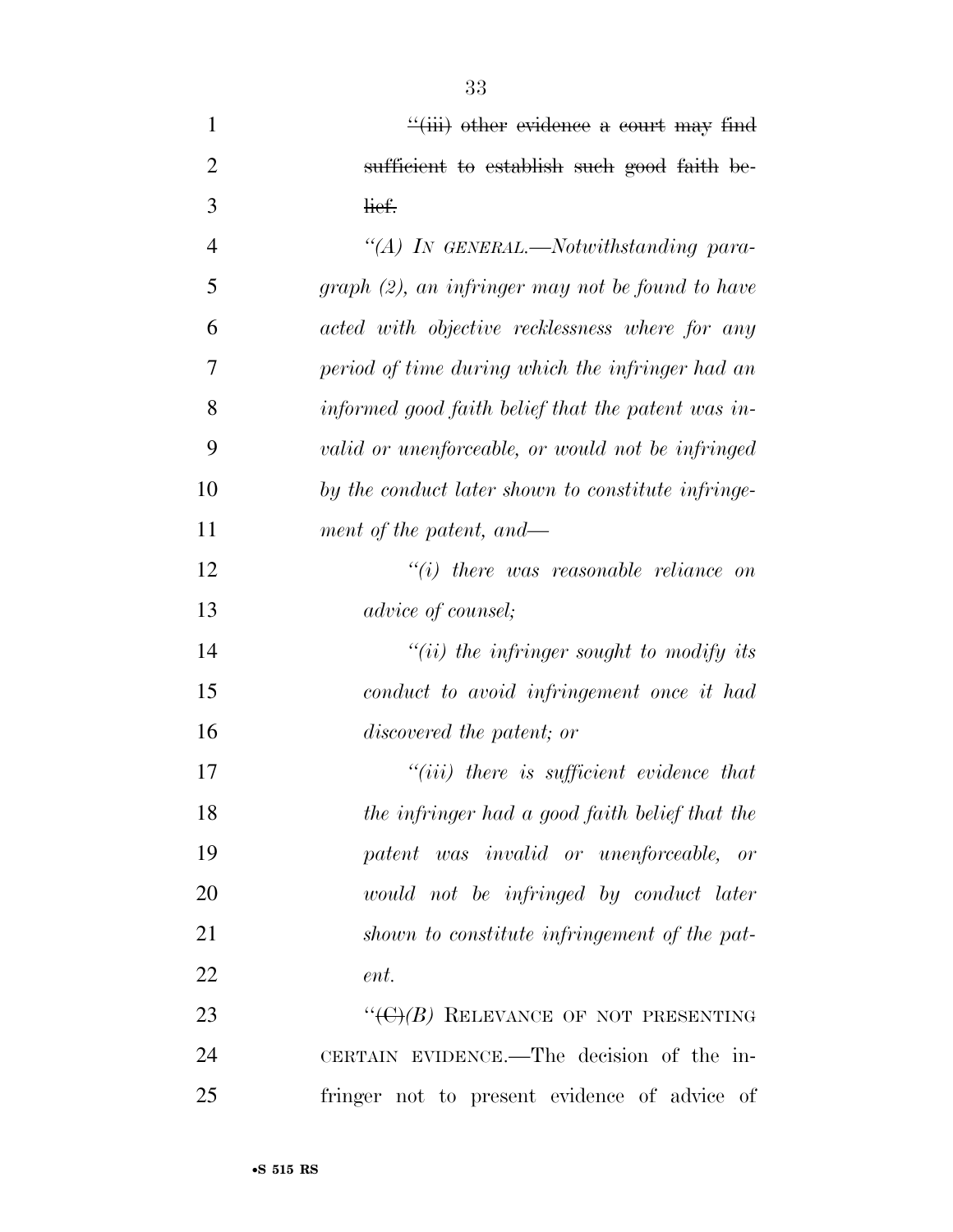counsel is not relevant to a determination of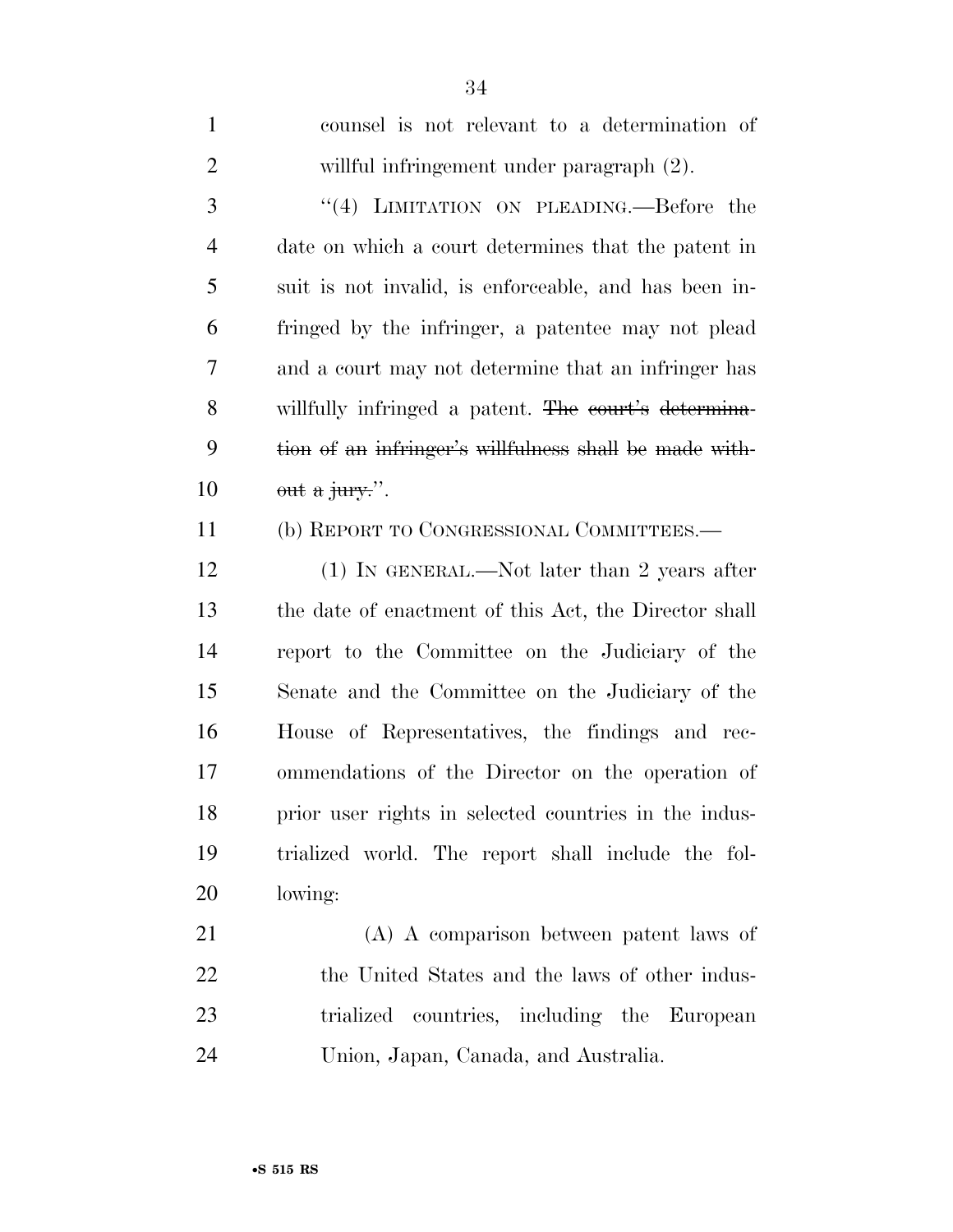| $\mathbf{1}$   | (B) An analysis of the effect of prior user               |
|----------------|-----------------------------------------------------------|
| $\overline{2}$ | rights on innovation rates in the selected coun-          |
| 3              | tries.                                                    |
| $\overline{4}$ | (C) An analysis of the correlation, if any,               |
| 5              | between prior user rights and start-up enter-             |
| 6              | prises and the ability to attract venture capital         |
| 7              | to start new companies.                                   |
| 8              | (D) An analysis of the effect of prior user               |
| 9              | rights, if any, on small businesses, universities,        |
| 10             | and individual inventors.                                 |
| 11             | (E) An analysis of legal and constitutional               |
| 12             | issues, if any, that arise from placing trade se-         |
| 13             | cret law in patent law.                                   |
| 14             | (2) CONSULTATION WITH OTHER AGENCIES.—                    |
| 15             | In preparing the report required under paragraph          |
| 16             | $(1)$ , the Director shall consult with the United States |
| 17             | Trade Representative, the Secretary of State and the      |
| 18             | Attorney General.                                         |
| 19             | (c) DEFENSE TO INFRINGEMENT BASED ON EAR-                 |
| 20             | LIER INVENTOR.—Section $273(b)(6)$ of title 35, United    |
| 21             | States Code, is amended to read as follows:               |
| 22             | "(6) PERSONAL DEFENSE.—The defense under                  |
| 23             | this section may be asserted only by the person who       |
| 24             | performed or caused the performance of the acts           |
| 25             | necessary to establish the defense as well as any         |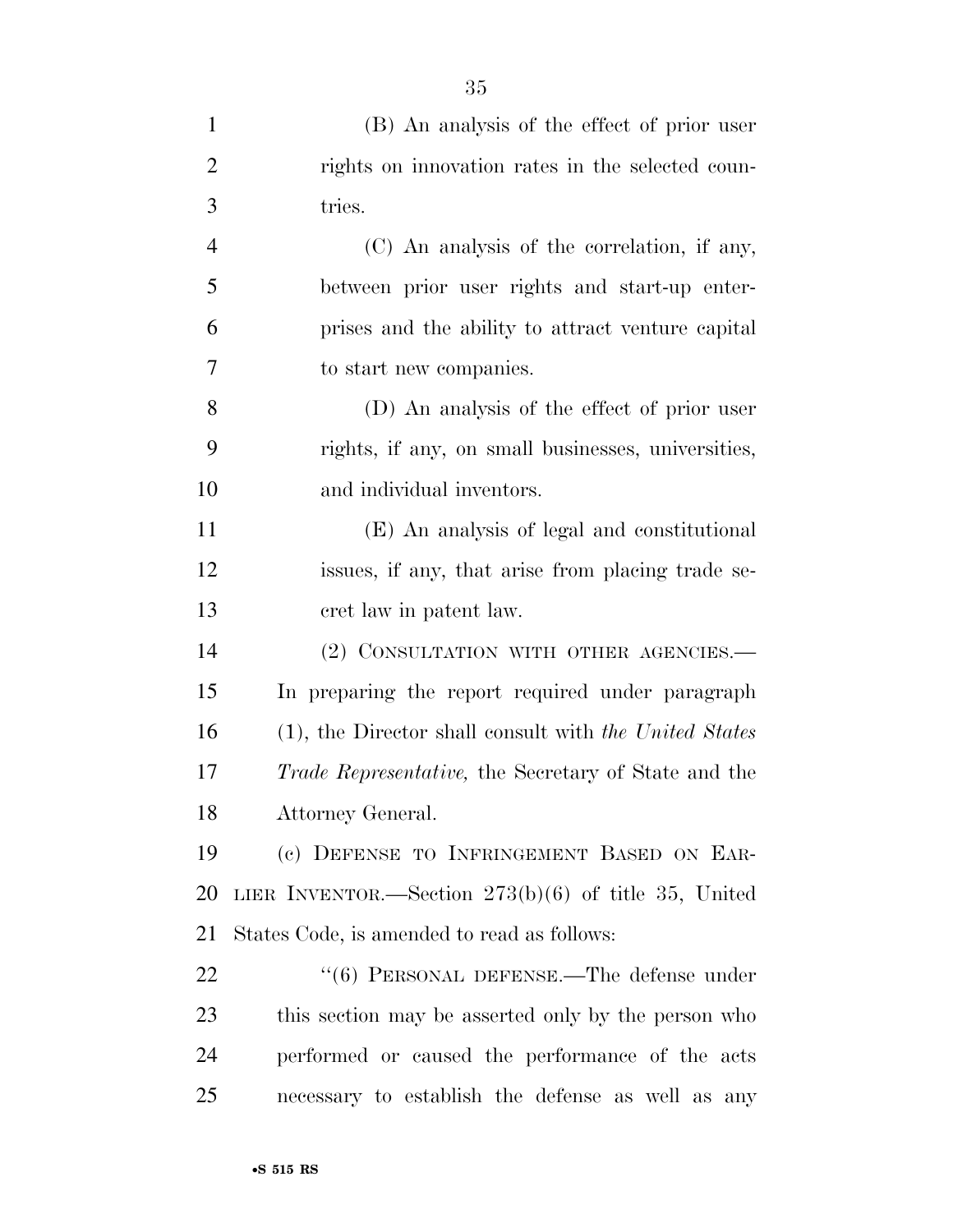other entity that controls, is controlled by, or is 2 under common control with such person and, except for any transfer to the patent owner, the right to as- sert the defense shall not be licensed or assigned or transferred to another person except as an ancillary and subordinate part of a good faith assignment or transfer for other reasons of the entire enterprise or line of business to which the defense relates. Not- withstanding the preceding sentence, any person may, on its own behalf, assert a defense based on the exhaustion of rights provided under paragraph (3), including any necessary elements thereof.''.

 (d) EFFECTIVE DATE.—The amendments made by this section shall apply to any civil action commenced on or after the date of enactment of this Act.

 *(e) VIRTUAL MARKING.—Section 287(a) of title 35, United States Code, is amended by inserting '', or by fixing thereon the word 'patent' or the abbreviation 'pat.' together with an address of a posting on the Internet, accessible to the public without charge for accessing the address, that as- sociates the patented article with the number of the patent'' before '', or when''.*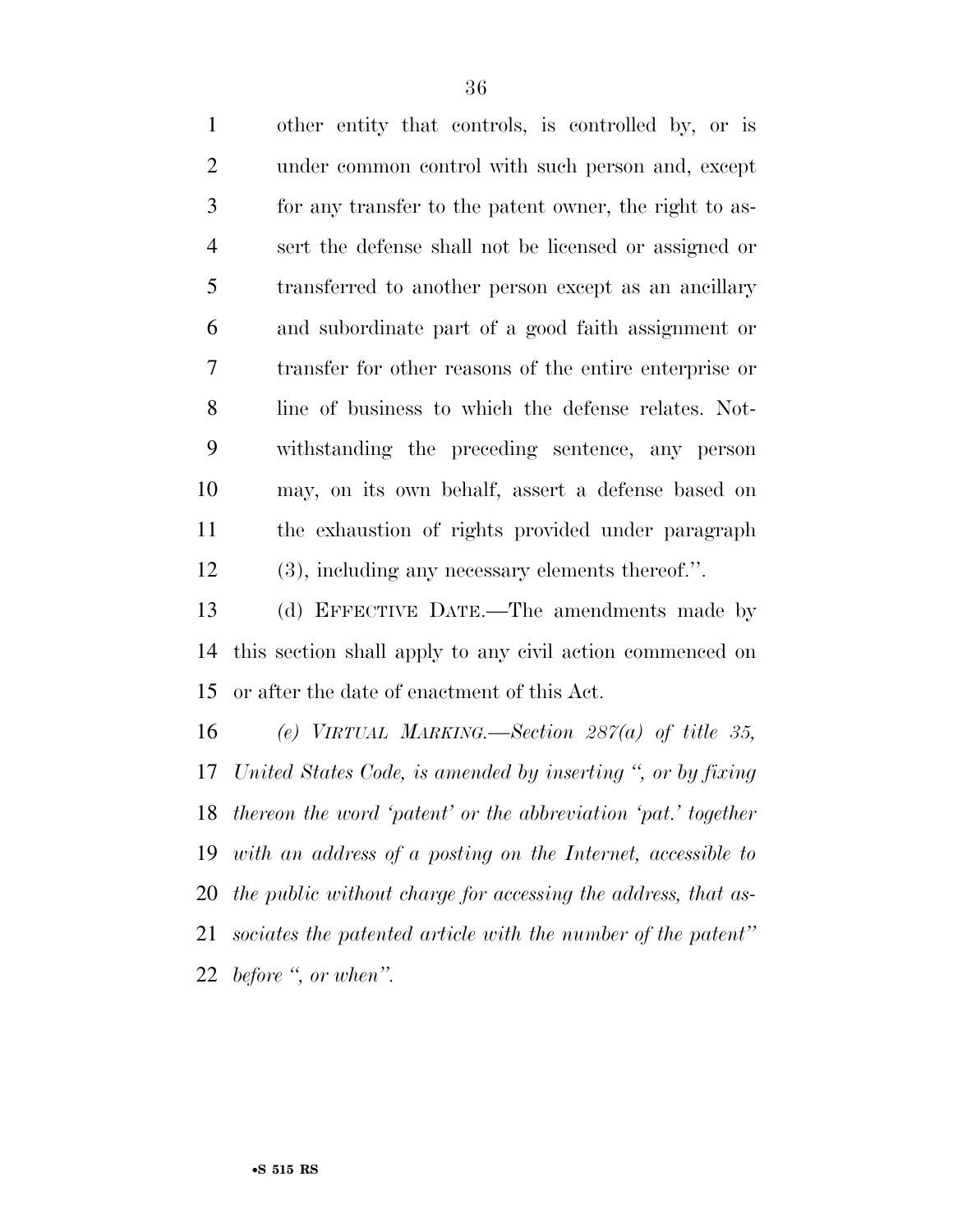# **SEC. 5. POST-GRANT PROCEDURES AND OTHER QUALITY ENHANCEMENTS.**

 (a) CITATION OF PRIOR ART.—Section 301 of title 35, United States Code, is amended to read as follows: **''§ 301. Citation of prior art** 

 ''(a) IN GENERAL.—Any person at any time may cite to the Office in writing—

 ''(1) prior art consisting of patents, printed publications, or evidence that the claimed invention was in public use or sale in the United States more than 1 year prior to the *effective filing* date of the application for patent in the United States, which that person believes to have a bearing on the patent-ability of any claim of a particular patent; or

 *''(1) prior art consisting of patents or printed publications which that person believes to have a bearing on the patentability of any claim of a par-ticular patent; or* 

 $(2)$  written statements of the patent owner filed in a proceeding before a Federal court or the Patent and Trademark Office in which the patent owner takes a position on the scope of one or more patent claims.

 ''(b) SUBMISSIONS PART OF OFFICIAL FILE.—If the person citing prior art or written submissions under sub-section (a) explains in writing the pertinence and manner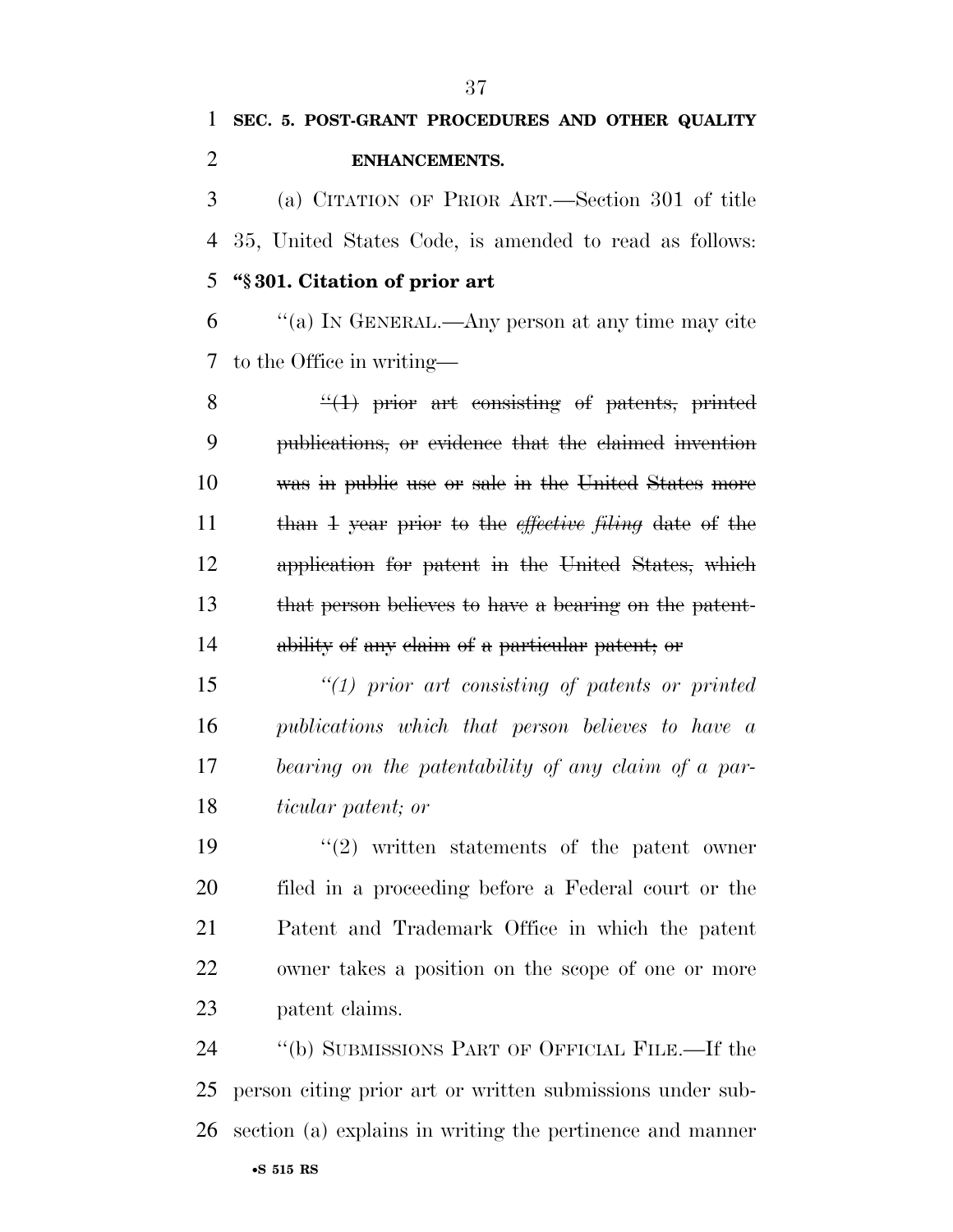of applying the prior art or written submission to at least 2 one claim of the patent, the citation of the prior art or documentary evidence (as the case may be)*or written sub- missions (as the case may be)* and the explanation thereof shall become a part of the official file of the patent.

6 "(c) PROCEDURES FOR WRITTEN STATEMENTS.—

7 "(1) SUBMISSION OF ADDITIONAL MATE- RIALS.—A party that submits written statements under subsection (a)(2) in a proceeding shall include any other documents, pleadings, or evidence from the proceeding that address the patent owner's statements or the claims addressed by the written statements.

14 "(2) LIMITATION ON USE OF STATEMENTS. Written statements submitted under subsection (a)(2) shall not be considered for any purpose other than to determine the proper meaning of the claims that are the subject of the request in a proceeding ordered pursuant to section 304 or 313. Any such written statements, and any materials submitted under paragraph (1), that are subject to an applica- ble protective order shall be redacted to exclude in-formation subject to the order.

24 "(d) IDENTITY WITHHELD.—Upon the written re-quest of the person making the citation*citing prior art or*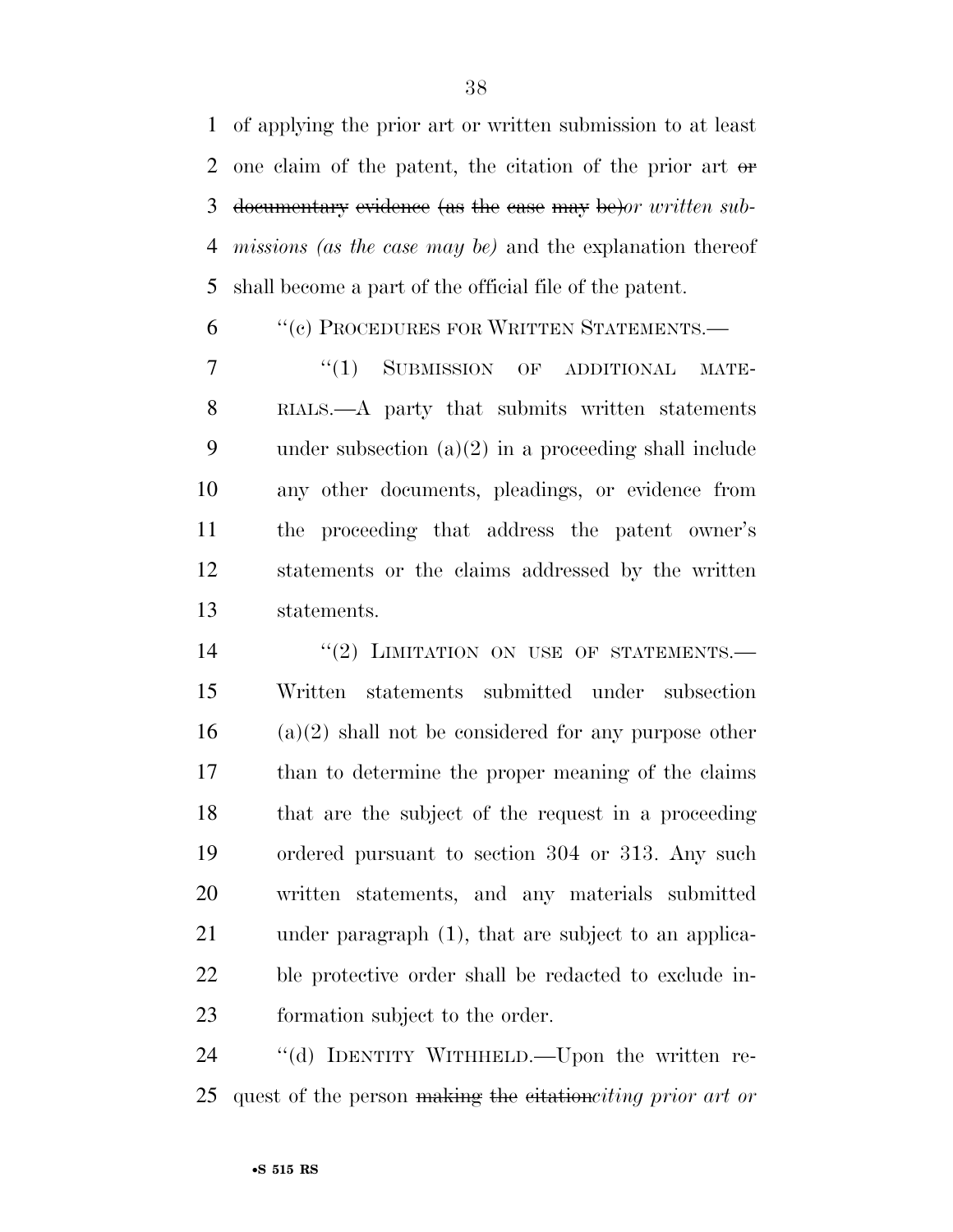*written statements* under subsection (a), the person's iden- tity shall be excluded from the patent file and kept con-fidential.''.

 (b) REQUEST FOR REEXAMINATION.—The first sen- tence of section 302 of title 35, United States Code, is amended to read as follows: ''Any person at any time may file a request for reexamination by the Office of any claim on a patent on the basis of any prior art or documentary 9 evidence cited under paragraph  $(1)$  or  $(3)$  of subsection 10 (a) of section 301 of this title.".

 (c*b*) REEXAMINATION.—Section 303(a) of title 35, United States Code, is amended to read as follows:

 ''(a) Within three months following the filing of a re- quest for reexamination under section 302, the Director shall determine whether a substantial new question of pat- entability affecting any claim of the patent concerned is raised by the request, with or without consideration of other patents or printed publications. On the Director's own initiative, and at any time, the Director may deter- mine whether a substantial new question of patentability is raised by patents, publications, or other evidence*patents or publications* discovered by the Director, is cited under section 301, or is cited by any person other than the owner of the patent under section 302 or section 311. The exist-ence of a substantial new question of patentability is not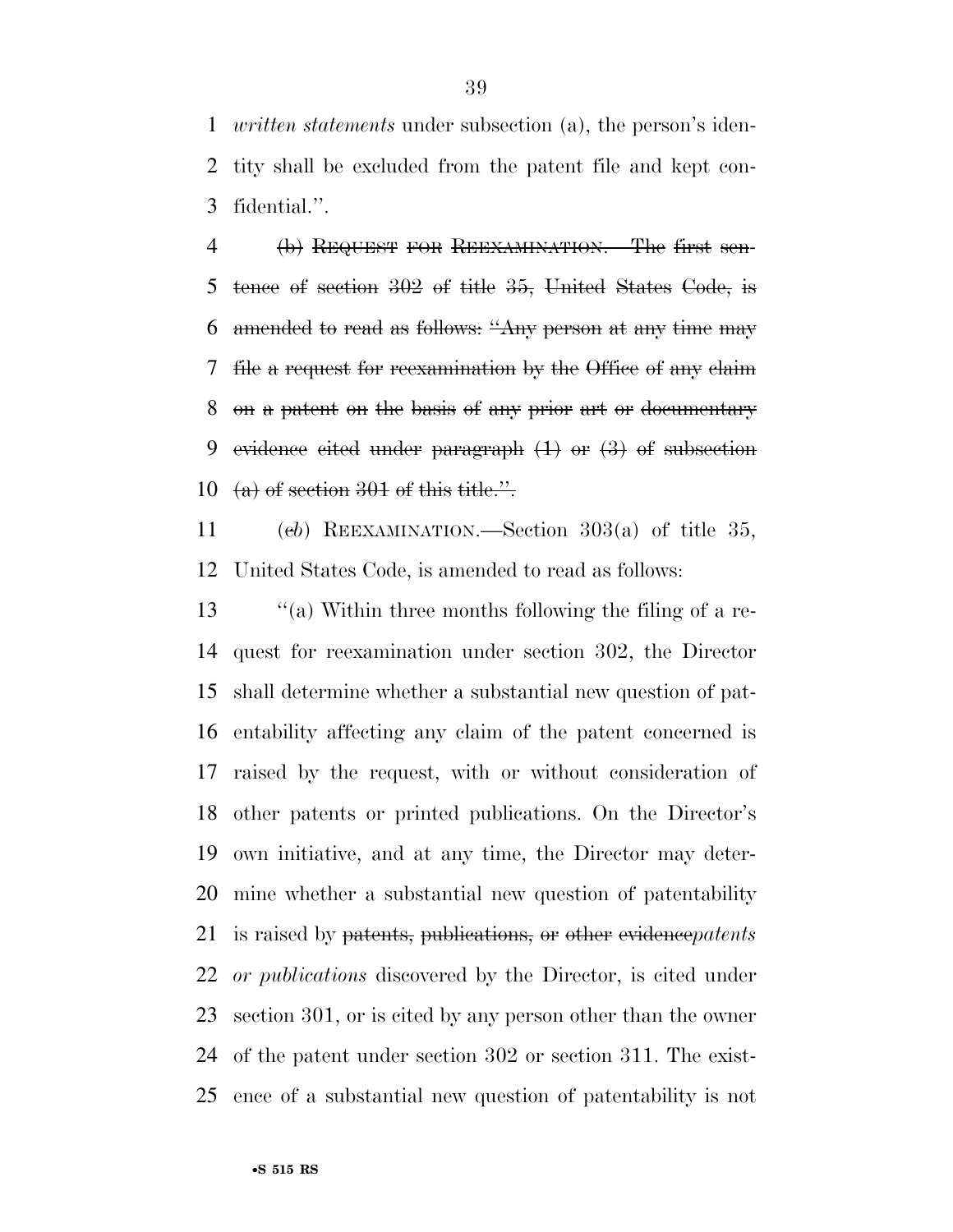precluded by the fact that a patent, printed publication, or other evidence*patent or printed publication* was pre-viously considered by the Office.''.

 (d) REQUEST FOR INTER PARTES REEXAMINA-5 TION.—Section  $311(a)$  of title 35, United States Code, is amended to read as follows:

 $7 \t$ <sup>"(a)</sup> In GENERAL.—Any third-party requester at any time may file a request for inter partes reexamination by the Office of a patent on the basis of any prior art or 10 documentary evidence cited under paragraph  $(1)$  or  $(3)$ 11 of subsection  $(a)$  of section 301 of this title.".

 (e*c*) CONDUCT OF INTER PARTES PROCEEDINGS.— Section 314 of title 35, United States Code, is amended—

 (1) in the first sentence of subsection (a), by striking ''conducted according to the procedures es- tablished for initial examination under the provisions of sections 132 and 133'' and inserting ''heard by an administrative patent judge in accordance with procedures which the Director shall establish'';

 (2) in subsection (b), by striking paragraph (2) and inserting the following:

 ''(2) The third-party requester shall have the oppor- tunity to file written comments on any action on the mer- its by the Office in the inter partes reexamination pro-ceeding, and on any response that the patent owner files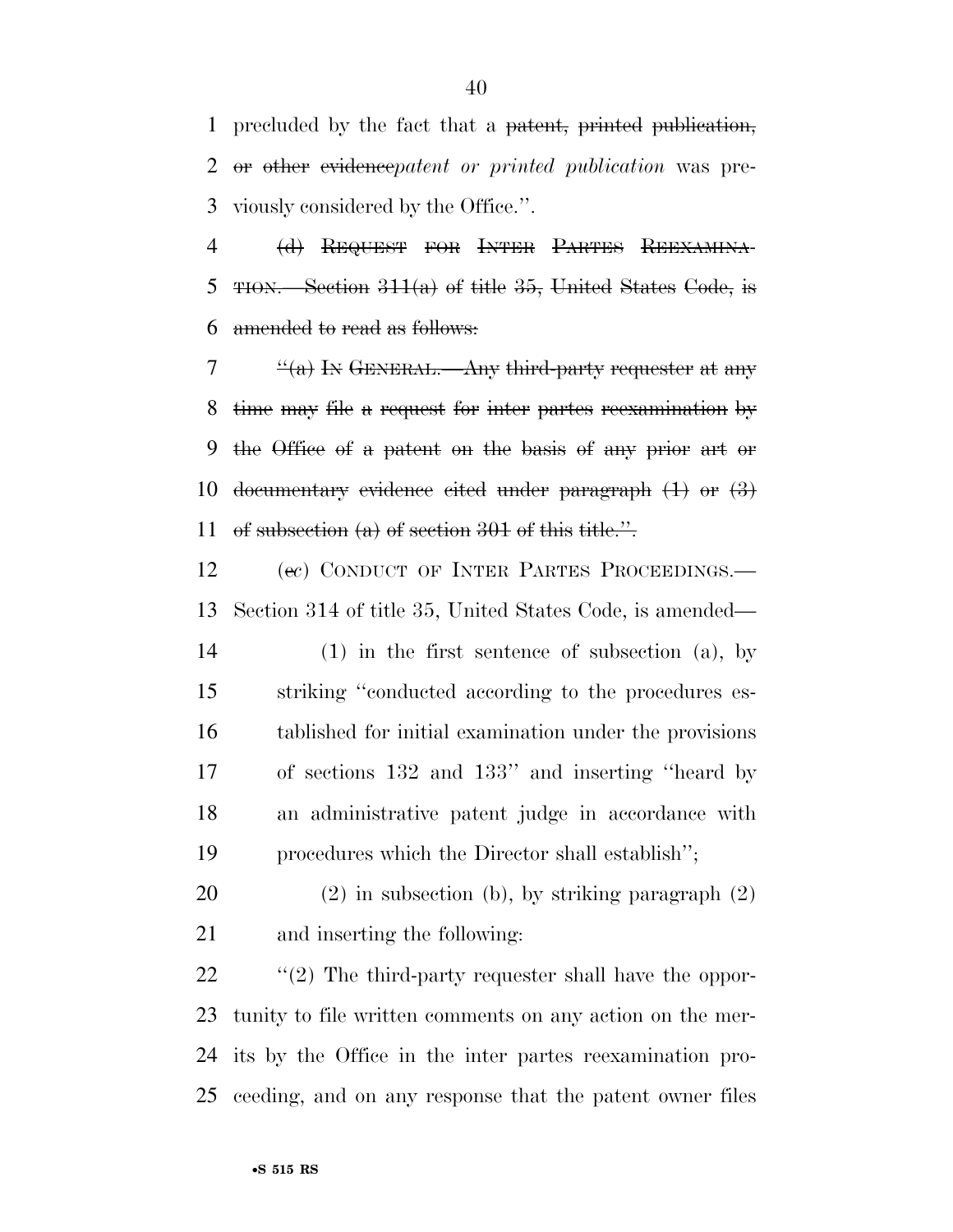to such an action, if those written comments are received by the Office within 60 days after the date of service on the third-party requester of the Office action or patent owner response, as the case may be.''; and

(3) by adding at the end the following:

 ''(d) ORAL HEARING.—At the request of a third- party requestor or the patent owner, the administrative patent judge shall conduct an oral hearing, unless the judge finds cause lacking for such hearing.''.

 (f*d*) ESTOPPEL.—Section 315(c) of title 35, United States Code, is amended by striking ''or could have raised''.

 (g*e*) REEXAMINATION PROHIBITED AFTER DISTRICT COURT DECISION.—Section 317(b) of title 35, United States Code, is amended—

 (1) in the subsection heading, by striking ''FINAL DECISION'' and inserting ''DISTRICT COURT DECISION''; and

 (2) by striking ''Once a final decision has been entered'' and inserting ''Once the judgment of the district court has been entered''.

(h*f*) POST-GRANT OPPOSITION PROCEDURES.—

 (1) IN GENERAL.—Part III of title 35, United States Code, is amended by adding at the end the following new chapter: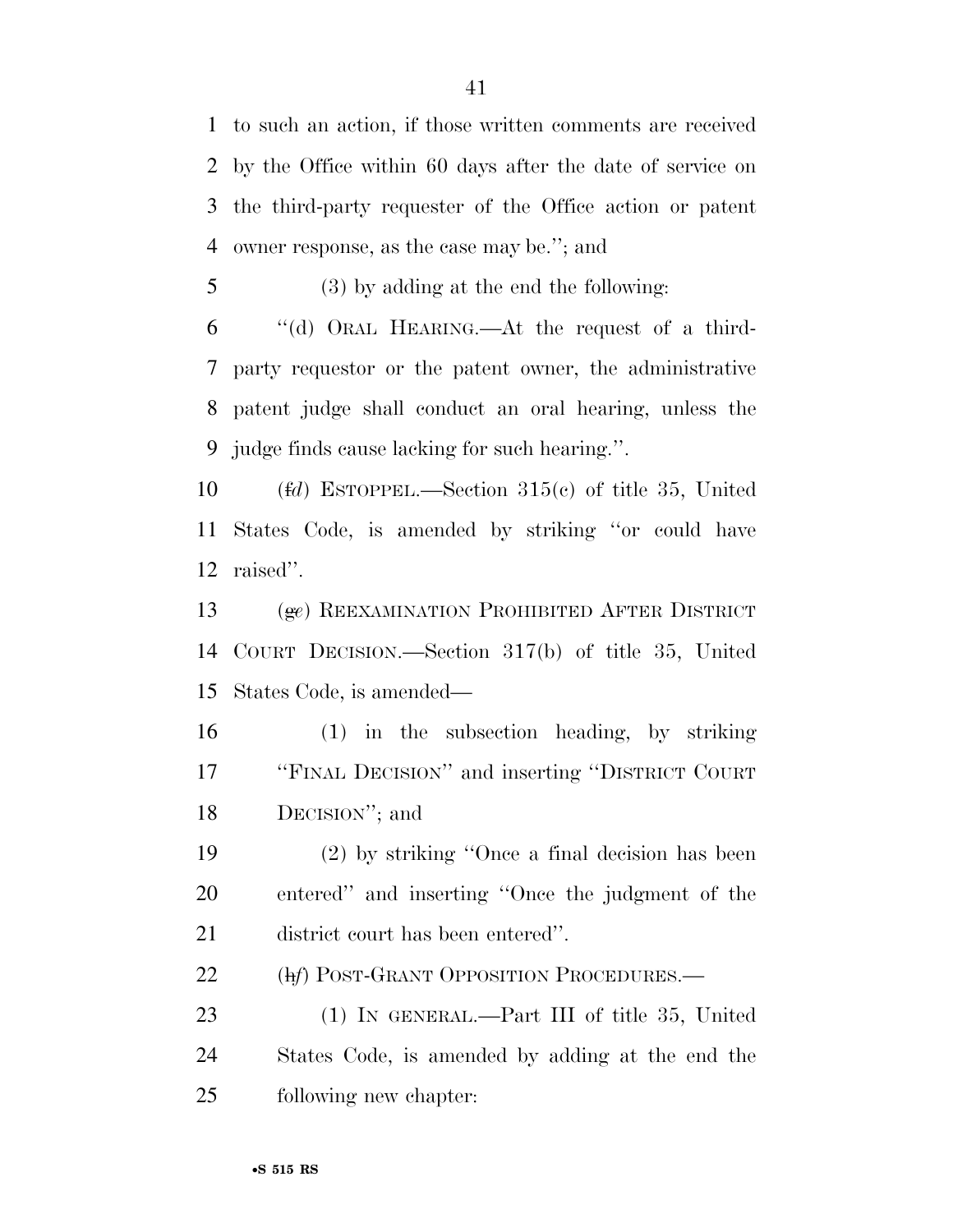# 1 **''CHAPTER 32—POST-GRANT REVIEW**  2 **PROCEDURES**

''Sec.

- ''321. Petition for post-grant review.
- ''322. Timing and bases of petition.
- ''323. Requirements of petition.
- ''324. Prohibited filings.
- ''325. Submission of additional information; showing of sufficient grounds.
- ''326. Conduct of post-grant review proceedings.
- ''327. Patent owner response.
- ''328. Proof and evidentiary standards.
- ''329. Amendment of the patent.
- ''330. Decision of the Board.
- ''331. Effect of decision.
- ''332. Settlement.
- ''333. Relationship to other pending proceedings.
- ''334. Effect of decisions rendered in civil action on post-grant review proceedings.
- ''335. Effect of final decision on future proceedings.
- ''336. Appeal.

### 3 **''§ 321. Petition for post-grant review**

 ''Subject to sections 322, 324, 332, and 333, a per- son who is not the patent owner may file with the Office a petition for cancellation seeking to institute a post-grant review proceeding to cancel as unpatentable any claim of 8 a patent on any ground that could be raised under para- graph (2) or (3) of section 282(b)*section 282* (relating to invalidity of the patent or any claim). The Director shall establish, by regulation, fees to be paid by the person re- questing the proceeding, in such amounts as the Director determines to be reasonable.

# 14 **''§ 322. Timing and bases of petition**

15 ''A post-grant proceeding may be instituted *by the Di-*16 *rector* under this chapter pursuant to a cancellation peti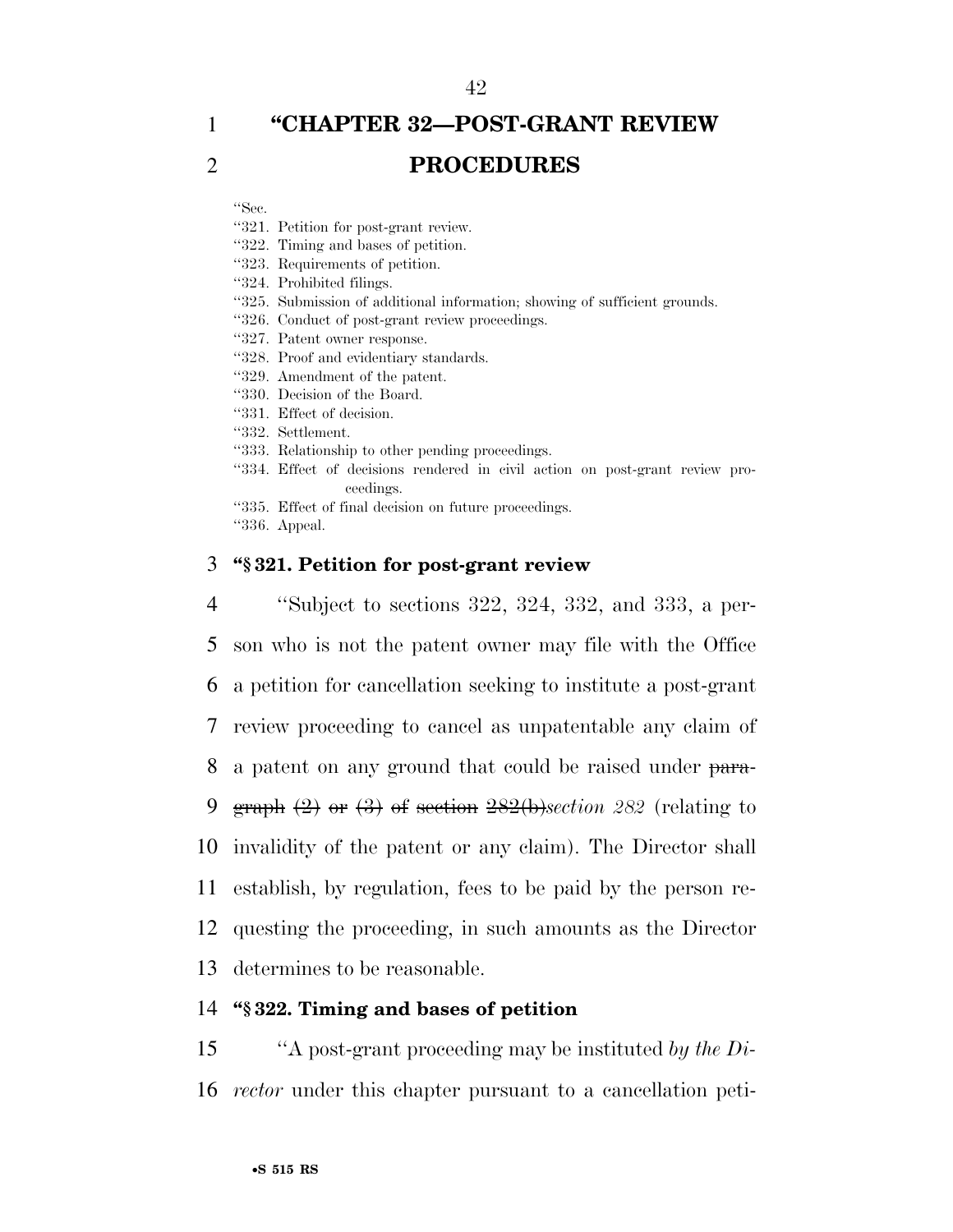tion filed under section 321*. Such proceeding may be insti-tuted* only if—

 ''(1) the petition is filed not later than 12 months after the issuance of the patent or a reissue patent, as the case may be; or

 $(2)$  the patent owner consents in writing to the proceeding.

# **''§ 323. Requirements of petition**

 ''A cancellation petition filed under section 321 may be considered only if—

11  $\frac{1}{2}$  (1) the petition is accompanied by payment of the fee established by the Director under section 321;

14  $\frac{1}{2}$  the petition identifies the cancellation peti-tioner;

16 ''(3) for each claim sought to be canceled, the petition sets forth in writing the basis for cancella- tion and provides the evidence in support thereof, in- cluding copies of patents and printed publications, or written testimony of a witness attested to under oath or declaration by the witness, or any other in- formation that the Director may require by regula-tion; and

24  $\frac{1}{4}$  the petitioner provides copies of the peti-tion, including any evidence submitted with the peti-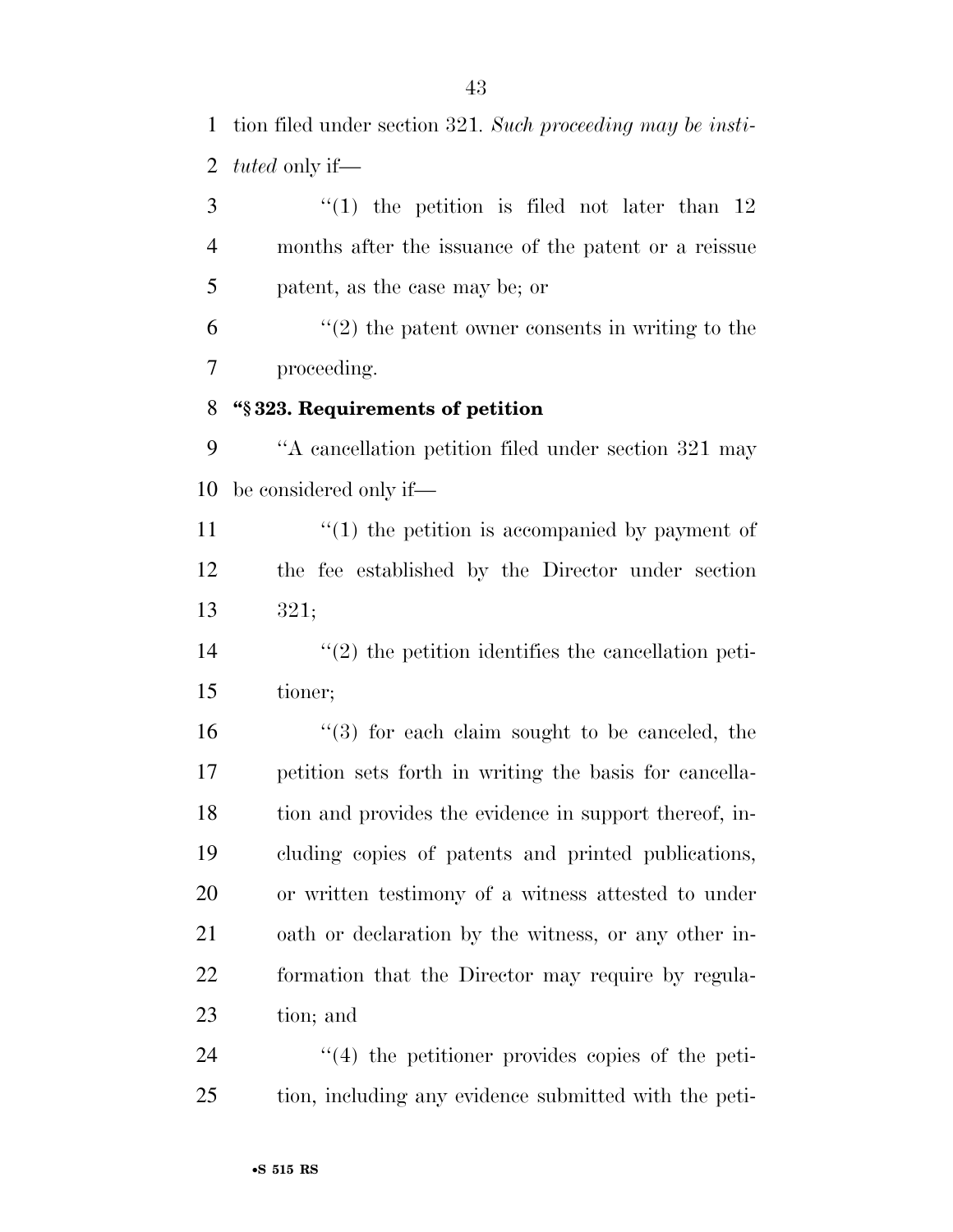| $\mathbf{1}$         | tion and any other information submitted under               |
|----------------------|--------------------------------------------------------------|
| $\overline{2}$       | paragraph $(3)$ , to the patent owner or, if applicable,     |
| 3                    | the designated representative of the patent owner.           |
| $\overline{4}$       | "§324. Prohibited filings                                    |
| 5                    | "A post-grant review proceeding may not be insti-            |
| 6                    | tuted under section 322 if the petition for cancellation re- |
| 7                    | questing the proceeding—                                     |
| 8                    | $\cdot$ (1) identifies the same cancellation petitioner      |
| 9                    | and the same patent as a previous petition for can-          |
| 10                   | cellation filed under such section; or                       |
| 11                   | $\lq(2)$ is based on the best mode requirement               |
| 12                   | contained in section 112.                                    |
|                      |                                                              |
|                      | "§325. Submission of additional information; show-           |
|                      | ing of sufficient grounds                                    |
|                      | "(a) IN GENERAL.—The cancellation petitioner shall           |
| 13<br>14<br>15<br>16 | file such additional information with respect to the peti-   |
| 17                   | tion as the Director may require. For each petition sub-     |
|                      | 18 mitted under section 321, the Director shall determine if |
| 19                   | the written statement, and any evidence submitted with       |
| 20                   | the request, establish that a substantial question of pat-   |
| 21                   | entability exists for at least one claim in the patent. The  |
| 22                   | Director may initiate institute a post-grant review pro-     |
| 23                   | ceeding if the Director determines that the information      |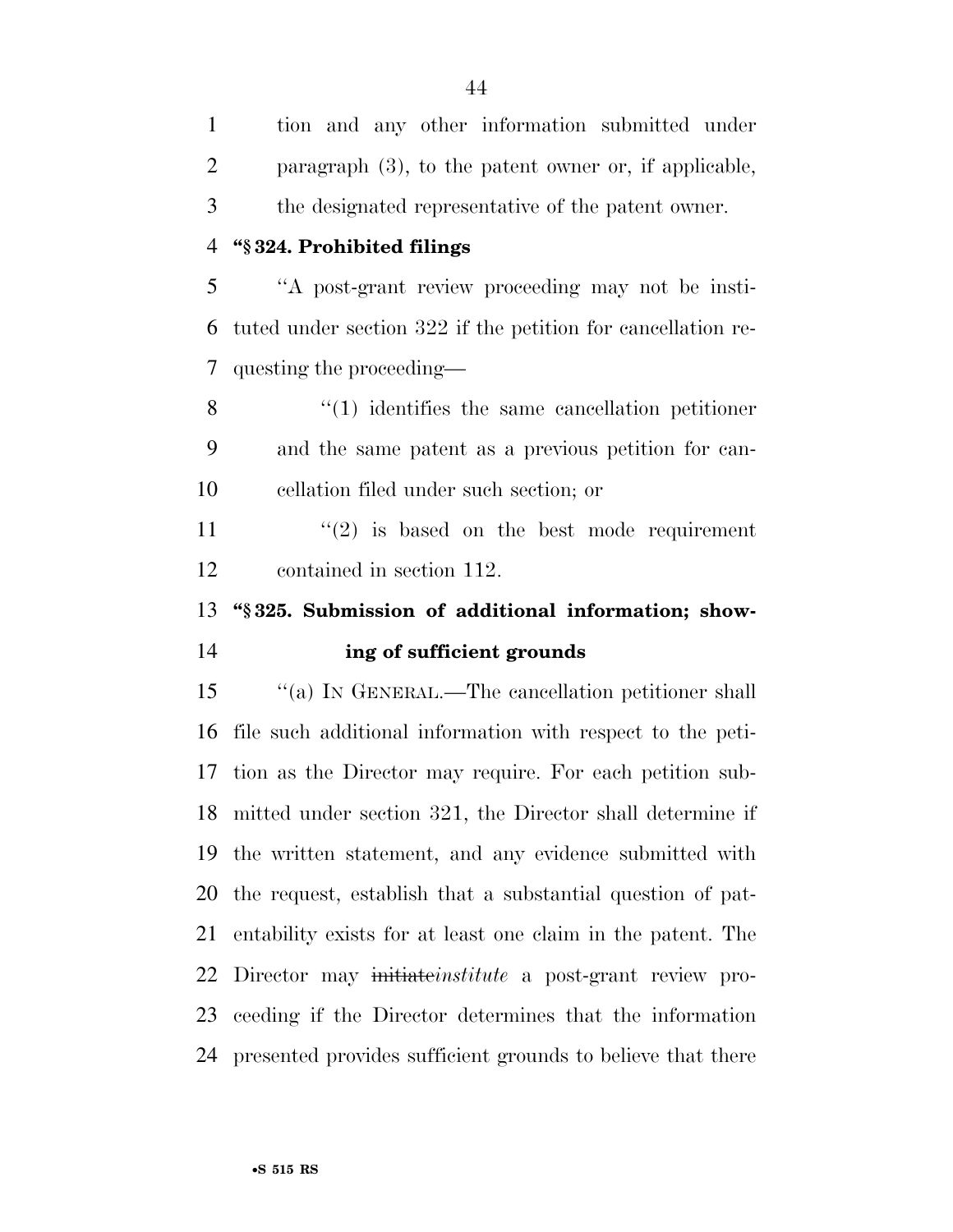is a substantial question of patentability concerning one or more claims of the patent at issue.

 ''(b) NOTIFICATION; DETERMINATIONS NOT RE- VIEWABLE.—The Director shall notify the patent owner and each petitioner in writing of the Director's determina- tion under subsection (a), including a determination to deny the petition. The Director shall make that determina- tion in writing not later than 60 days after receiving the petition. Any determination made by the Director under subsection (a), including whether or not to institute a post-grant review proceeding or to deny the petition, shall not be reviewable.

# **''§ 326. Conduct of post-grant review proceedings**

 ''(a) IN GENERAL.—The Director shall prescribe reg-15 ulations, in accordance with section  $2(b)(2)$ —

 ''(1) establishing and governing post-grant re- view proceedings under this chapter and their rela-tionship to other proceedings under this title;

19  $\frac{1}{2}$  establishing procedures for the submission of supplemental information after the petition for cancellation is filed; and

 $(3)$  setting forth procedures for discovery of relevant evidence, including that such discovery shall be limited to evidence directly related to factual as-sertions advanced by either party in the proceeding,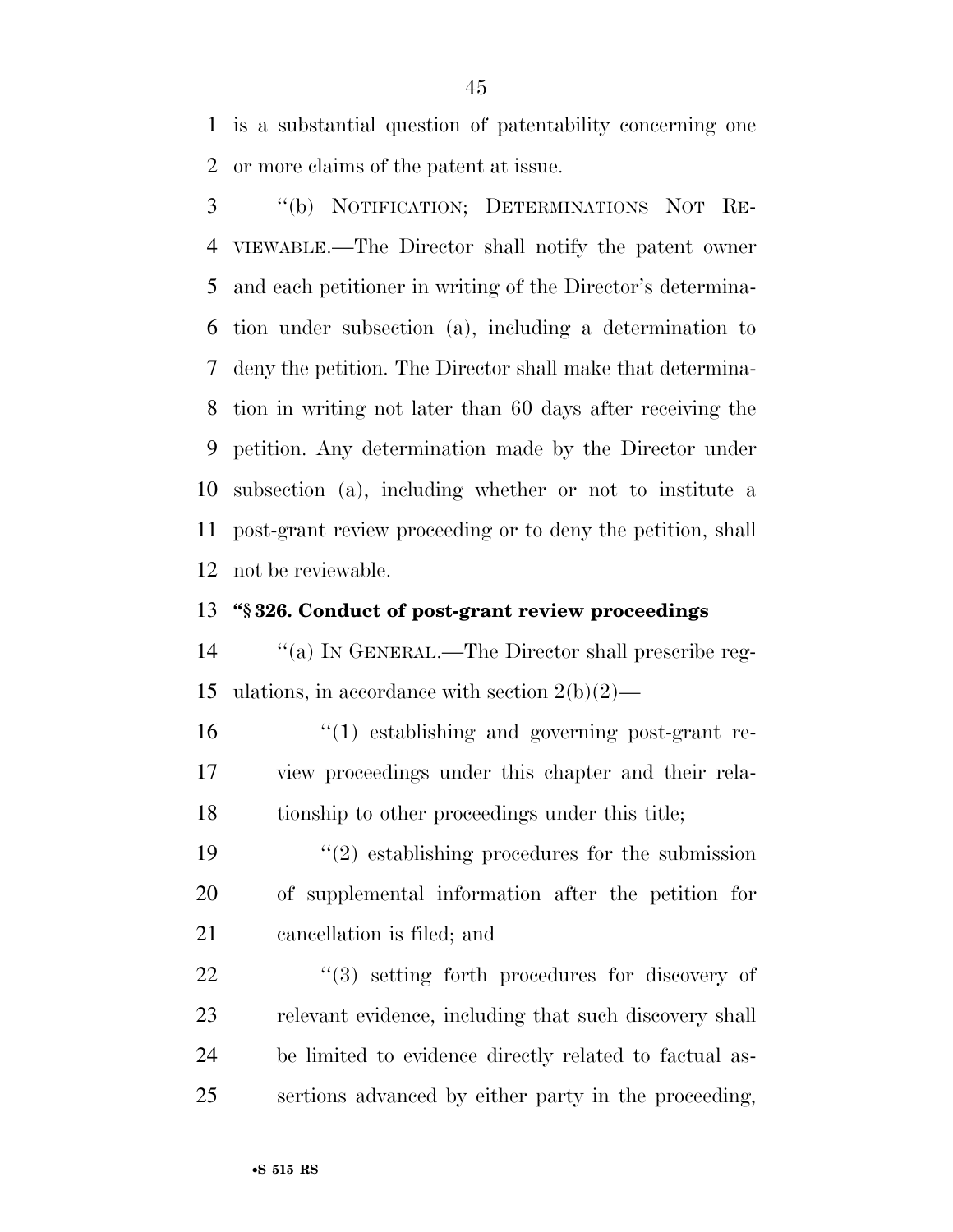| $\mathbf{1}$   | and the procedures for obtaining such evidence shall      |
|----------------|-----------------------------------------------------------|
| $\overline{2}$ | be consistent with the purpose and nature of the          |
| 3              | proceeding.                                               |
| 4              | In carrying out paragraph (3), the Director shall bear in |
| 5              | mind that discovery must be in the interests of justice.  |
| 6              | POST-GRANT REGULATIONS.—Regulations<br>$\lq\lq(b)$        |
| 7              | under subsection $(a)(1)$ —                               |
| 8              | $\cdot$ (1) shall require that the final determination    |
| 9              | in a post-grant proceeding issue not later than one       |
| 10             | year after the date on which the post-grant review        |
| 11             | proceeding is instituted under this chapter, except       |
| 12             | that, for good cause shown, the Director may extend       |
| 13             | the 1-year period by not more than six months;            |
| 14             | $\lq(2)$ shall provide for discovery upon order of        |
| 15             | the Director;                                             |
| 16             | $\lq(3)$ shall provide for publication of notice in       |
| 17             | the Federal Register of the filing of a petition for      |
| 18             | post-grant review under this chapter, for publication     |
| 19             | of the petition, and documents, orders, and decisions     |
| 20             | relating to the petition, on the website of the Patent    |
| 21             | and Trademark Office, and for filings under seal ex-      |
| <u>22</u>      | empt from publication requirements;                       |
| 23             | $\cdot$ (4) shall prescribe sanctions for abuse of dis-   |
| 24             | covery, abuse of process, or any other improper use       |

of the proceeding, such as to harass or to cause un-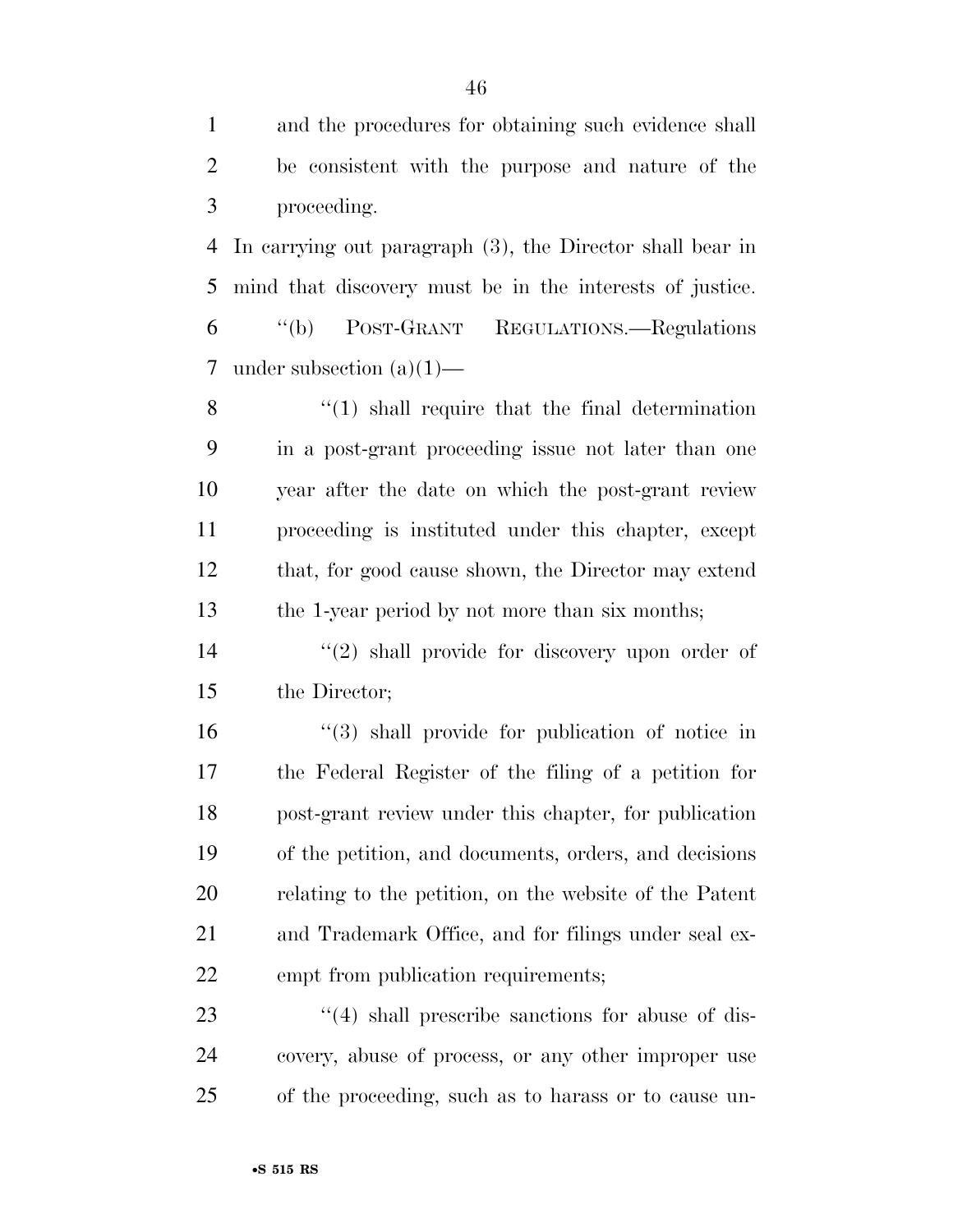necessary delay or unnecessary increase in the cost of the proceeding;

3 "(5) may provide for protective orders gov- erning the exchange and submission of confidential information; and

 "(6) shall ensure that any information sub- mitted by the patent owner in support of any amendment entered under section 329 is made avail- able to the public as part of the prosecution history of the patent.

11 "(c) CONSIDERATIONS.—In prescribing regulations under this section, the Director shall consider the effect on the economy, the integrity of the patent system, and the efficient administration of the Office.

 ''(d) CONDUCT OF PROCEEDING.—The Patent Trial and Appeal Board shall, in accordance with section 6(b), 17 conduct each post-grant review proceeding author-ized*instituted* by the Director.

#### **''§ 327. Patent owner response**

 ''After a post-grant proceeding under this chapter has been instituted with respect to a patent, the patent owner shall have the right to file, within a time period set by the Director, a response to the cancellation petition. The patent owner shall file with the response, through af-fidavits or declarations, any additional factual evidence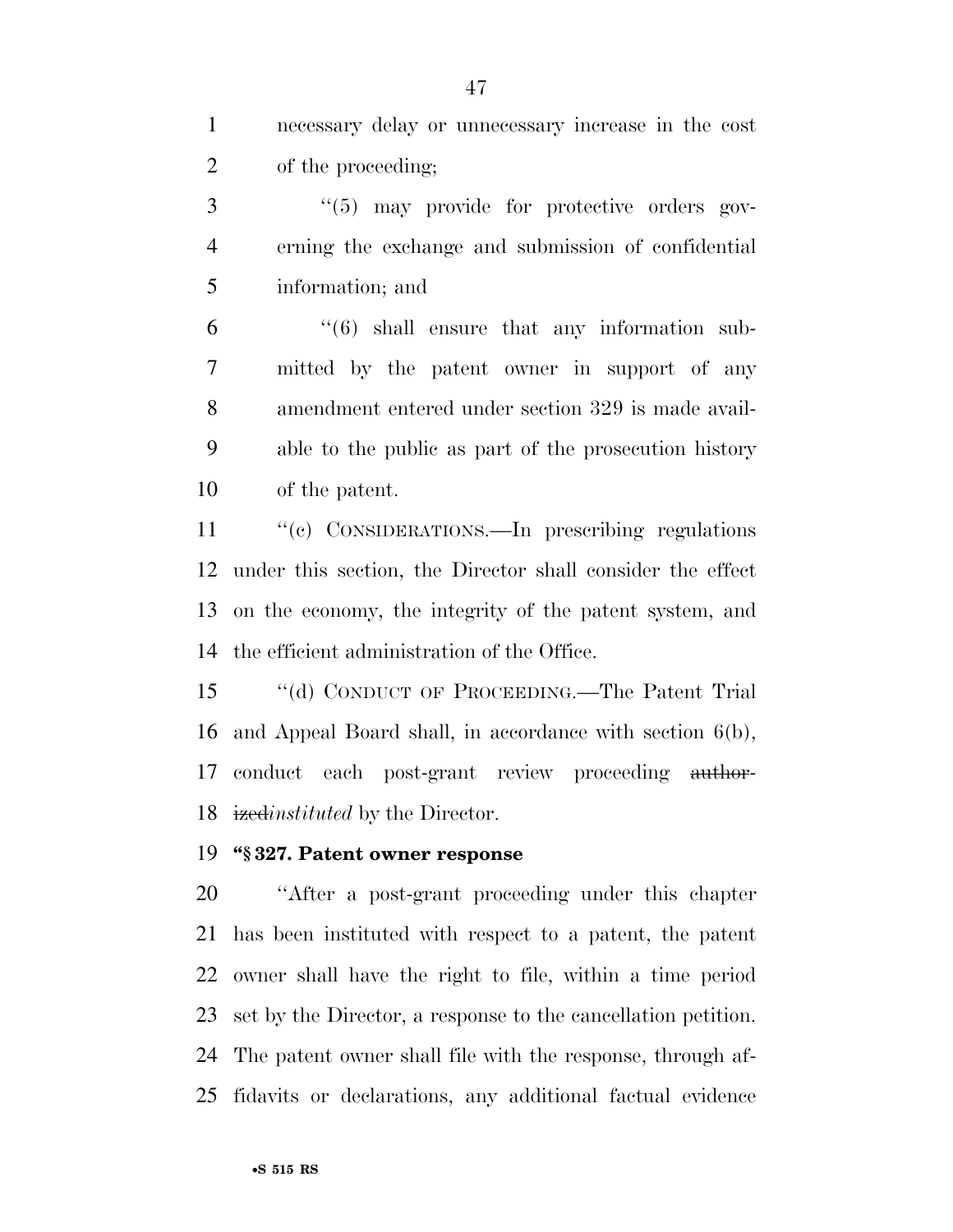and expert opinions on which the patent owner relies in support of the response.

### **''§ 328. Proof and evidentiary standards**

 ''(a) IN GENERAL.—The presumption of validity set forth in section 282 shall not apply in a challenge to any patent claim under this chapter.

 ''(b) BURDEN OF PROOF.—The party advancing a proposition under this chapter shall have the burden of proving that proposition by a preponderance of the evi-dence.

# **''§ 329. Amendment of the patent**

 ''(a) IN GENERAL.—In response to a challenge in a petition for cancellation, the patent owner may file one motion to amend the patent in one or more of the fol-lowing ways:

16  $\frac{1}{2}$  (1) Cancel any challenged patent claim.

17 ''(2) For each challenged claim, propose a sub-stitute claim.

19 ''(3) Amend the patent drawings or otherwise amend the patent other than the claims.

 ''(b) ADDITIONAL MOTIONS.—Additional motions to amend may be permitted only for good cause shown.

23 "(c) SCOPE OF CLAIMS.—An amendment under this section may not enlarge the scope of the claims of the pat-ent or introduce new matter.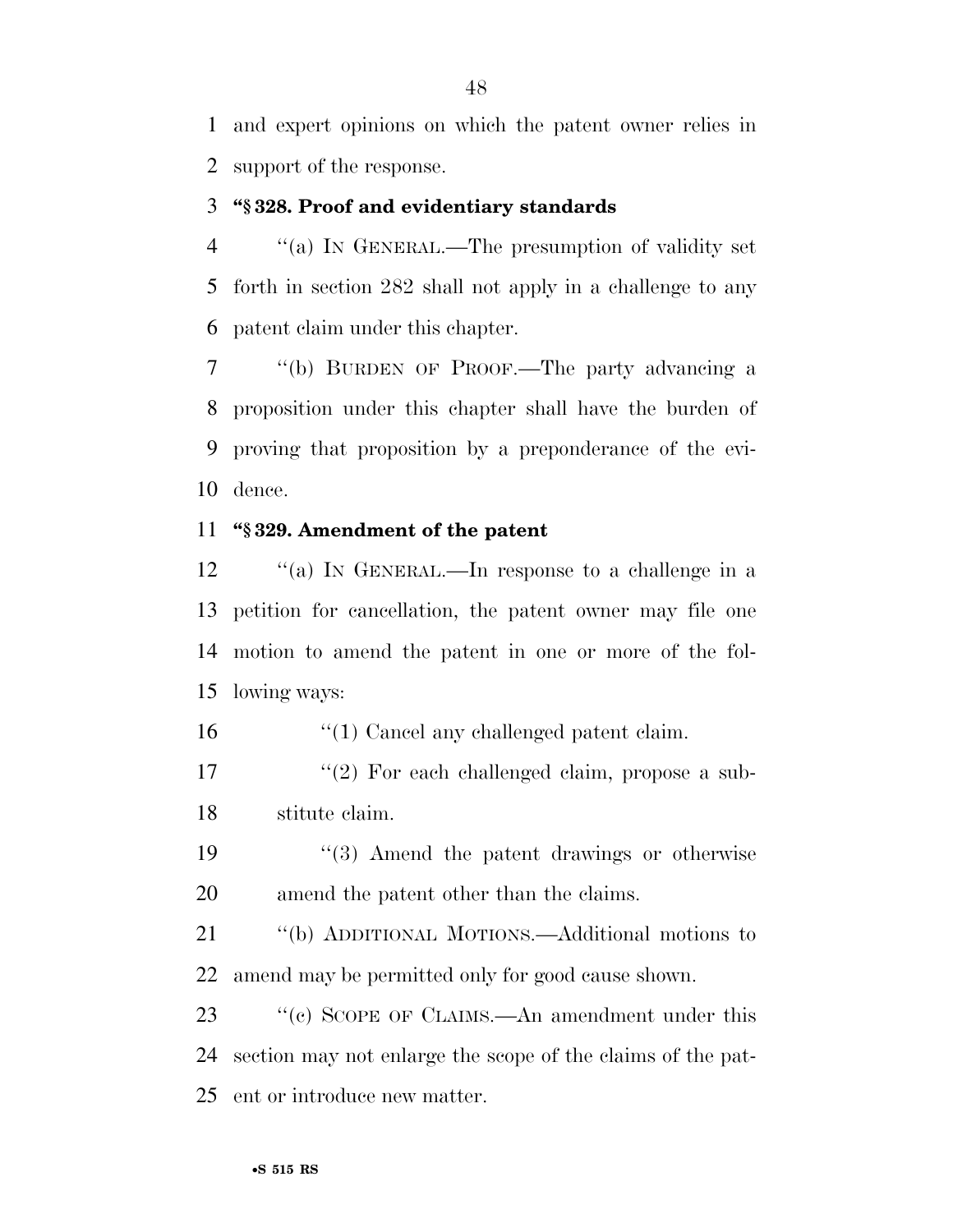### **''§ 330. Decision of the Board**

 ''If the post-grant review proceeding is instituted and not dismissed under this chapter, the Patent Trial and Appeal Board shall issue a final written decision address- ing the patentability of any patent claim challenged and any new claim added under section 329.

# **''§ 331. Effect of decision**

8 "(a) IN GENERAL.—If the Patent Trial and Appeal Board issues a final decision under section 330 and the time for appeal has expired or any appeal proceeding has terminated, the Director shall issue and publish a certifi- cate canceling any claim of the patent finally determined to be unpatentable and incorporating in the patent by op- eration of the certificate any new claim determined to be patentable.

 ''(b) NEW CLAIMS.—Any new claim held to be pat- entable and incorporated into a patent in a post-grant re- view proceeding shall have the same effect as that speci- fied in section 252 for reissued patents on the right of any person who made, purchased, offered to sell, or used within the United States, or imported into the United States, anything patented by such new claim, or who made substantial preparations therefor, before a certificate under subsection (a) of this section is issued.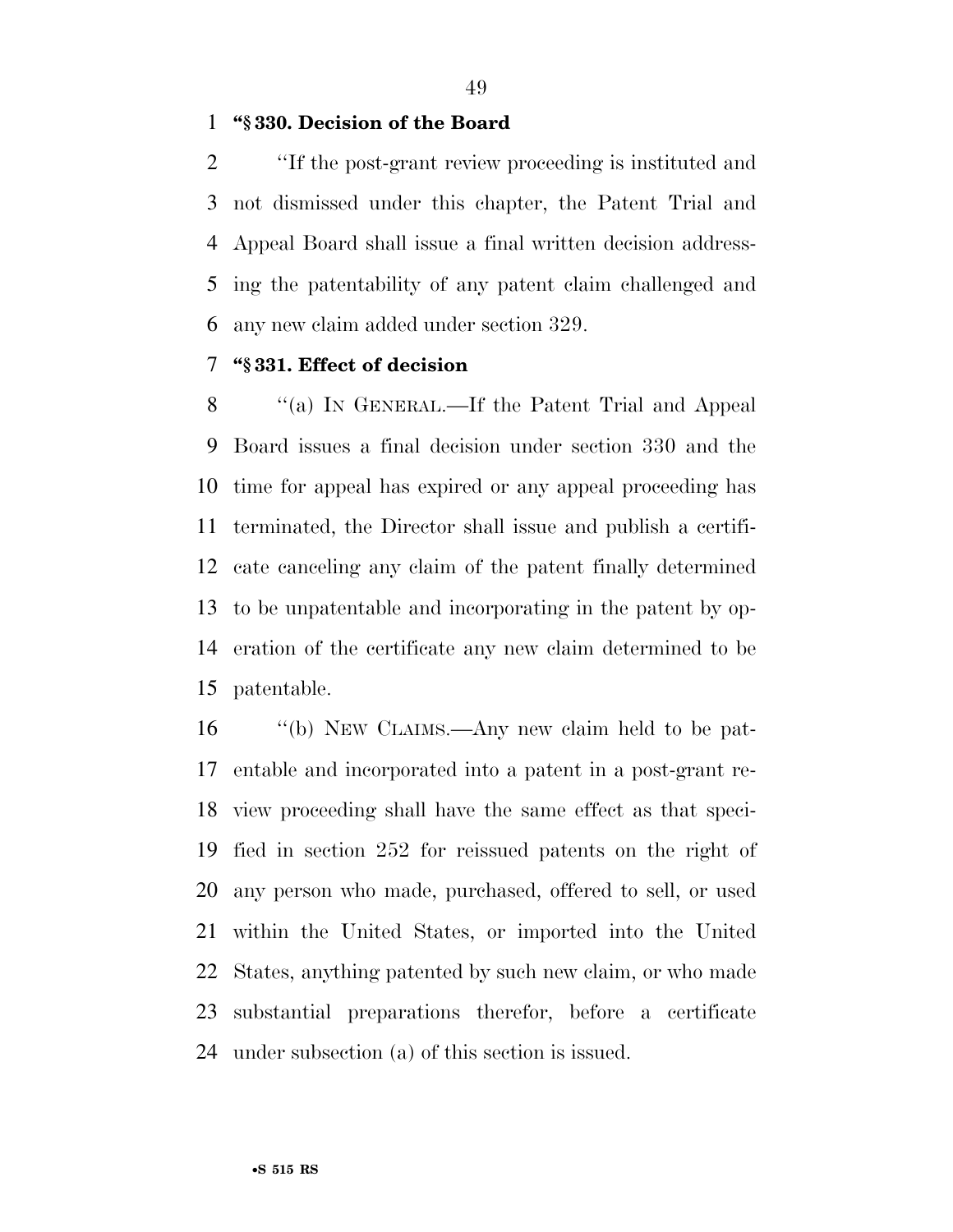#### **''§ 332. Settlement**

2 "(a) IN GENERAL.—A post-grant review proceeding shall be terminated with respect to any petitioner upon the joint request of the petitioner and the patent owner, unless the Patent Trial and Appeal Board has issued a written decision before the request for termination is filed. If the post-grant review proceeding is terminated with re- spect to a petitioner under this paragraph, no estoppel shall apply to that petitioner. If no petitioner remains in the proceeding, the panel of administrative patent judges assigned to the proceeding shall terminate the proceeding.

 ''(b) AGREEMENT IN WRITING.—Any agreement or understanding between the patent owner and a petitioner, including any collateral agreements referred to in the agreement or understanding, that is made in connection with or in contemplation of the termination of a post-grant review proceeding, must be in writing. A post-grant review proceeding as between the parties to the agreement or un- derstanding may not be terminated until a copy of the agreement or understanding, including any such collateral agreements, has been filed in the Office. If any party filing such an agreement or understanding requests, the agree- ment or understanding shall be kept separate from the file of the post-grant review proceeding, and shall be made available only to Government agencies on written request,

or to any person on a showing of good cause.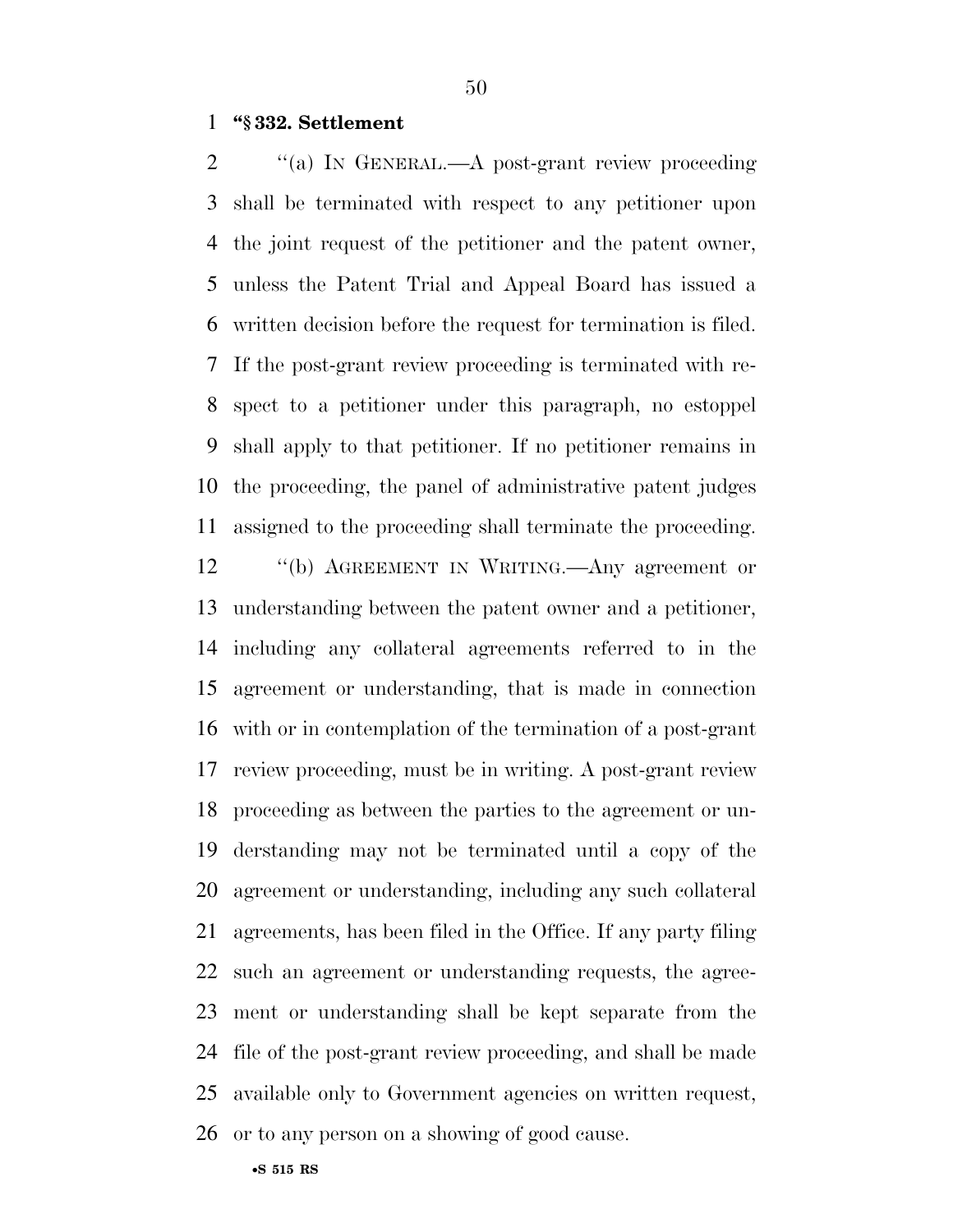#### **''§ 333. Relationship to other proceedings**

2 "(a) IN GENERAL.—Notwithstanding subsection 135(a), sections 251 and 252, and chapter 30, the Direc- tor may determine the manner in which any reexamination proceeding, reissue proceeding, interference proceeding (commenced with respect to an application for patent filed before the effective date provided in section 3(k)*section 5(k)* of the Patent Reform Act of 2009), derivation pro- ceeding, or post-grant review proceeding, that is pending during a post-grant review proceeding, may proceed, in- cluding providing for stay, transfer, consolidation, or ter-mination of any such proceeding.

 ''(b) STAYS.—The Director may stay a post-grant re- view proceeding if a pending civil action for infringement of a patent addresses the same or substantially the same questions of patentability raised against the patent in a petition for the post-grant review proceeding.

18 "(c) EFFECT OF COMMENCEMENT OF PRO- CEEDING.—The commencement of a post-grant review proceeding—

21 ''(1) shall not limit in any way the right of the patent owner to commence an action for infringe-ment of the patent; and

24  $(2)$  shall not be cited as evidence relating to the validity of any claim of the patent in any pro-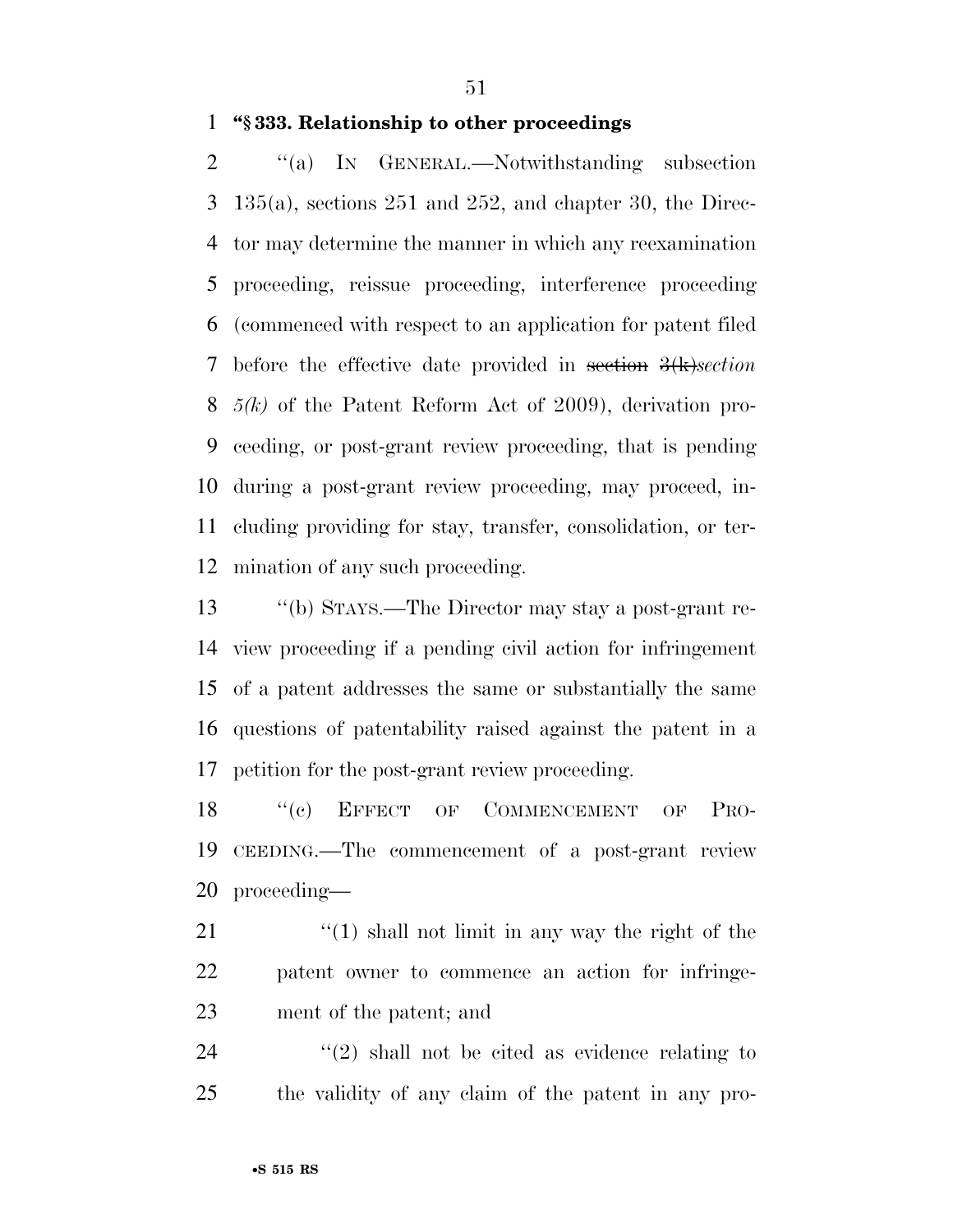| eeding before a court or the International Trade |
|--------------------------------------------------|
| Commission concerning the patent.                |

# **''§ 334. Effect of decisions rendered in civil action on post-grant review proceedings**

 ''If a final decision is entered against a party in a civil action arising in whole or in part under section 1338 of title 28 establishing that the party has not sustained its burden of proving the invalidity of any patent claim—

 $\frac{1}{2}$  (1) that party to the civil action and the privies of that party may not thereafter request a post-grant review proceeding on that patent claim on the basis of any grounds, under the provisions of section 321, which that party or the privies of that party raised or could have raised; and

 ''(2) the Director may not thereafter maintain a post-grant review proceeding that was requested, before the final decision was so entered, by that party or the privies of that party on the basis of such grounds.

# **''§ 335. Effect of final decision on future proceedings**

 ''If a final decision under section 330 is favorable to the patentability of any original or new claim of the patent challenged by the cancellation petitioner, the cancellation petitioner may not thereafter, based on any ground that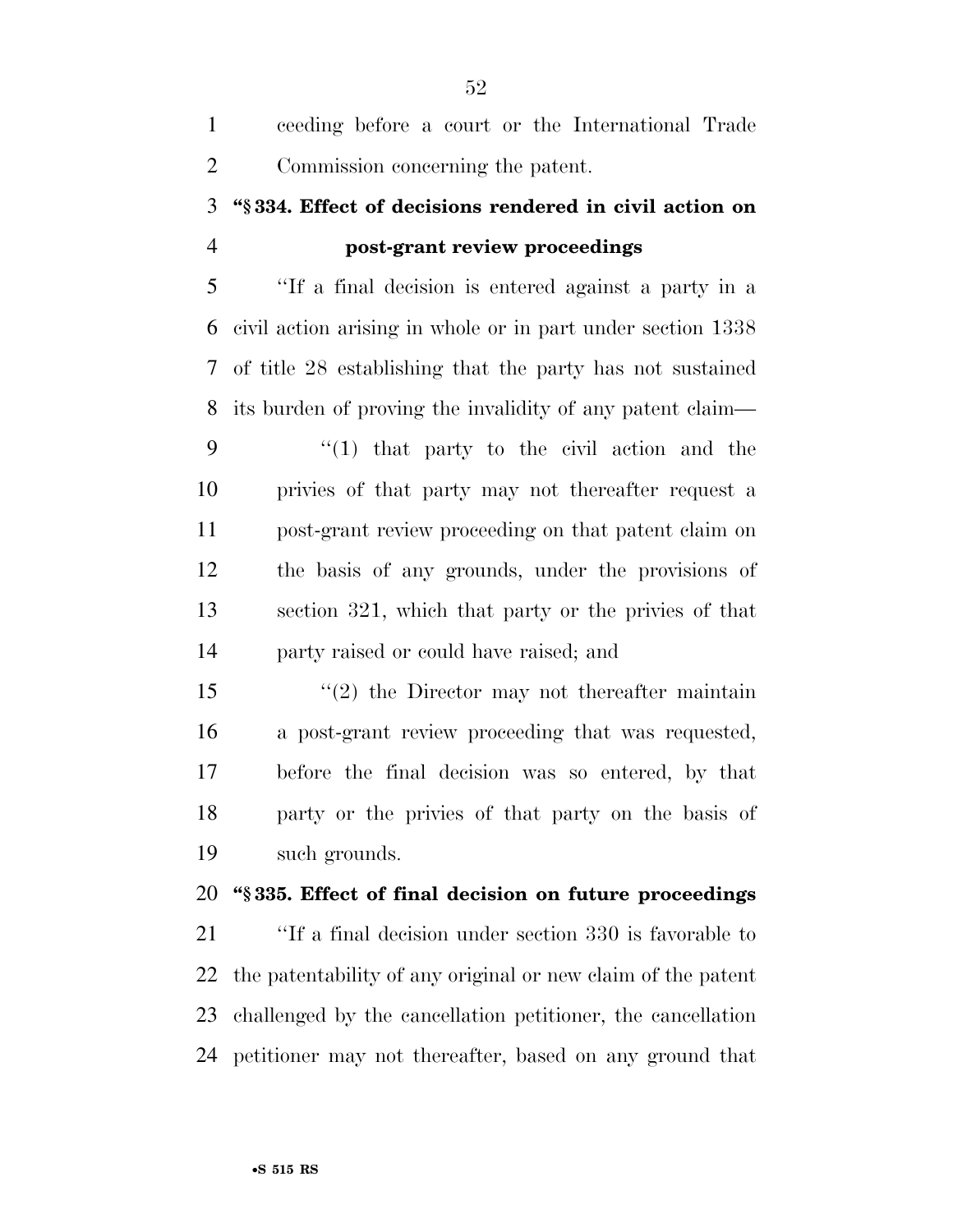the cancellation petitioner raised during the post-grant re- view proceeding— 3 (1) request or pursue a reexamination of such claim under chapter 31; ''(2) request or pursue a derivation proceeding with respect to such claim;  $(3)$  request or pursue a post-grant review pro- ceeding under this chapter with respect to such claim;  $\frac{10}{2}$  ''(4) assert the invalidity of any such claim in any civil action arising in whole or in part under sec- tion 1338 of title 28; or 13 ''(5) assert the invalidity of any such claim in defense to an action brought under section 337 of the Tariff Act of 1930 (19 U.S.C. 1337).

**''§ 336. Appeal** 

 ''A party dissatisfied with the final determination of the Patent Trial and Appeal Board in a post-grant pro- ceeding under this chapter may appeal the determination under sections 141 through 144. Any party to the post- grant proceeding shall have the right to be a party to the appeal.''.

23 (ig) CONFORMING AMENDMENT.—The table of chap- ters for part III of title 35, United States Code, is amend-ed by adding at the end the following:

#### **''32. Post-Grant Review Proceedings** ......................................... **321''.**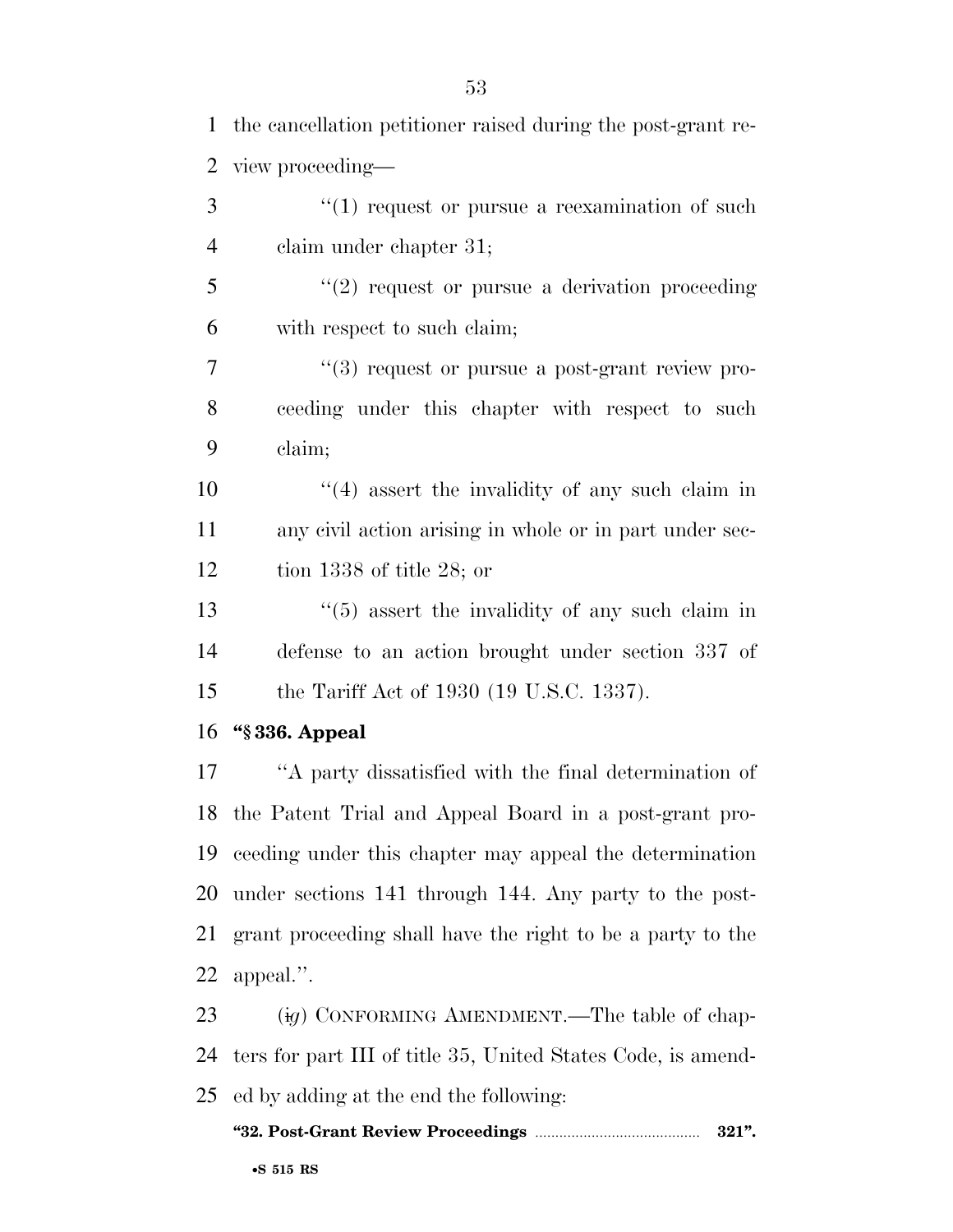(j*h*) REPEAL.—Section 4607 of the Intellectual Prop- erty and Communications Omnibus Reform Act of 1999, 3 as enacted by section  $1000(a)(9)$  of Public Law 106–113, is repealed.

(k*i*) EFFECTIVE DATES.—

 (1) IN GENERAL.—The amendments and repeal made by this section shall take effect at the end of the 1-year period beginning on the date of the enact-ment of this Act.

 (2) APPLICABILITY TO EX PARTE AND INTER PARTES PROCEEDINGS.—Notwithstanding any other provision of law, sections 301 and 311 through 318 of title 35, United States Code, as amended by this section, shall apply to any patent that issues before, on, or after the effective date under paragraph (1) from an original application filed on any date.

 (3) APPLICABILITY TO POST-GRANT PRO- CEEDINGS.—The amendments made by subsections (h) and (i)*(f) and (g)* shall apply to patents issued on or after the effective date under paragraph (1). 21 (*lj*) REGULATIONS.—The Under Secretary of Com- merce for Intellectual Property and Director of the United States Patent and Trademark Office (in this subsection referred to as the ''Director'') shall, not later than the date that is 1 year after the date of the enactment of this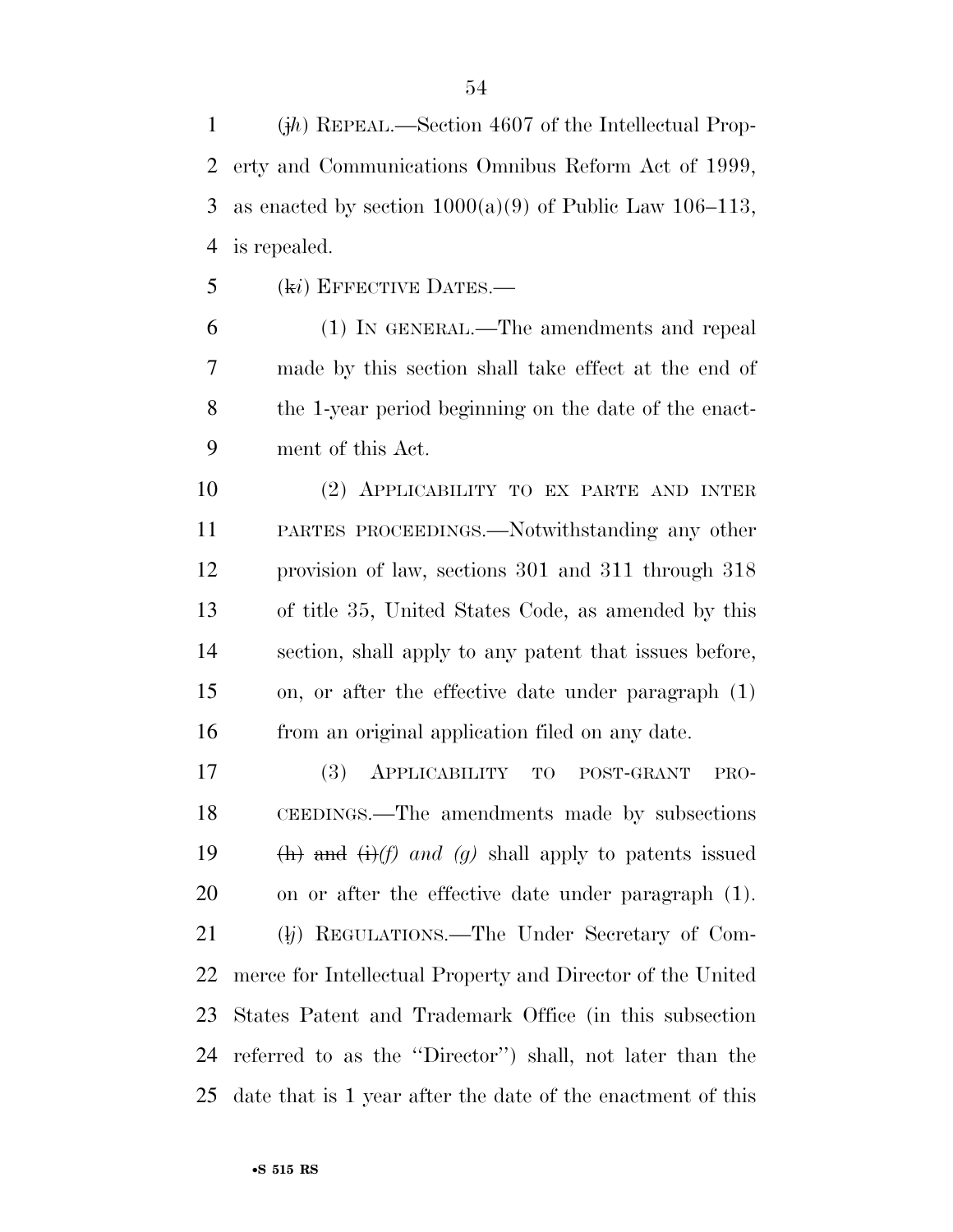Act, issue regulations to carry out chapter 32 of title 35, United States Code, as added by subsection (h)*(f)* of this section.

#### **SEC. 6. DEFINITIONS; PATENT TRIAL AND APPEAL BOARD.**

 (a) DEFINITIONS.—Section 100 of title 35, United States Code, (as amended by section 2 of this Act) is fur-7 ther amended—

8  $(1)$  in subsection (e), by striking "or inter partes reexamination under section 311''; and

10  $\left(2\right)$  by adding at the end the following: amended by adding at the end the following:

 ''(k*j*) The term 'cancellation petitioner' means the real party in interest requesting cancellation of any claim of a patent under chapter 31*32* of this title and the privies of the real party in interest.''.

 (b) PATENT TRIAL AND APPEAL BOARD.—Section 6 of title 35, United States Code, is amended to read as follows:

#### **''§ 6. Patent Trial and Appeal Board**

20 "(a) ESTABLISHMENT AND COMPOSITION.—There shall be in the Office a Patent Trial and Appeal Board. The Director, the Deputy Director, the Commissioner for Patents, the Commissioner for Trademarks, and the ad- ministrative patent judges shall constitute the Patent Trial and Appeal Board. The administrative patent judges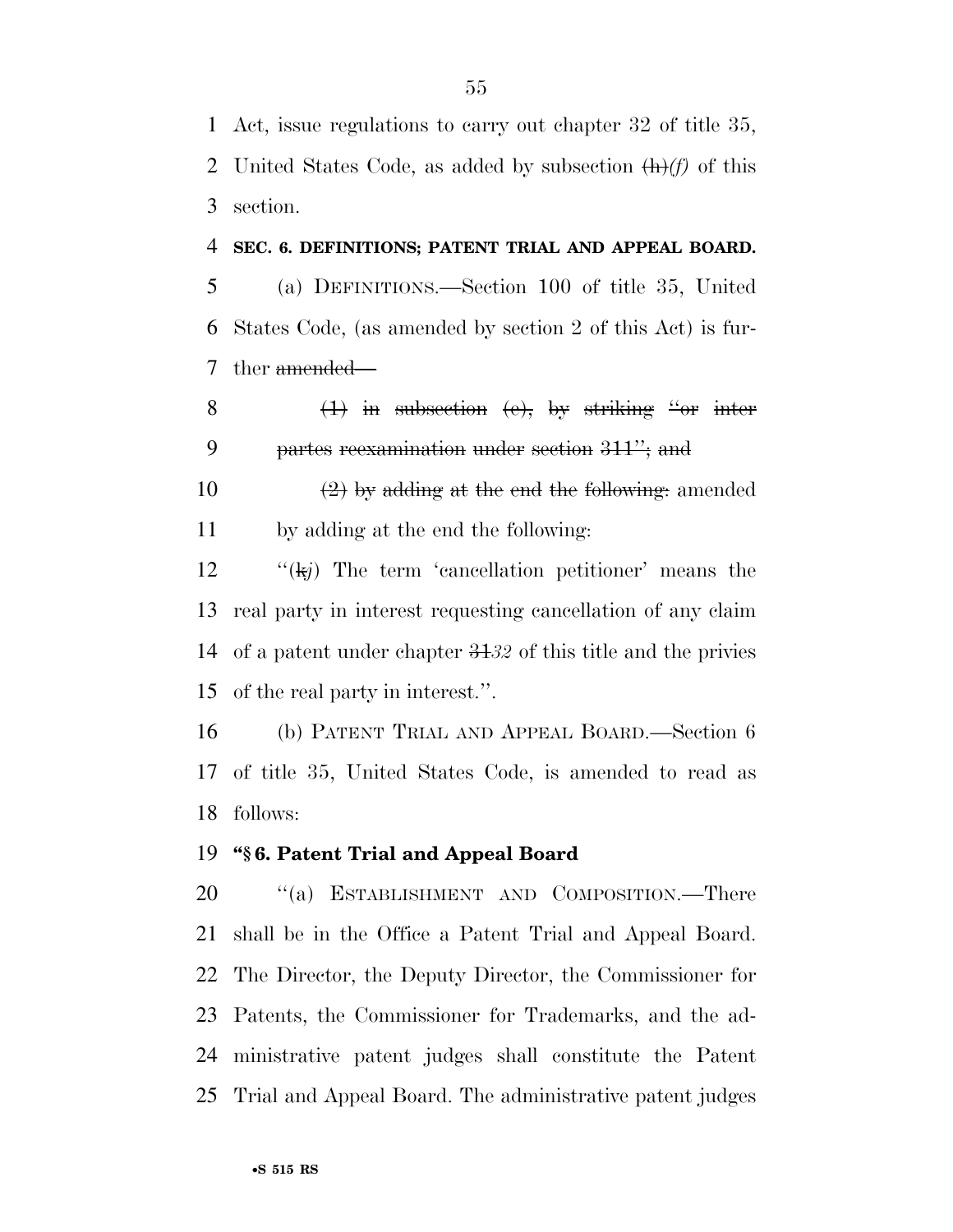shall be persons of competent legal knowledge and sci- entific ability who are appointed by the Secretary of Com- merce. Any reference in any Federal law, Executive order, rule, regulation, or delegation of authority, or any docu- ment of or pertaining to the Board of Patent Appeals and Interferences is deemed to refer to the Patent Trial and Appeal Board.

 ''(b) DUTIES.—The Patent Trial and Appeal Board shall—

 $10 \t\t\t\t\t''(1)$  on written appeal of an applicant, review adverse decisions of examiners upon application for patents;

13  $\frac{13}{2}$  on written appeal of a patent owner, re- view adverse decisions of examiners upon patents in reexamination proceedings under chapter 30;

16  $\frac{16}{3}$  conduct derivation proceedings under sub-17 section  $135(a)$ ; and

18 ''(4) conduct post-grant opposition proceedings under chapter 32.

 Each appeal and derivation proceeding*Each appeal, deri- vation, and post-grant review proceeding* shall be heard by at least 3 members of the Patent Trial and Appeal Board, who shall be designated by the Director. Only the Patent Trial and Appeal Board may grant rehearings. The Direc-tor shall assign each post-grant review proceeding to a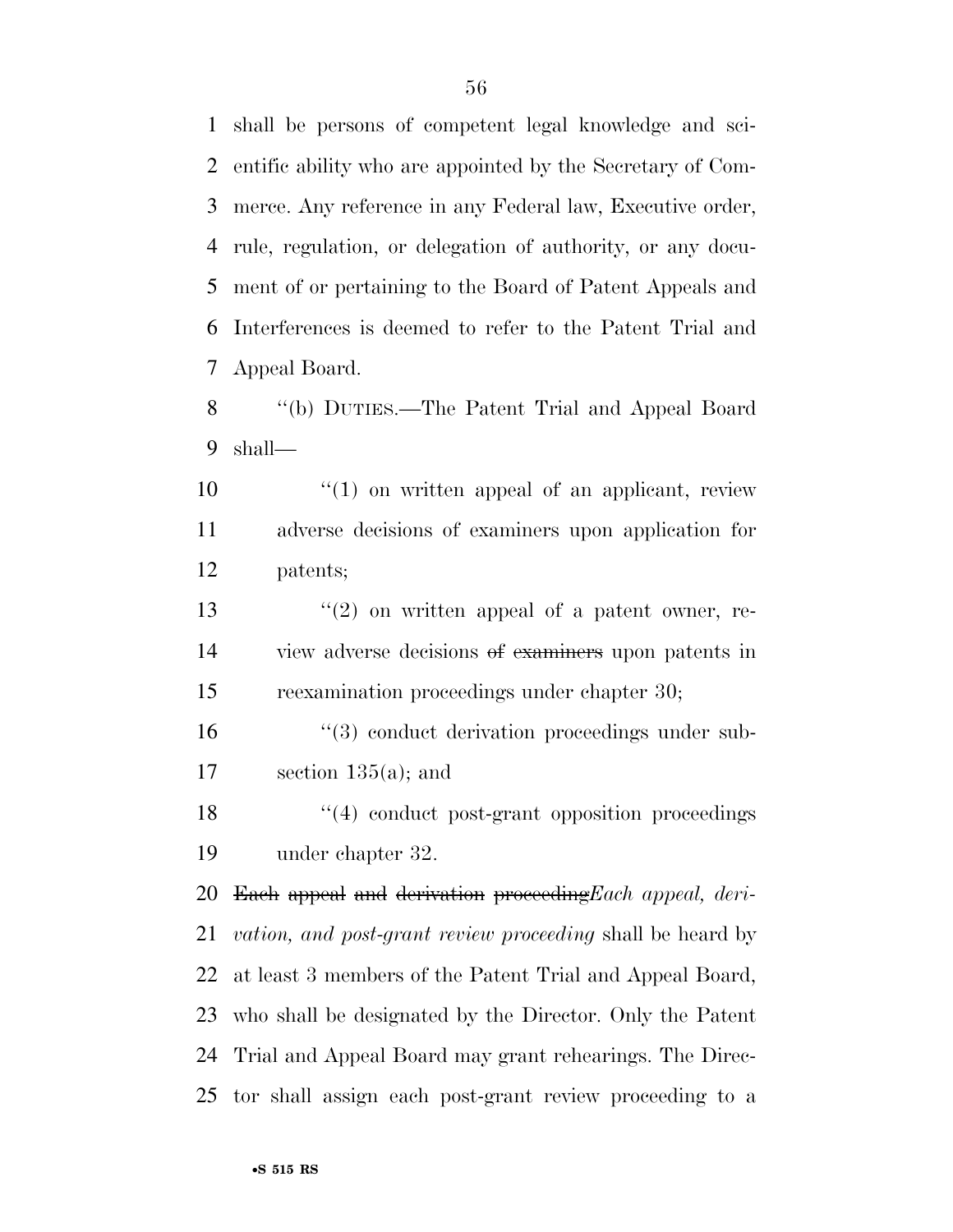panel of 3 administrative patent judges. Once assigned, each such panel of administrative patent judges shall have the responsibilities under chapter 32 in connection with post-grant review proceedings.''.

### **SEC. 7. PREISSUANCE SUBMISSIONS BY THIRD PARTIES.**

 Section 122 of title 35, United States Code, is amended by adding at the end the following:

8 "(e) PREISSUANCE SUBMISSIONS BY THIRD PAR-TIES.—

10 ''(1) In GENERAL.—Any person may submit for consideration and inclusion in the record of a patent application, any patent, published patent application, or other publication of potential relevance to the ex- amination of the application, if such submission is made in writing before the earlier of—

16  $\langle A \rangle$  the date a notice of allowance under section 151 is mailed in the application for pat-ent; or

19  $"({\rm B})$  either—

20  $\frac{1}{10}$  6 months after the date on which the application for patent is published under section 122, or

 ''(ii) the date of the first rejection 24 under section 132 of any claim by the ex-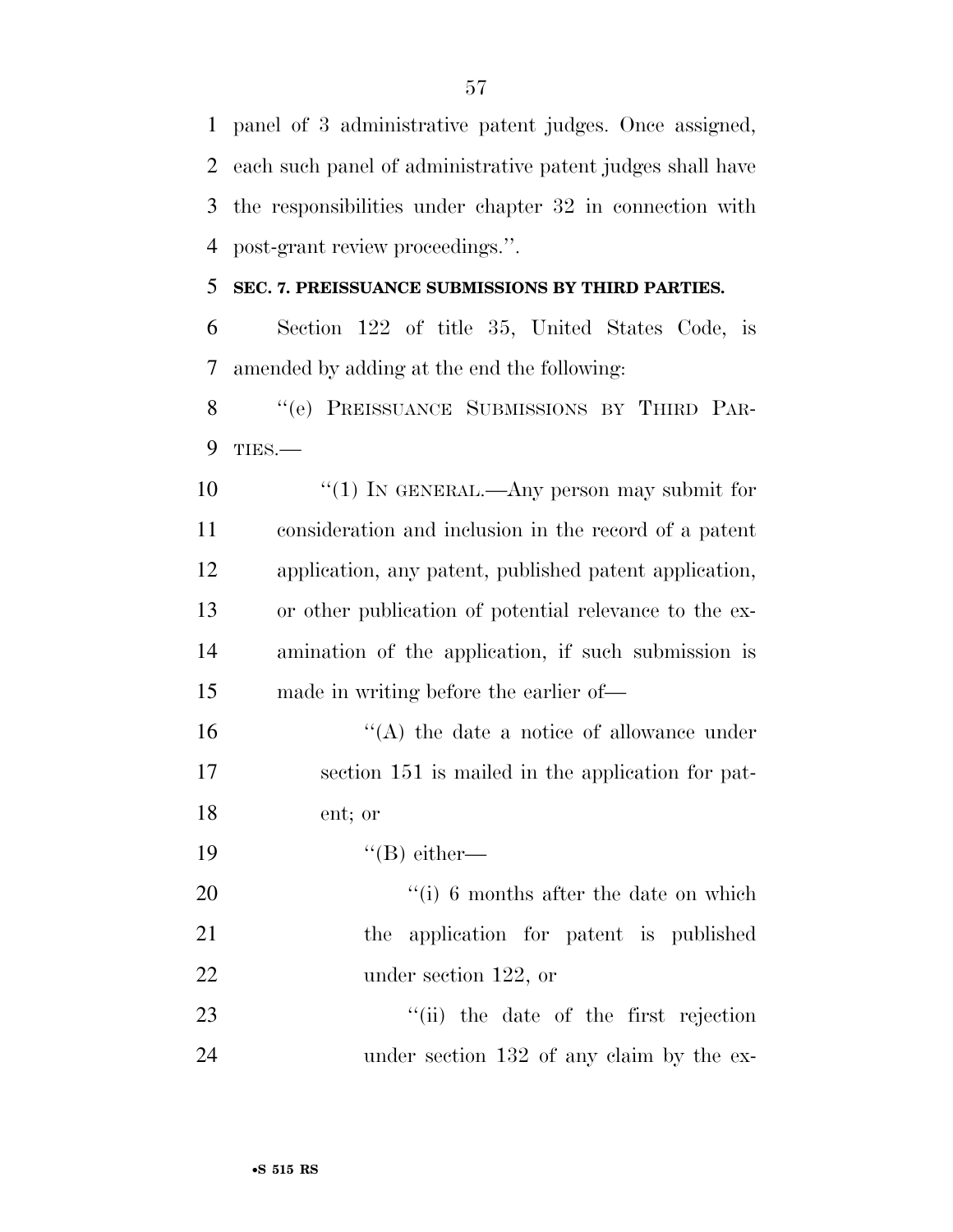| $\mathbf{1}$   | aminer during the examination of the ap-                        |
|----------------|-----------------------------------------------------------------|
| $\overline{2}$ | plication for patent,                                           |
| 3              | whichever occurs later.                                         |
| $\overline{4}$ | "(2) OTHER REQUIREMENTS.—Any submission                         |
| 5              | under paragraph $(1)$ shall—                                    |
| 6              | $\lq\lq$ set forth a concise description of the                 |
| 7              | asserted relevance of each submitted document;                  |
| 8              | "(B) be accompanied by such fee as the                          |
| 9              | Director may prescribe; and                                     |
| 10             | $\cdot$ (C) include a statement by the person                   |
| 11             | making such submission affirming that the sub-                  |
| 12             | mission was made in compliance with this sec-                   |
| 13             | tion.".                                                         |
| 14             | SEC. 8. VENUE AND JURISDICTION.                                 |
| 15             | (a) VENUE FOR PATENT CASES. Section 1400 of                     |
| 16             | title 28, United States Code, is amended by striking sub-       |
| 17             | section (b) and inserting the following.                        |
| 18             | $\frac{u(b)}{b}$ Notwithstanding section 1391 of this title, in |
| 19             | any civil action arising under any Act of Congress relating     |
| 20             | to patents, a party shall not manufacture venue by assign-      |
| 21             | ment, incorporation, or otherwise to invoke the venue of        |
| 22             | a specific district court.                                      |
| 23             | $\frac{u}{c}$ Notwithstanding section 1391 of this title, any   |
| 24             | eivil action for patent infringement or any action for de-      |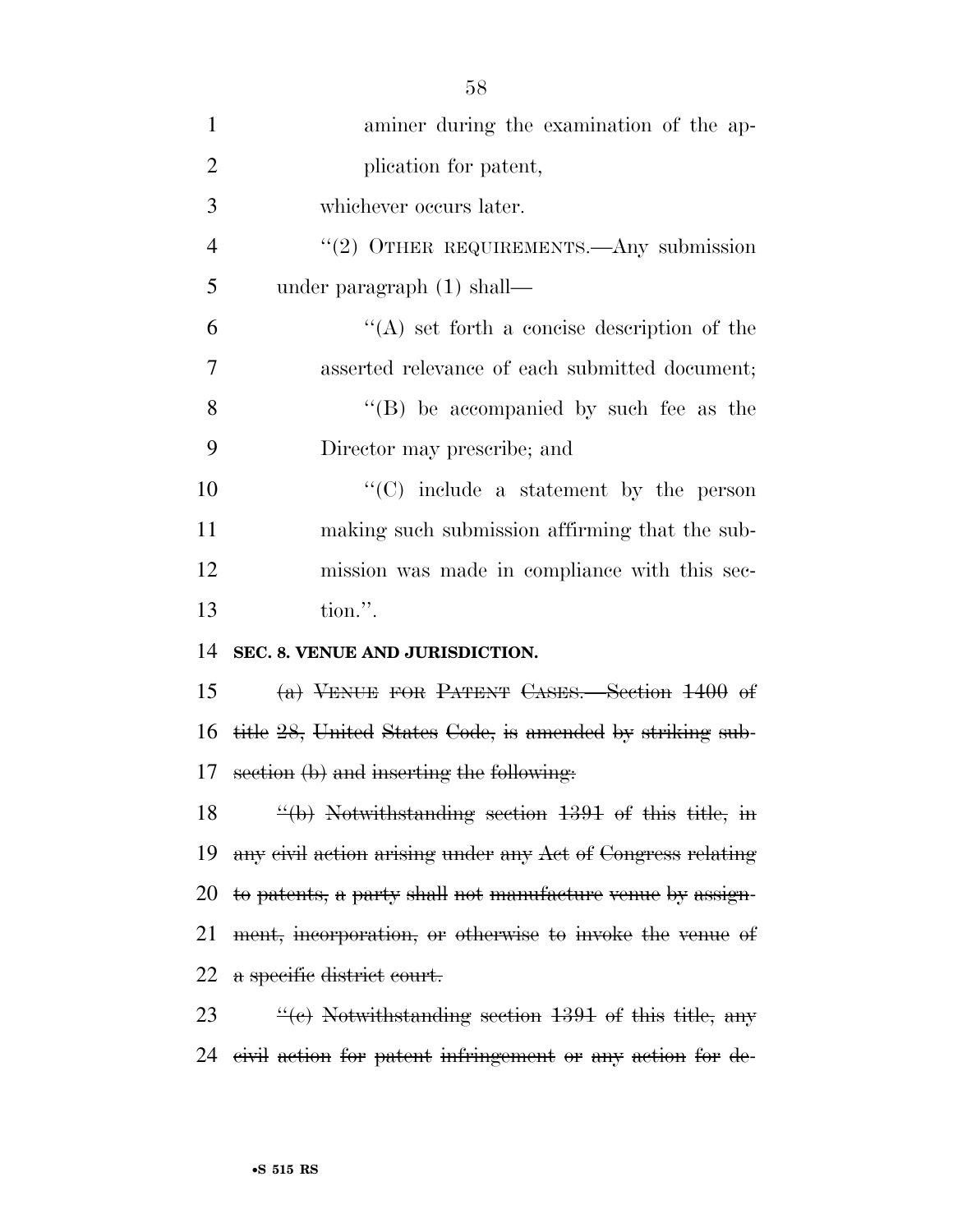1 claratory judgment may be brought only in a judicial dis-2  $t$ rict—

 $\frac{4}{1}$  where the defendant has its principal place of business or in the location or place in which the defendant is incorporated or formed, or, for foreign corporations with a United States subsidiary, where the defendant's primary United States subsidiary has its principal place of business or is incorporated 9 or formed;

 $\frac{u(2)}{2}$  where the defendant has committed sub- stantial acts of infringement and has a regular and established physical facility that the defendant con- trols and that constitutes a substantial portion of 14 the operations of the defendant;

15  $\frac{4}{3}$  where the primary plaintiff resides, if the 16 primary plaintiff in the action is—

17  $\left( \left( A \right)$  an institution of higher education as 18 defined under section  $101(a)$  of the Higher 19 Education Act of  $1965$  (20 U.S.C.  $1001(a)$ ); or 20  $\left( \mathrm{H} \right)$  a nonprofit organization that 21  $\frac{d}{dx}$  qualifies for treatment under sec-22 tion  $501(e)(3)$  of the Internal Revenue 23 Code  $(26 \text{ U.S.C. } 501(e)(3));$ 24 ''(ii) is exempt from taxation under

25 section  $501(a)$  of such Code; and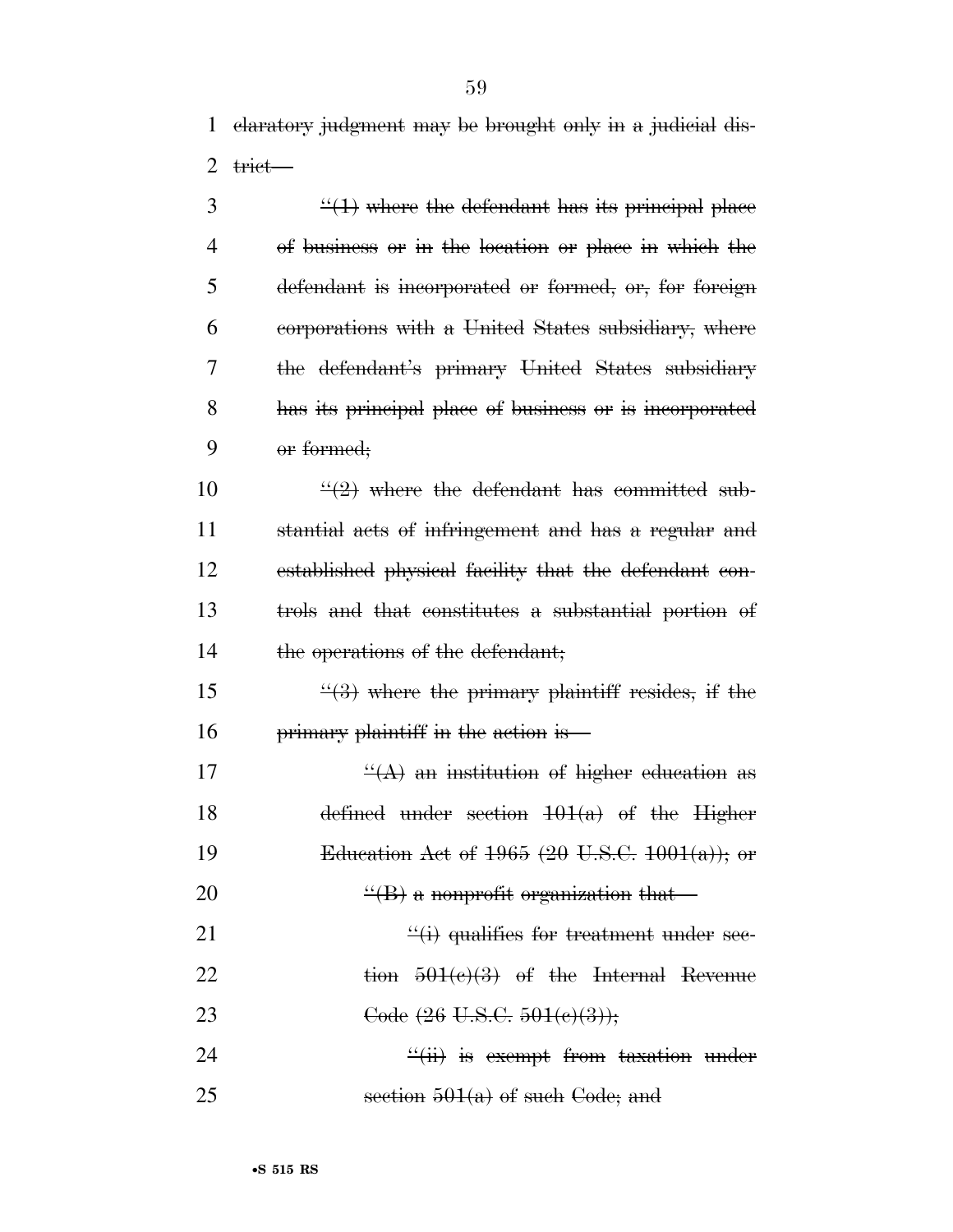| $\mathbf{1}$   | $\frac{u}{i}$ serves as the patent and licens-                |
|----------------|---------------------------------------------------------------|
| $\overline{2}$ | ing organization for an institution of high-                  |
| 3              | education as defined under section<br>er                      |
| $\overline{4}$ | $101(a)$ of the Higher Education Act of                       |
| 5              | $1965$ (20 U.S.C. $1001(a)$ ); or                             |
| 6              | $\frac{4}{1}$ where the plaintiff resides, if the sole        |
| 7              | plaintiff in the action is an individual inventor who         |
| 8              | is a natural person and who qualifies at the time             |
| 9              | such action is filed as a micro-entity pursuant to            |
| 10             | section $123$ of title $35$ .                                 |
| 11             | $\dddot{\mathcal{H}}$ of the plaint of the patent in-         |
| 12             | fringement or declaratory judgment relief under sub-          |
| 13             | section (e), then the defendant may request the district      |
| 14             | court to transfer that action to another district or division |
| 15             | where, in the court's determination—                          |
| 16             | $\frac{1}{2}(1)$ any of the parties has substantial evidence  |
| 17             | or witnesses that otherwise would present consider-           |
| 18             | able evidentiary burdens to the defendant if such             |
| 19             | transfer were not granted;                                    |
| 20             | $\frac{11}{2}$ such transfer would not eause undue hard-      |
| 21             | ship to the plaintiff; and                                    |
| 22             | $\frac{U(2)}{U(2)}$ venue would be otherwise annualizate      |

22  $\frac{4}{3}$  venue would be otherwise appropriate 23 under section 1391 of this title.".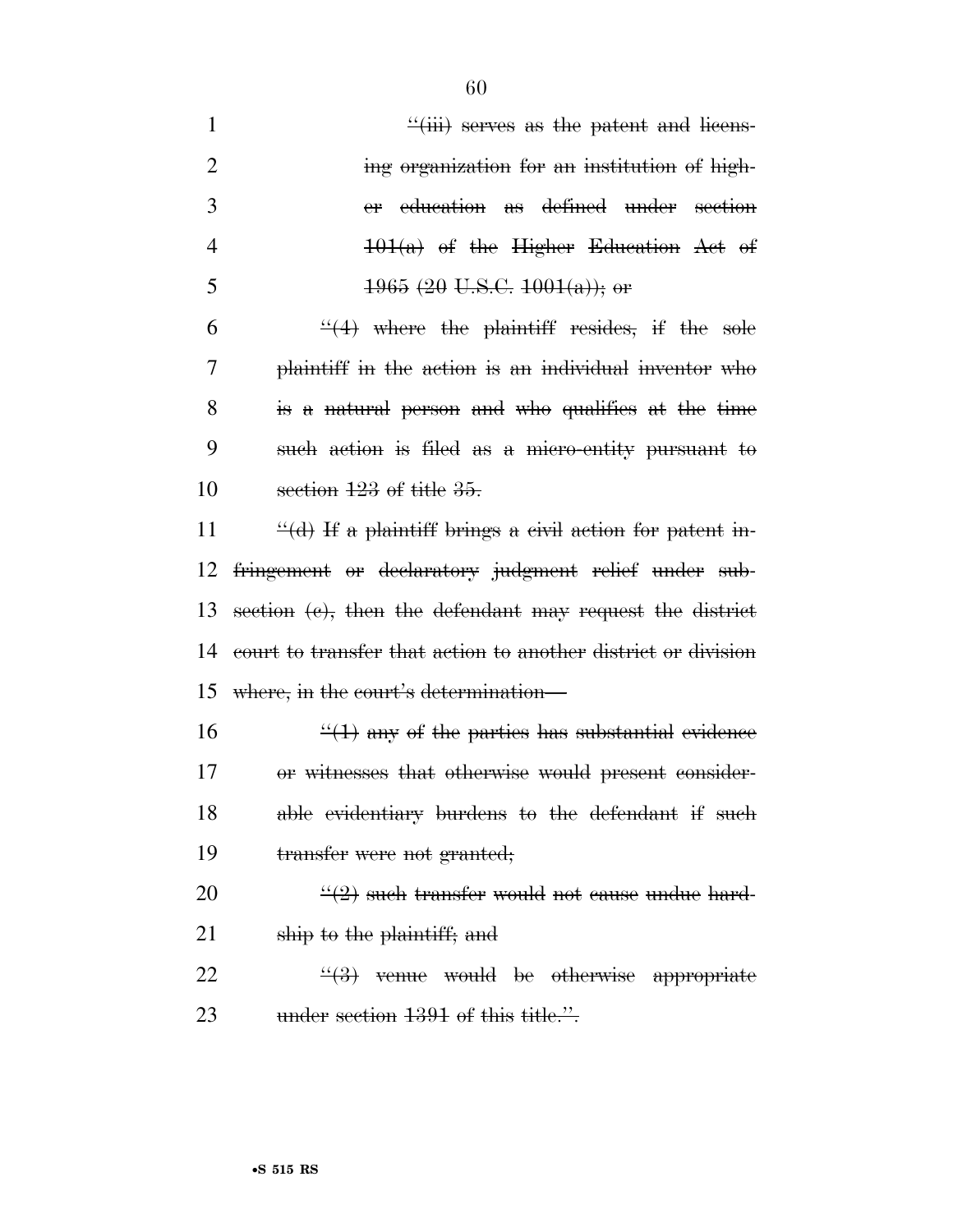(b) INTERLOCUTORY APPEALS.—Subsection (c)(2) of section 1292 of title 28, United States Code, is amended by adding at the end the following:

 $\frac{4}{3}$  of an appeal from an interlocutory order or decree determining construction of claims in a civil action for patent infringement under section  $7 \t 271$  of title  $35$ .

 Application for an appeal under paragraph (3) shall be made to the court within 10 days after entry of the order or decree. The district court shall have dis-11 cretion whether to approve the application and, if so, whether to stay proceedings in the district court dur-13 ing the pendency of such appeal.".

 *(a) CHANGE OF VENUE.—Section 1400 of title 28, Unite States Code, is amended by adding at the end the following:* 

 *''(c) CHANGE OF VENUE.—For the convenience of par- ties and witnesses, in the interest of justice, a district court shall transfer any civil action arising under any Act of Congress relating to patents upon a showing that the trans- feree venue is clearly more convenient than the venue in which the civil action is pending.''.* 

 *(b) INTERLOCUTORY APPEALS.—Section 1292(c) of title 28, United States Code, is amended—*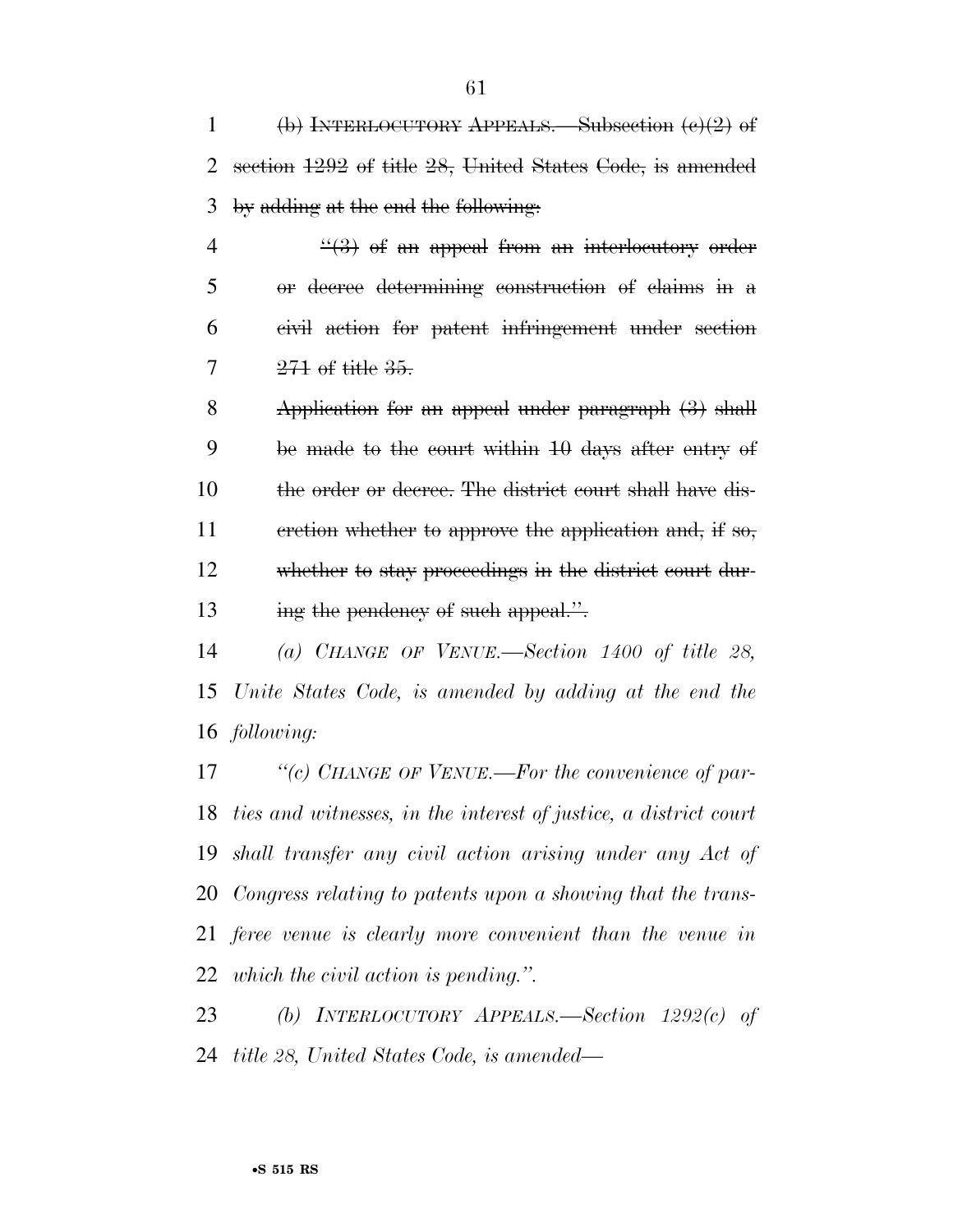*(1) in paragraph (1), by striking ''and'' after the semicolon; (2) in paragraph (2), by striking the period and inserting ''; and''; and (3) by adding at the end the following: ''(3) of a final order or decree of a district court determining construction of a patent claim in a civil action for patent infringement under section 271 of title 35, if the district court finds that there is a suffi- cient evidentiary record and an immediate appeal from the order (A) may materially advance the ulti- mate termination of the litigation, or (B) will likely control the outcome of the case, unless such certifi-cation is clearly erroneous.''.* 

 (c) TECHNICAL AMENDMENTS RELATING TO VENUE.—Sections 32, 145, 146, 154(b)(4)(A), and 293 of title 35, United States Code, and section 21(b)(4) of the Act entitled ''An Act to provide for the registration and protection of trademarks used in commerce, to carry out the provisions of certain international conventions, and for other purposes'', approved July 5, 1946 (com- monly referred to as the ''Trademark Act of 1946'' or the ''Lanham Act''; 15 U.S.C. 1071(b)(4)), are each amended by striking ''United States District Court for the District of Columbia'' each place that term appears and inserting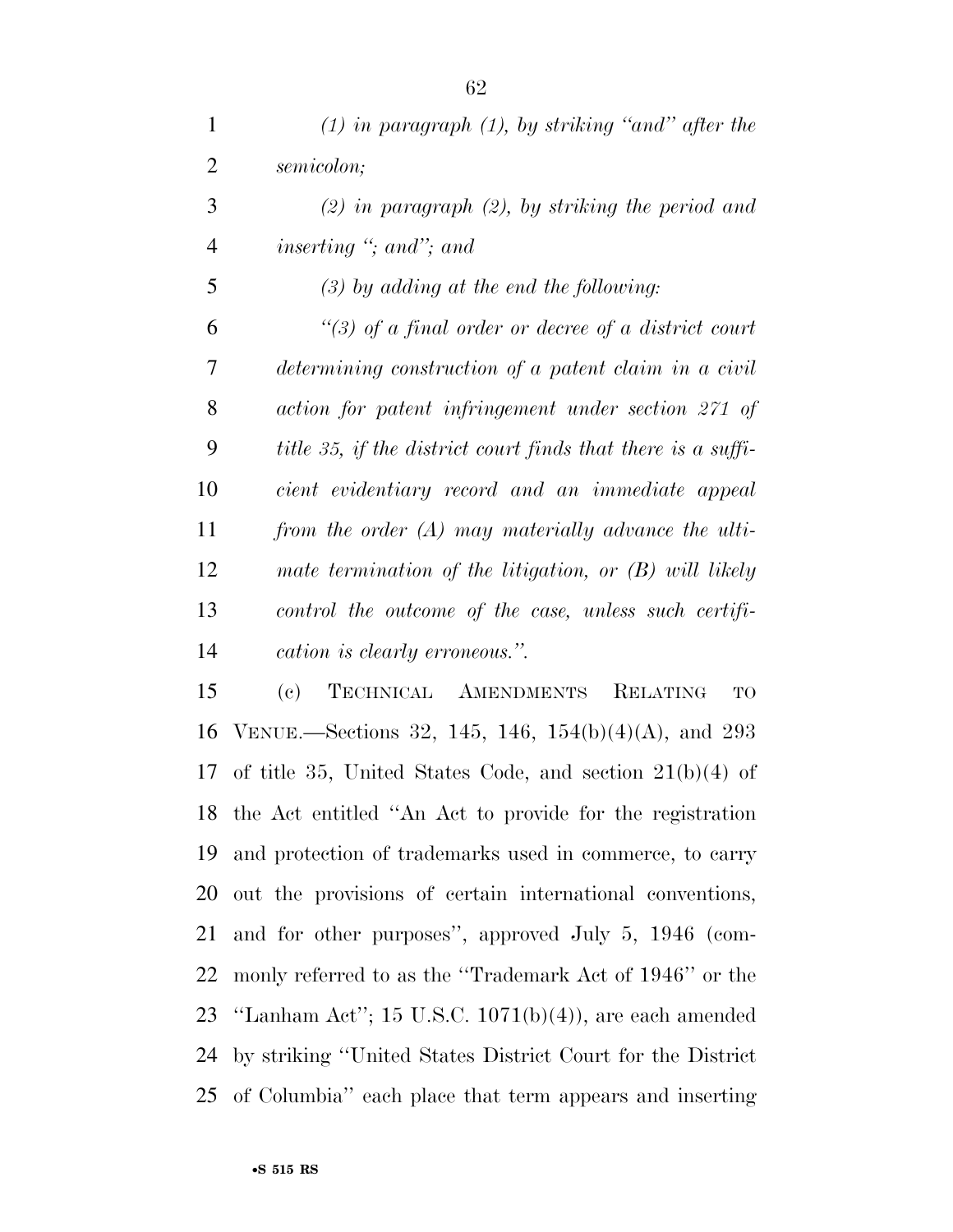''United States District Court for the Eastern District of Virginia''.

# **SEC. 9. PATENT AND TRADEMARK OFFICE REGULATORY AUTHORITY.**

(a) FEE SETTING.—

 (1) IN GENERAL.—The Director shall have au- thority to set or adjust by rule any fee established or charged by the Office under sections 41 and 376 of title 35, United States Code or under section 31 of the Trademark Act of 1946 (15 U.S.C. 1113) for the filing or processing of any submission to, and for all other services performed by or materials fur- nished by, the Office, provided that such fee amounts are set to reasonably compensate the Office for the services performed.

 (2) REDUCTION OF FEES IN CERTAIN FISCAL YEARS.—In any fiscal year, the Director—

 (A) shall consult with the Patent Public Advisory Committee and the Trademark Public Advisory Committee on the advisability of re- ducing any fees described in paragraph (1); and (B) after that consultation may reduce such fees.

 (3) ROLE OF THE PUBLIC ADVISORY COM-MITTEE.—The Director shall—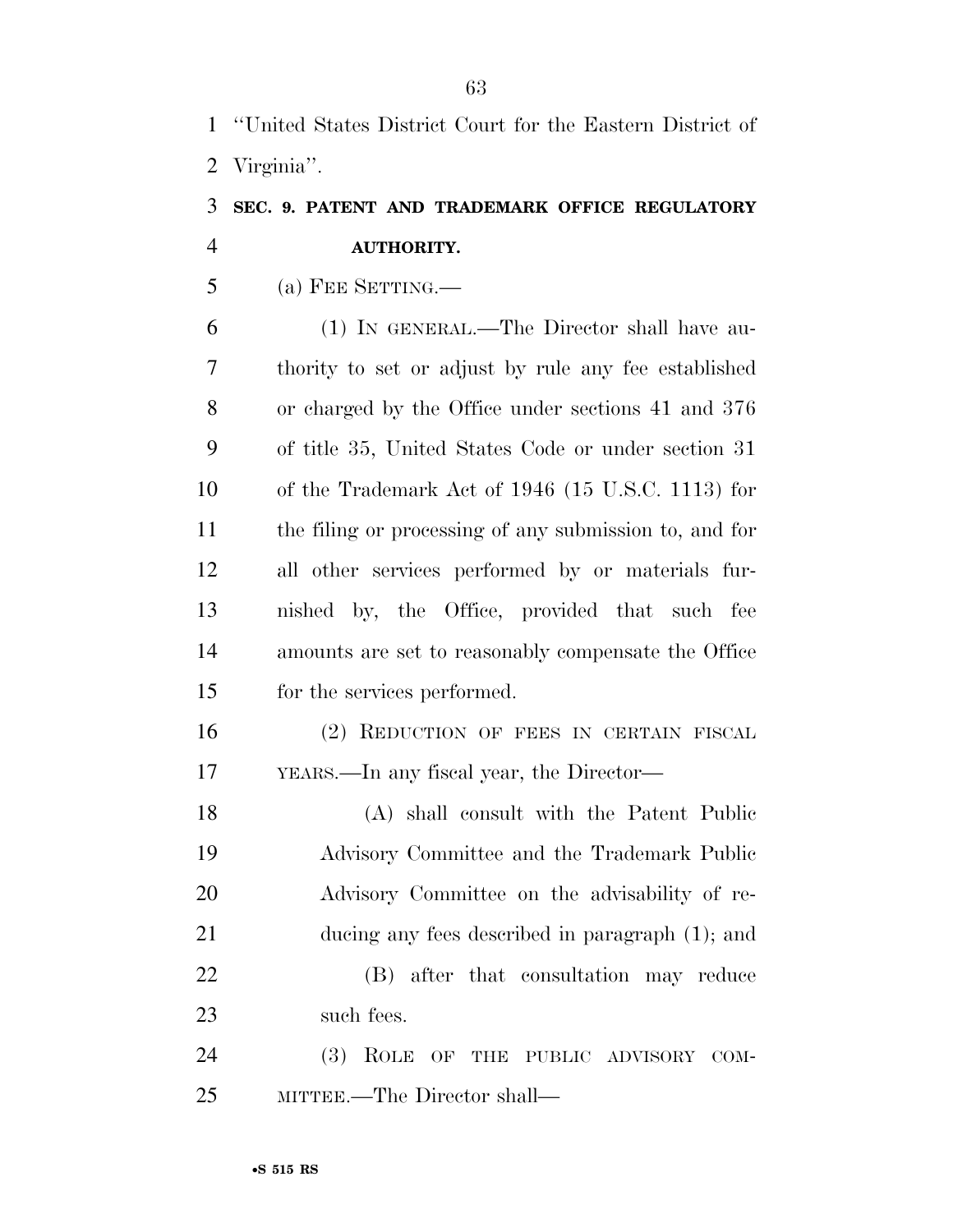| $\mathbf{1}$   | (A) submit to the Patent or Trademark            |
|----------------|--------------------------------------------------|
| $\overline{2}$ | Public Advisory Committee, or both, as appro-    |
| 3              | priate, any proposed fee under paragraph (1)     |
| $\overline{4}$ | not less than 45 days before publishing any      |
| 5              | proposed fee in the Federal Register;            |
| 6              | (B) provide the relevant advisory com-           |
| $\overline{7}$ | mittee described in subparagraph $(A)$ a 30-day  |
| 8              | period following the submission of any proposed  |
| 9              | fee, on which to deliberate, consider, and com-  |
| 10             | ment on such proposal, and require that—         |
| 11             | (i) during such 30-day period, the rel-          |
| 12             | evant advisory committee hold a public           |
| 13             | hearing related to such proposal; and            |
| 14             | (ii) the Director shall assist the rel-          |
| 15             | evant advisory committee in carrying out         |
| 16             | such public hearing, including by offering       |
| 17             | the use of Office resources to notify and        |
| 18             | promote the hearing to the public and in-        |
| 19             | terested stakeholders;                           |
|                |                                                  |
| 20             | (C) require the relevant advisory com-           |
| 21             | mittee to make available to the public a written |
| 22             | report detailing the comments, advice, and rec-  |
| 23             | ommendations of the committee regarding any      |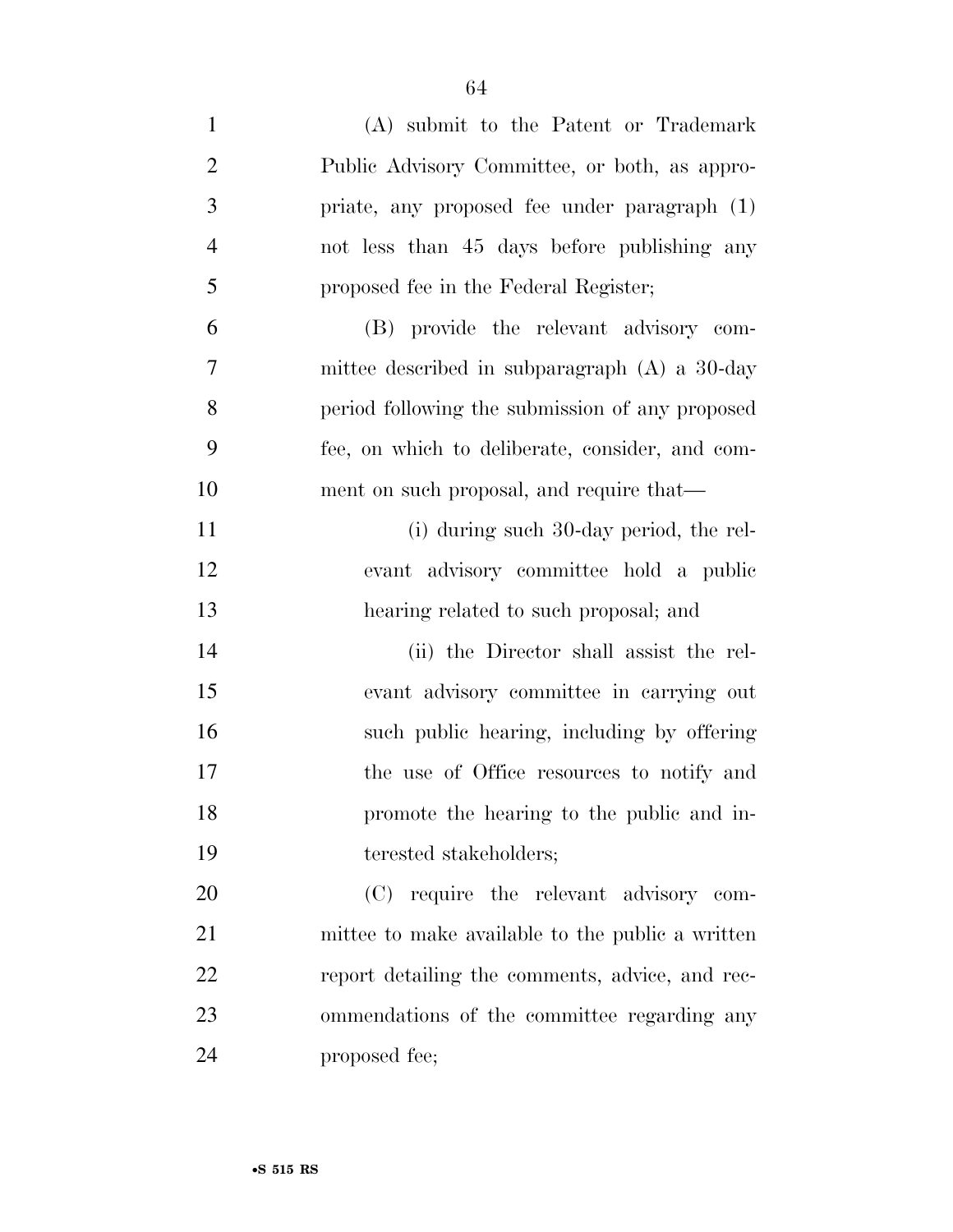| $\mathbf{1}$   | (D) consider and analyze any comments,          |
|----------------|-------------------------------------------------|
| $\overline{2}$ | advice, or recommendations received from the    |
| 3              | relevant advisory committee before setting or   |
| $\overline{4}$ | adjusting any fee; and                          |
| 5              | (E) notify, through the Chair and Ranking       |
| 6              | Member of the Senate and House Judiciary        |
| 7              | Committees, the Congress of any final decision  |
| 8              | regarding proposed fees.                        |
| 9              | (4) PUBLICATION IN THE FEDERAL<br>REG-          |
| 10             | ISTER.-                                         |
| 11             | (A) IN GENERAL.—Any rules prescribed            |
| 12             | under this subsection shall be published in the |
| 13             | Federal Register.                               |
| 14             | (B) RATIONALE.—Any proposal for a               |
| 15             | change in fees under this section shall—        |
| 16             | (i) be published in the Federal Reg-            |
| 17             | ister; and                                      |
| 18             | (ii) include, in such publication, the          |
| 19             | specific rationale and purpose for the pro-     |
| 20             | posal, including the possible expectations      |
| 21             | or benefits resulting from the proposed         |
| 22             | change.                                         |
| 23             | (C) PUBLIC COMMENT PERIOD.—Following            |
| 24             | the publication of any proposed fee in the Fed- |
| 25             | eral Register pursuant to subparagraph (A), the |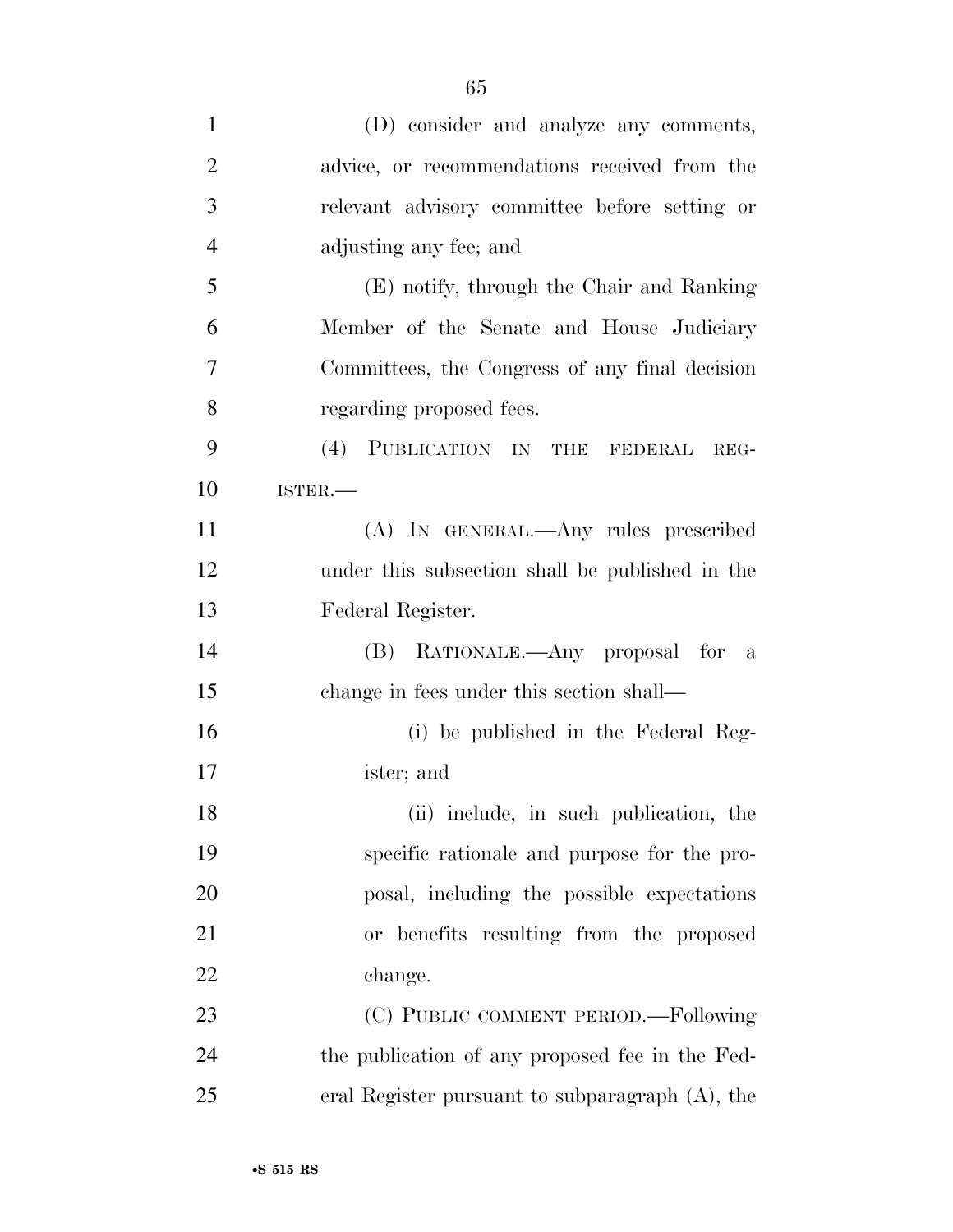| $\mathbf{1}$   | Director shall seek public comment for a period                      |
|----------------|----------------------------------------------------------------------|
| $\overline{2}$ | of not less than 45 days.                                            |
| 3              | (5) CONGRESSIONAL COMMENT PERIOD.-Fol-                               |
| $\overline{4}$ | lowing the<br>notification described in paragraph                    |
| 5              | $(3)(E)$ , Congress shall have not more than 45 days                 |
| 6              | to consider and comment on any proposed fee under                    |
| 7              | paragraph (1). No proposed fee shall be effective                    |
| 8              | prior to the end of such 45-day comment period.                      |
| 9              | (6) RULE OF CONSTRUCTION.—No rules pre-                              |
| 10             | scribed under this subsection may diminish—                          |
| 11             | (A) an applicant's rights under this title or                        |
| 12             | the Trademark Act of 1946; or                                        |
| 13             | (B) any rights under a ratified treaty.                              |
| 14             | (b) FEES FOR PATENT SERVICES.—Division B of                          |
| 15             | Public Law 108–447 is amended in title VIII of the De-               |
| 16             | partments of Commerce, Justice and State, the Judiciary,             |
| 17             | and Related Agencies Appropriations Act, 2005, in section            |
|                | 18 $801(a)$ by striking "During fiseal years $2005$ , $2006$ and     |
|                | 19 <del>2007</del> 2005 and 2006", and inserting "Until such time as |
| 20             | the Director sets or adjusts the fees otherwise,".                   |
| 21             | (c) ADJUSTMENT OF TRADEMARK FEES.-Division                           |
| 22             | B of Public Law 108–447 is amended in title VIII of the              |
| 23             | Departments of Commerce, Justice and State, the Judici-              |
| 24             | ary and Related Agencies Appropriations Act, 2005, in                |
| 25             | section $802(a)$ by striking "During fiscal years $2005$ ,           |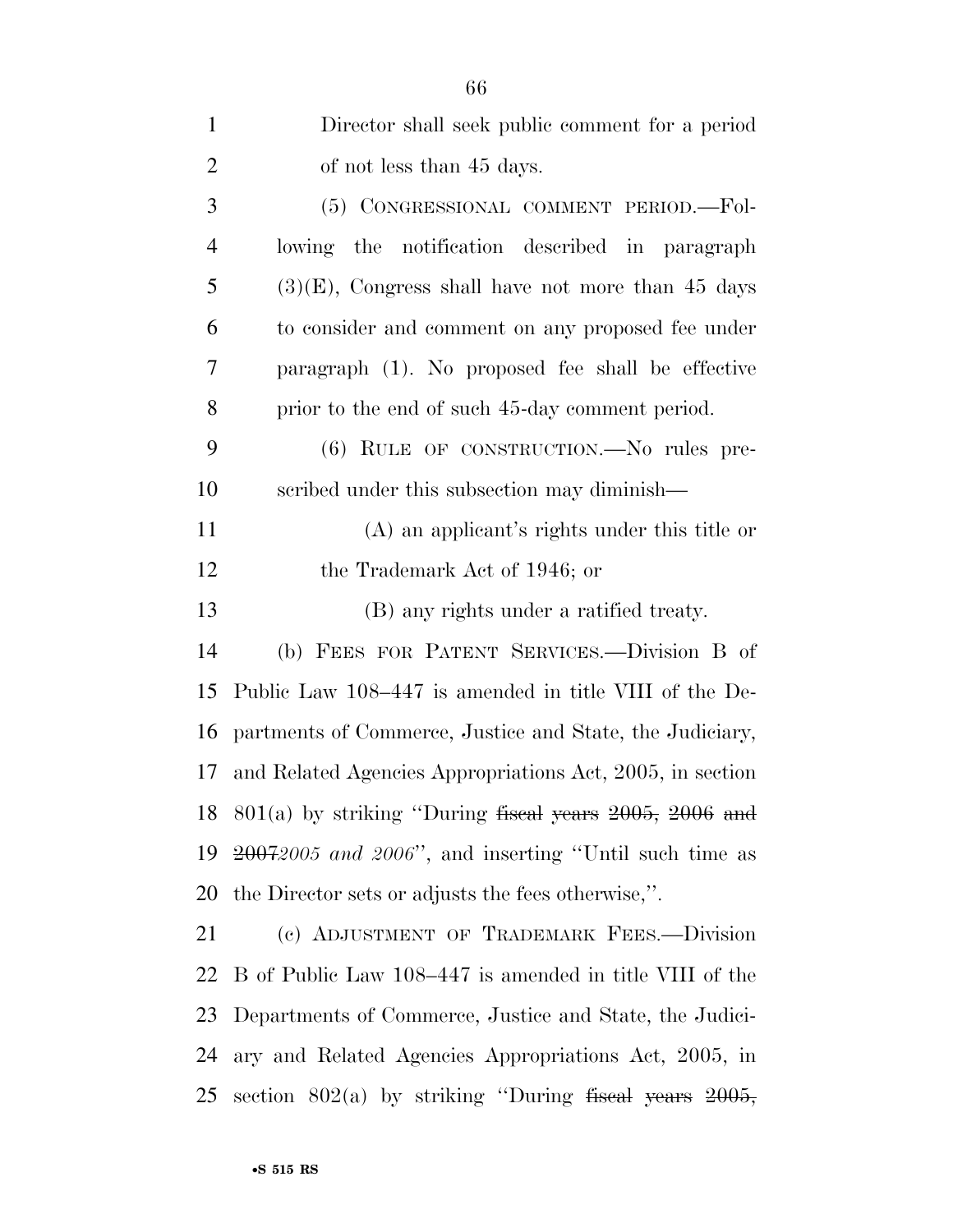2006 and 2007*2005 and 2006*'', and inserting ''Until such time as the Director sets or adjusts the fees otherwise,''. (d) EFFECTIVE DATE, APPLICABILITY, AND TRANSI- TIONAL PROVISION.—Division B of Public Law 108–447 is amended in title VIII of the Departments of Commerce, Justice and State, the Judiciary and Related Agencies Ap- propriations Act, 2005, in section 803(a) by striking ''and shall apply only with respect to the remaining portion of fiscal year 2005, 2006 and 2007*fiscal year 2005 and fiscal year 2006*''.

 *(e) STATUTORY AUTHORITY.—Section 41(d)(1)(A) of title 35, United States Code, is amended by striking '', and the Director may not increase any such fee thereafter''.* 

 (e*f*) RULE OF CONSTRUCTION.—Nothing in this sec- tion shall be construed to affect any other provision of Di- vision B of Public Law 108–447, including section 801(c) of title VII of the Departments of Commerce, Justice and State, the Judiciary and Related Agencies Appropriations Act, 2005.

(f*g*) DEFINITIONS.—In this section:

 (1) DIRECTOR.—The term ''Director'' means the Director of the United States Patent and Trade-mark Office.

24 (2) OFFICE.—The term "Office" means the United States Patent and Trademark Office.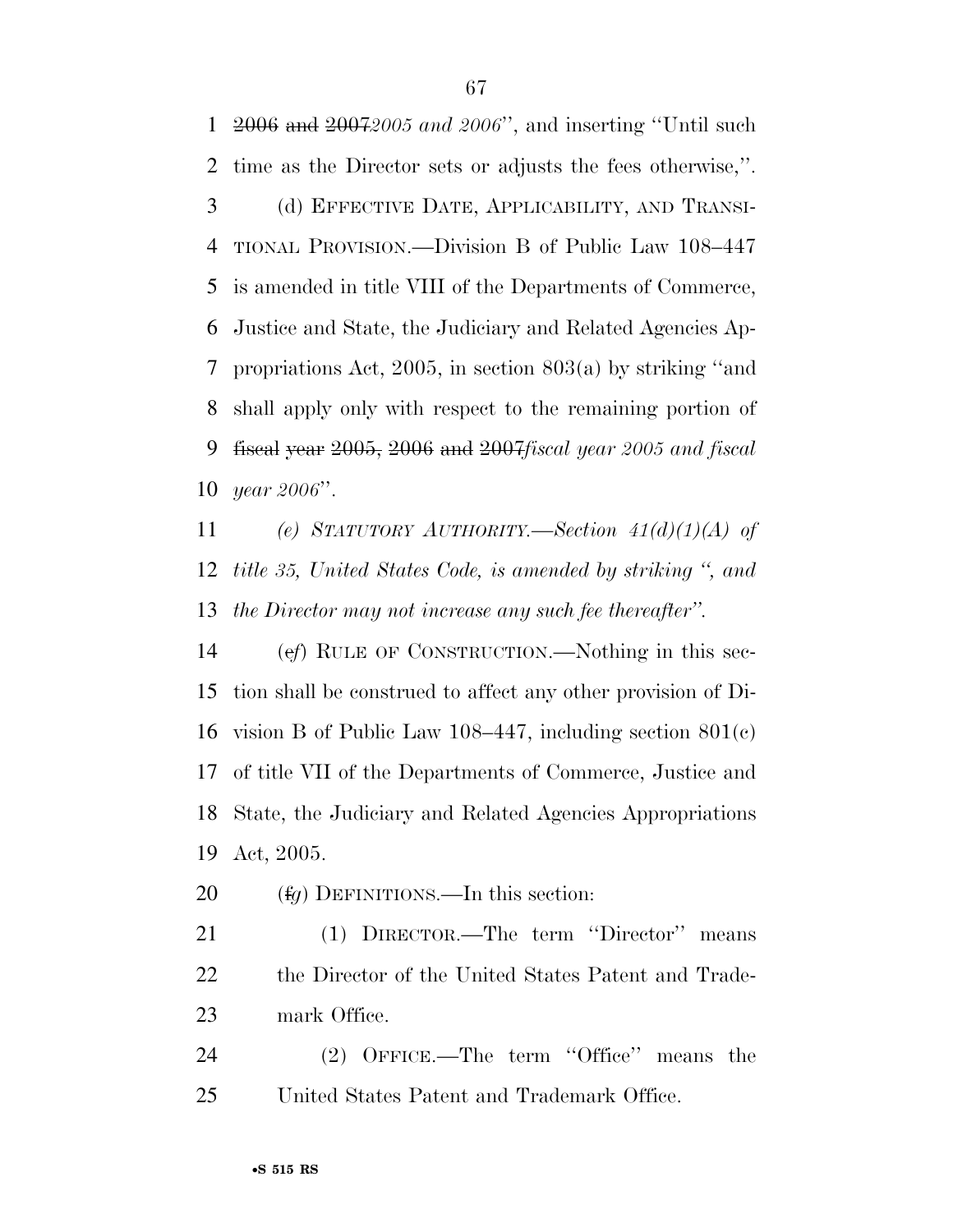| $\mathbf{1}$   | $(3)$ TRADEMARK ACT OF 1946.—The term                    |
|----------------|----------------------------------------------------------|
| $\overline{2}$ | "Trademark Act of 1946" means an Act entitled            |
| 3              | "Act to provide for the registration and protection      |
| $\overline{4}$ | of trademarks used in commerce, to carry out the         |
| 5              | provisions of certain international conventions, and     |
| 6              | for other purposes", approved July 5, $1946$ (15)        |
| 7              | U.S.C. 1051 et seq.) (commonly referred to as the        |
| 8              | Trademark Act of 1946 or the Lanham Act).                |
| 9              | SEC. 10. RESIDENCY OF FEDERAL CIRCUIT JUDGES.            |
| 10             | (a) RESIDENCY.—The second sentence of section            |
| 11             | $44(c)$ of title 28, United States Code, is repealed.    |
| 12             | (b) FACILITIES.—Section 44 of title 28, United           |
| 13             | States Code, is amended by adding at the end the fol-    |
| 14             | lowing:                                                  |
| 15             | $``(e)(1)$ The Director of the Administrative Office of  |
| 16             | the United States Courts shall provide—                  |
| 17             | "(A) a judge of the Federal judicial circuit who         |
| 18             | lives within 50 miles of the District of Columbia        |
| 19             | with appropriate facilities and administrative sup-      |
| 20             | port services in the District of the District of Colum-  |
| 21             | bia; and                                                 |
| 22             | $\lq\lq (B)$ a judge of the Federal judicial circuit who |
| 23             | does not live within 50 miles of the District of Co-     |
| 24             | lumbia with appropriate facilities and administrative    |
| 25             | support services-                                        |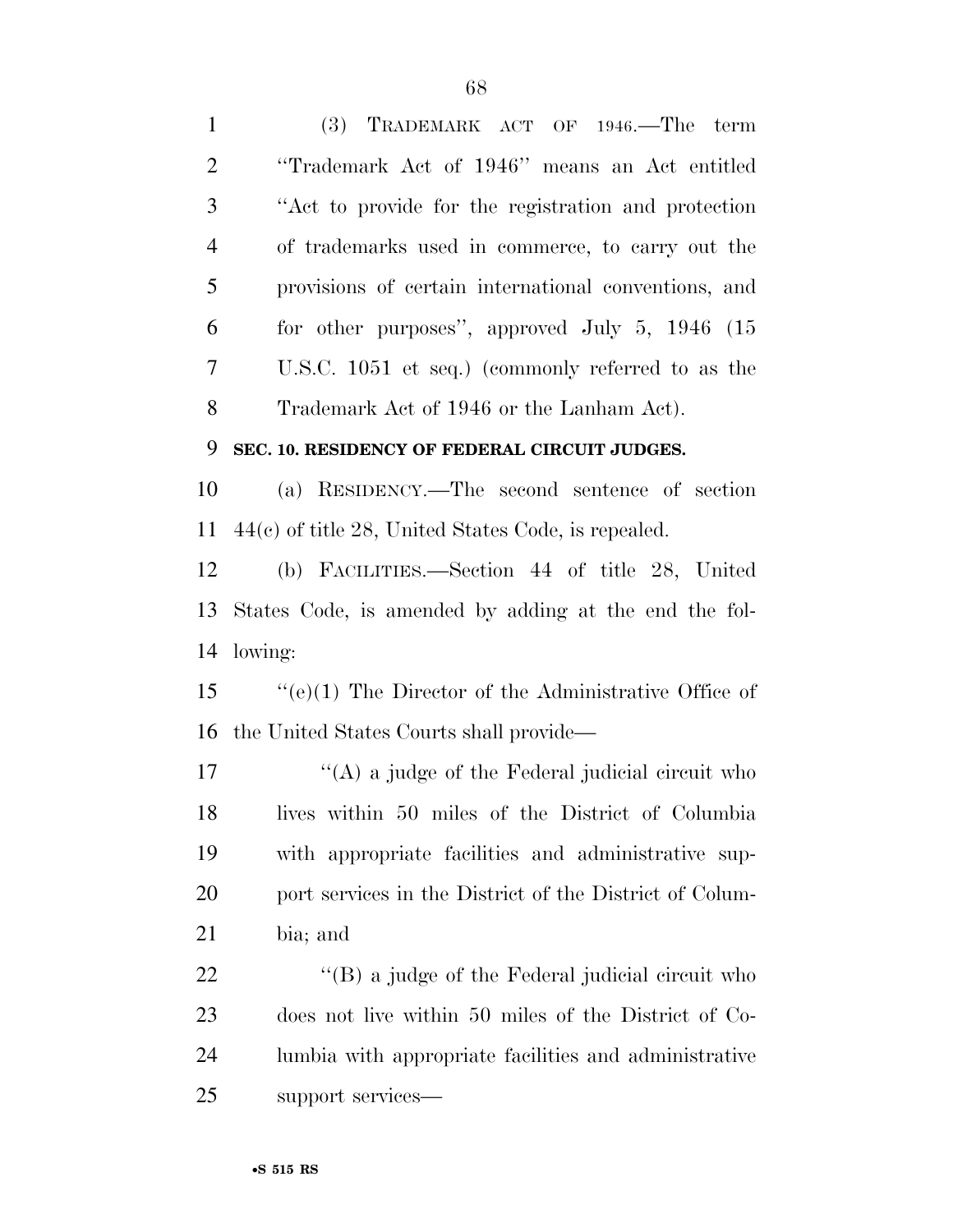| $\mathbf{1}$   | "(i) in the district and division in which                    |
|----------------|---------------------------------------------------------------|
| $\overline{2}$ | that judge resides; or                                        |
| 3              | "(ii) if appropriate facilities are not avail-                |
| $\overline{4}$ | able in the district and division in which that               |
| 5              | judge resides, in the district and division closest           |
| 6              | to the residence of that judge in which such fa-              |
| 7              | cilities are available, as determined by the Di-              |
| 8              | rector.                                                       |
| 9              | $\lq(2)$ Nothing in this subsection may be construed to       |
| 10             | authorize or require the construction of new facilities.".    |
| 11             | SEC. 11. MICRO-ENTITY DEFINED.                                |
| 12             | Chapter 11 of title 35, United States Code, is amend-         |
| 13             | ed by adding at the end the following new section:            |
|                |                                                               |
| 14             | "§123. Micro-entity defined                                   |
| 15             | "(a) IN GENERAL.—For purposes of this title, the              |
| 16             | term 'micro-entity' means an applicant who makes a cer-       |
| 17             | ification under either subsectionssubsection (b) or $(c)$ .   |
| 18             | "(b) UNASSIGNED APPLICATION.—For an<br>unas-                  |
| 19             | signed application, each applicant shall certify that the ap- |
| 20             | plicant—                                                      |
| 21             | $(1)$ qualifies as a small entity, as defined in              |
| 22             | regulations issued by the Director;                           |
| 23             | $\lq(2)$ has not been named on 5 or more pre-                 |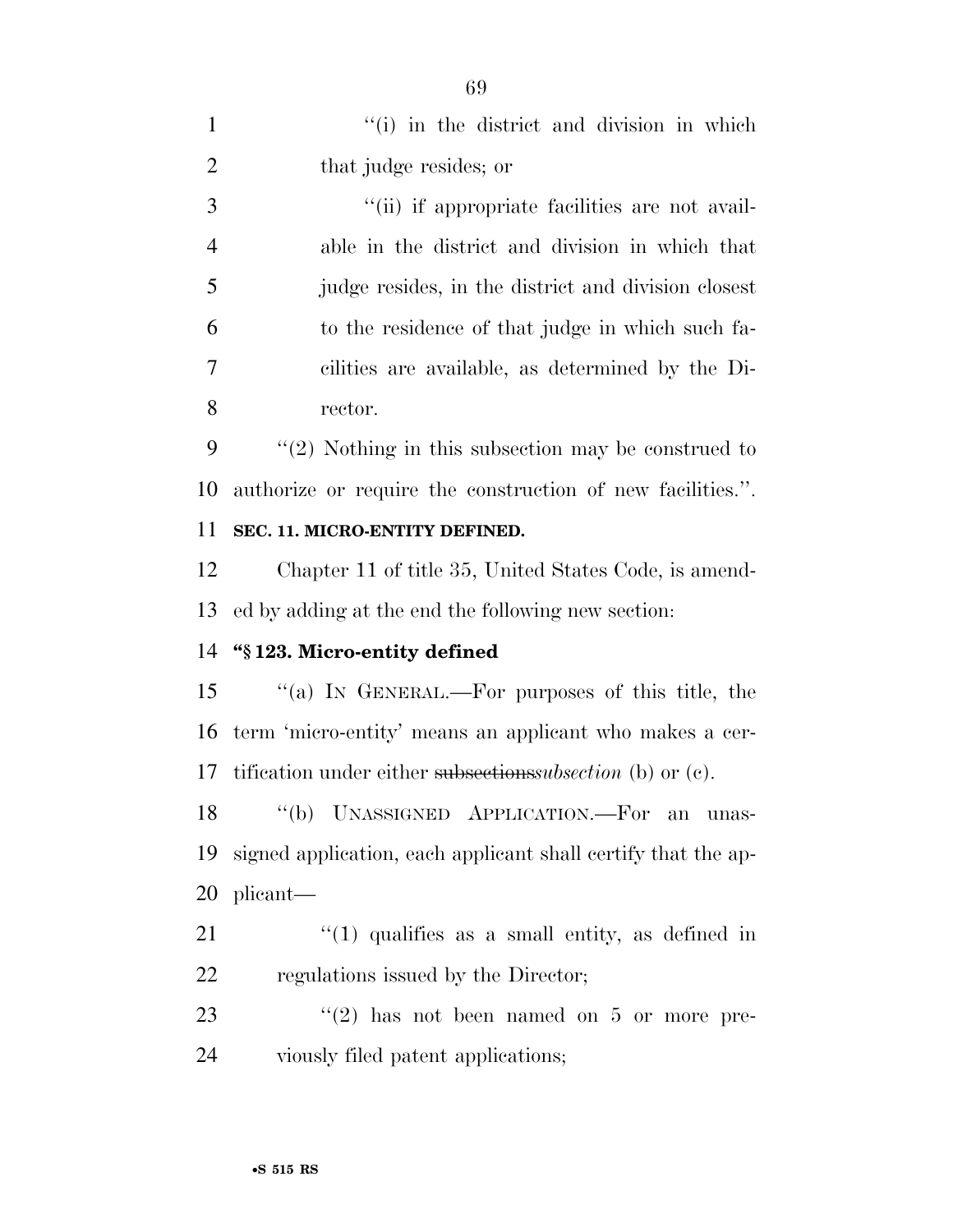1 ''(3) has not assigned, granted, or conveyed, and is not under an obligation by contract or law to assign, grant, or convey, a license or any other own- ership interest in the particular application; and ''(4) does not have a gross income, as defined in section 61(a) of the Internal Revenue Code (26 U.S.C. 61(a)), exceeding 2.5 times the average gross income, as reported by the Department of Labor, in the calendar year immediately preceding the cal- endar year in which the examination fee is being paid. 12 "(c) ASSIGNED APPLICATION.—For an assigned ap- plication, each applicant shall certify that the applicant— 14 ''(1) qualifies as a small entity, as defined in regulations issued by the Director, and meets the re-16 quirements of subsection  $(b)(4)$ ;  $\frac{17}{2}$  ''(2) has not been named on 5 or more pre- viously filed patent applications; and  $\frac{1}{3}$  has assigned, granted, conveyed, or is

 under an obligation by contract or law to assign, grant, or convey, a license or other ownership inter- est in the particular application to an entity that has 5 or fewer employees and that such entity has a gross income, as defined in section 61(a) of the In-ternal Revenue Code (26 U.S.C. 61(a)), that does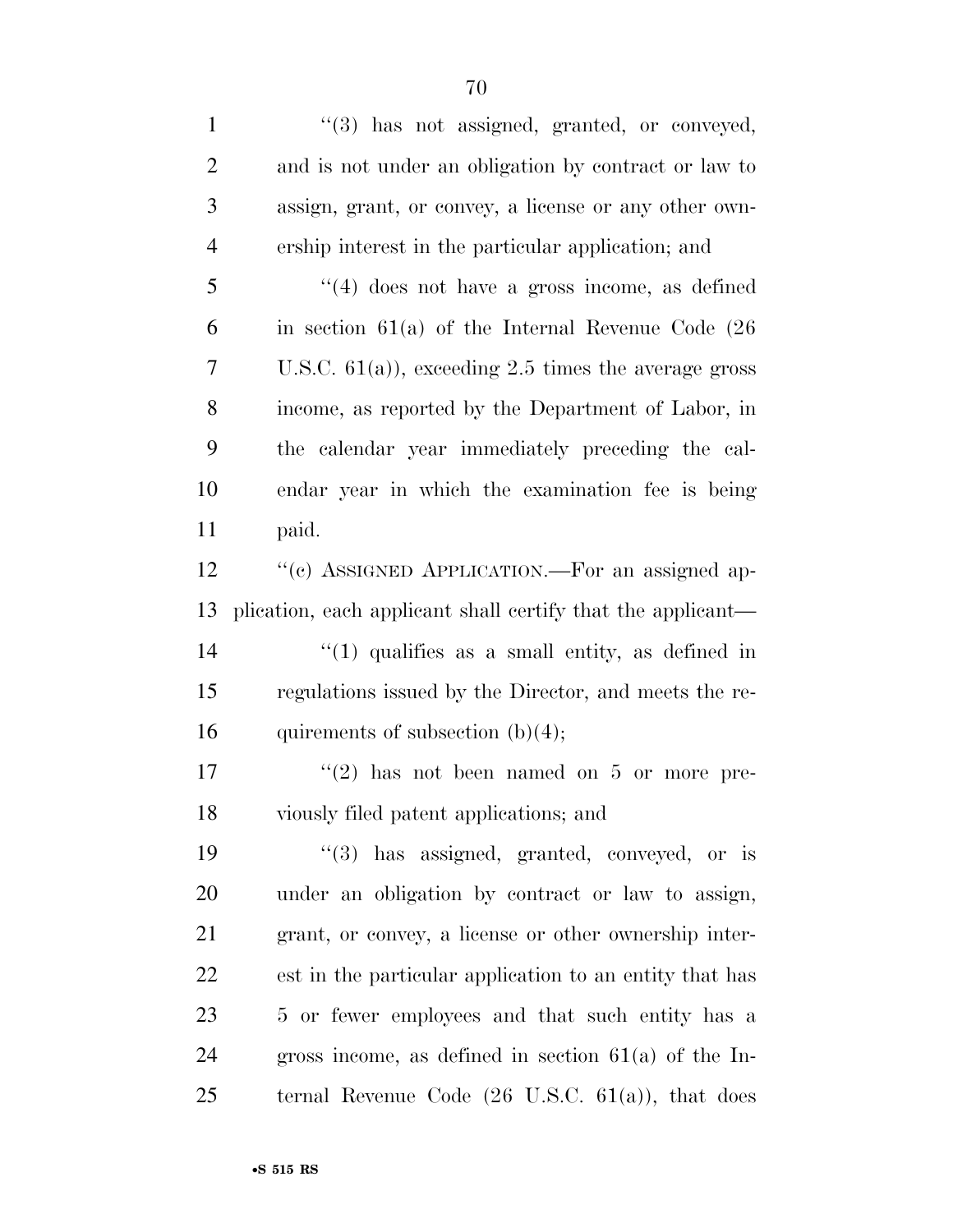not exceed 2.5 times the average gross income, as reported by the Department of Labor, in the cal- endar year immediately preceding the calendar year in which the examination fee is being paid.

 ''(d) INCOME LEVEL ADJUSTMENT.—The gross in- come levels established under subsections (b) and (c) shall be adjusted by the Director on October 1, 2009, and every year thereafter, to reflect any fluctuations occurring dur- ing the previous 12 months in the Consumer Price Index, as determined by the Secretary of Labor.''.

### *SEC. 12. FUNDING AGREEMENTS.*

 *Section 202(c)(7)(E)(i) of title 35, United States Code, is amended—* 

 *(1) by striking ''75 percent'' and inserting ''15 percent''; and* 

 *(2) by striking ''25 percent'' and inserting ''85 percent''.* 

 *SEC. 13. PATENT AND TRADEMARK OFFICE TRAVEL EX-PENSES TEST PROGRAM.* 

 *(a) IN GENERAL.—Section 5710 of title 5, United States Code, is amended—* 

- *(1) in subsection (a)(1), by striking ''for a period not to exceed 24 months''; and*
- *(2) by striking subsection (e) and inserting the following:*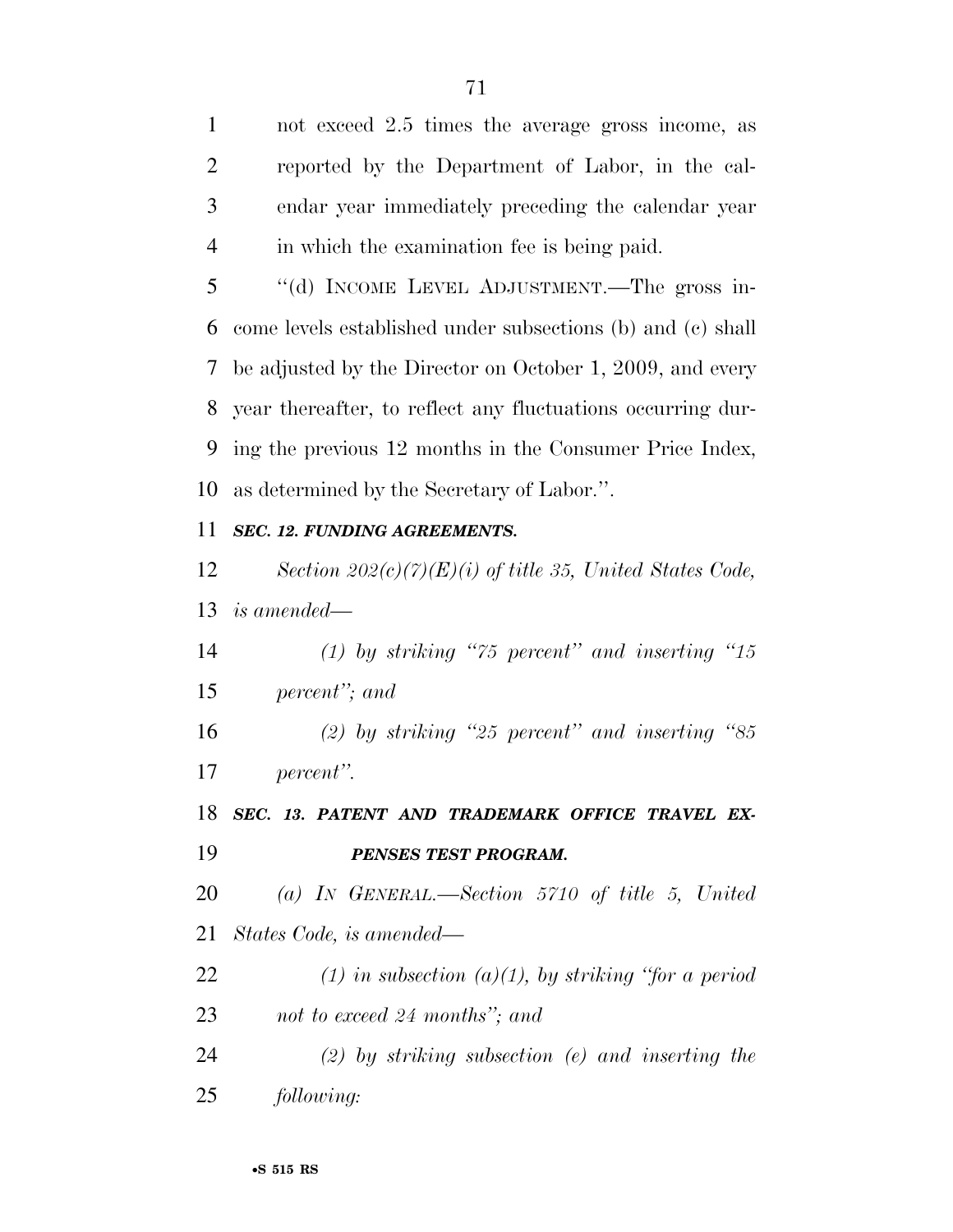*''(e)(1) The Patent and Trademark Office shall conduct a test program under this section.* 

 *''(2) In conducting the program under this subsection, the Patent and Trademark Office may pay any travel ex- penses of an employee for travel to and from a Patent and Trademark Office worksite, if—* 

 *''(A) the employee is employed at a Patent and Trademark Office worksite and enters into an ap-proved telework arrangement;* 

 *''(B) the employee requests to telework from a lo- cation beyond the local commuting area of the Patent and Trademark Office worksite; and* 

 *''(C) the Patent and Trademark Office approves the requested arrangement for reasons of employee convenience instead of an agency need for the em- ployee to relocate in order to perform duties specific to the new location.* 

 *''(3)(A) The Patent and Trademark Office shall estab- lish an oversight committee comprising an equal number of members representing management and labor, including representatives from each collective bargaining unit.* 

 *''(B) The oversight committee shall develop the oper-ating procedures for the program under this subsection to—* 

 *''(i) provide for the effective and appropriate functioning of the program; and*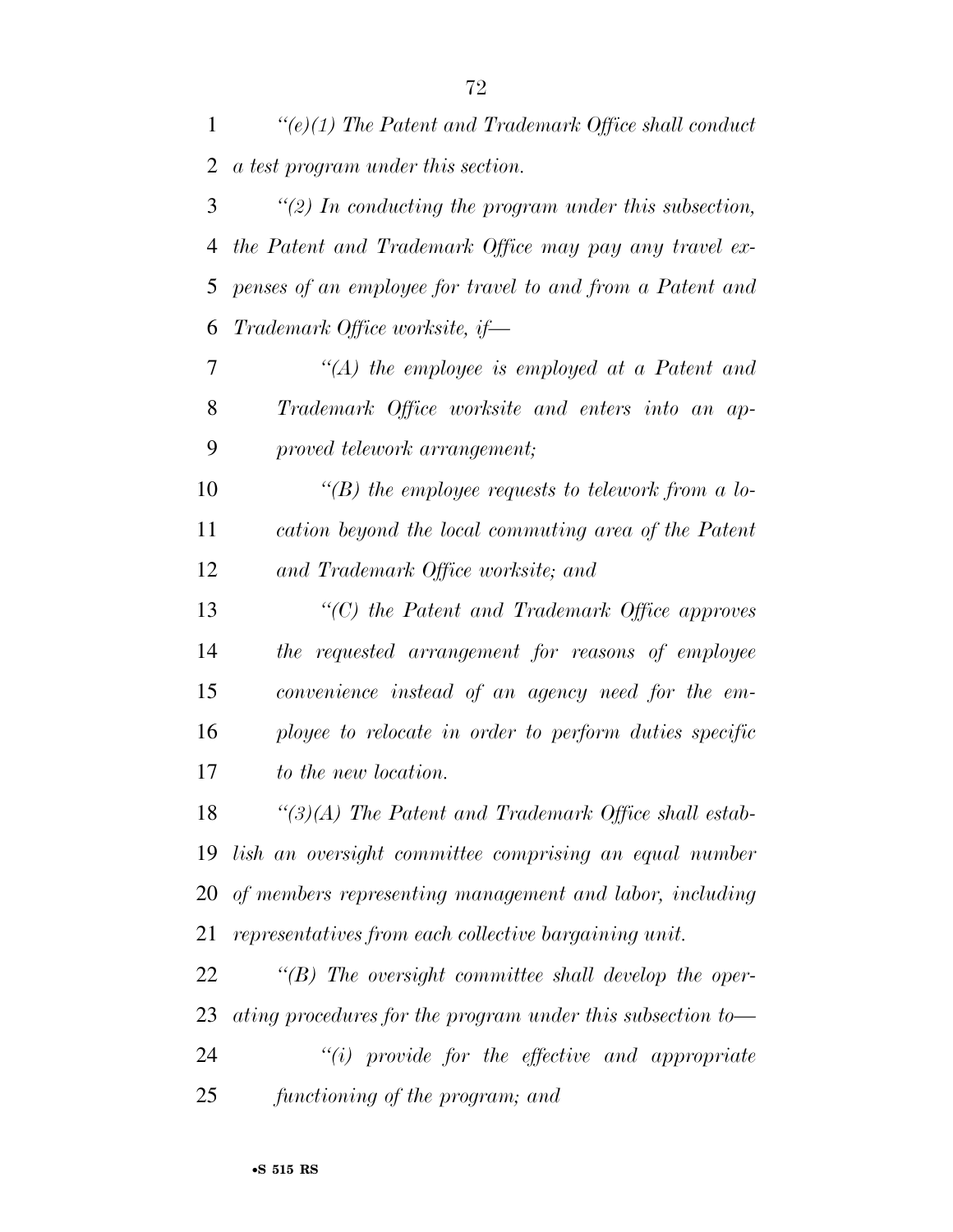*''(ii) ensure that—* 

| $\overline{2}$ | $\lq (I)$ reasonable technological or other alter-             |
|----------------|----------------------------------------------------------------|
| 3              | natives to employee travel are used before requir-             |
| $\overline{4}$ | ing employee travel, including teleconferencing,               |
| 5              | videoconferencing or internet-based technologies;              |
| 6              | "(II) the program is applied consistently                      |
| 7              | and equitably throughout the Patent and Trade-                 |
| 8              | mark Office; and                                               |
| 9              | "(III) an optimal operating standard is de-                    |
| 10             | veloped and implemented for maximizing the use                 |
| 11             | of the telework arrangement described under                    |
| 12             | paragraph (2) while minimizing agency travel                   |
| 13             | expenses and employee travel requirements.                     |
| 14             | $\lq(4)(A)$ The test program under this subsection shall       |
| 15             | be designed to enhance cost savings or other efficiencies that |
| 16             | <i>accrue to the Government.</i>                               |
| 17             | "(B) The Director of the Patent and Trademark Office           |
| 18             | shall                                                          |
| 19             | $"(i)$ prepare an analysis of the expected                     |
| 20             | costs and benefits and a set of criteria for evalu-            |
| 21             | ating the effectiveness of the program; and                    |
| 22             | $``(ii)$ before the test program is imple-                     |
| 23             | mented, submit the analysis and criteria to the                |
| 24             | Administrator of General Services and to the ap-               |
| 25             | propriate committees of Congress.                              |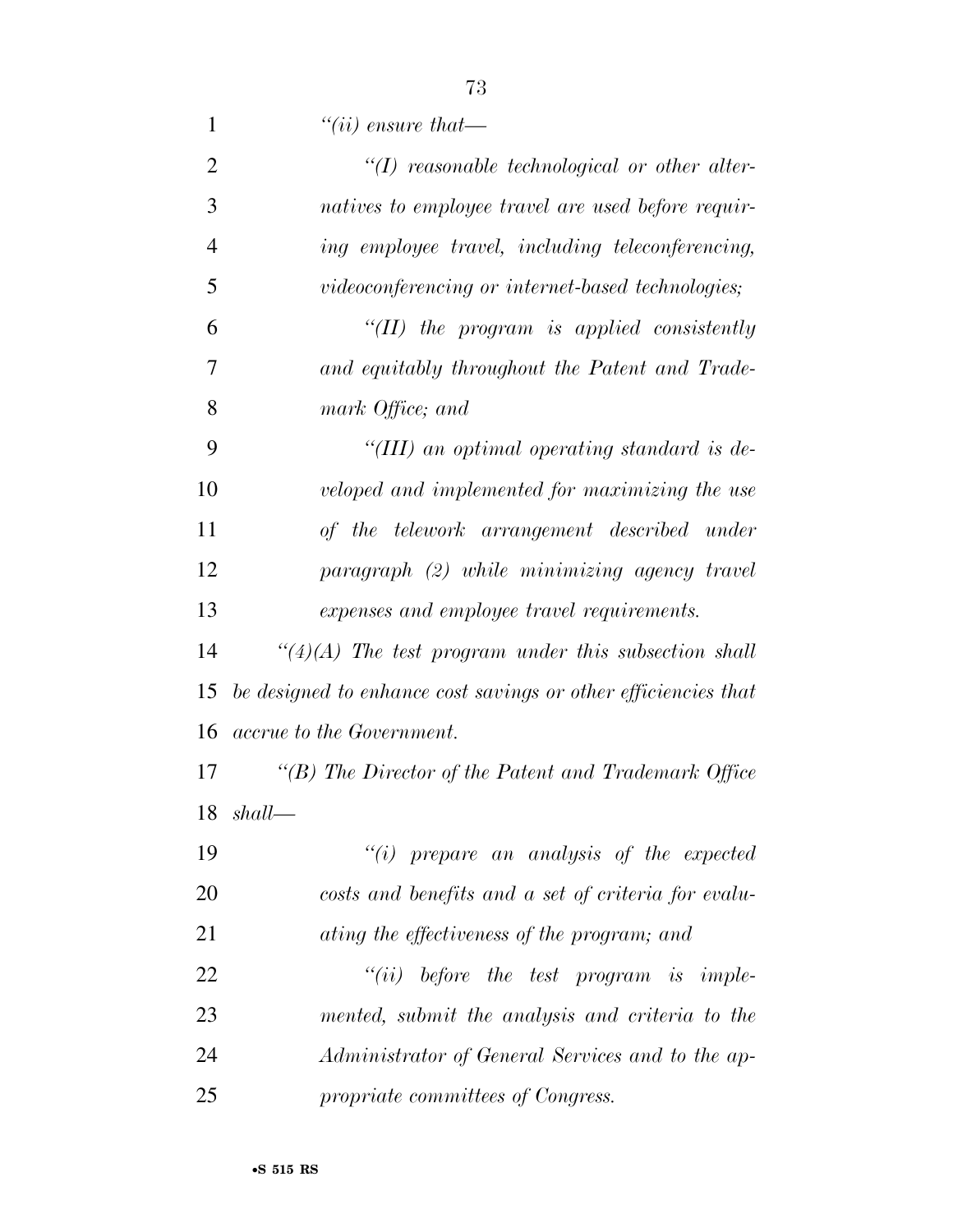*''(C) With respect to an employee of the Patent and Trademark Office who voluntarily relocates from the pre- existing duty station of that employee, the operating proce- dures of the program may include a reasonable maximum number of occasional visits to the pre-existing duty station before that employee is eligible for payment of any accrued travel expenses by the Office.* 

 *''(D)(i) Not later than 3 months after completion of the test program under this subsection, the Director of the Patent and Trademark Office shall provide a report on the results of the program to the Administrator of General Serv-ices and to the appropriate committees of Congress.* 

 *''(ii) The results in the report described under para-graph (1) may include—* 

 *''(I) the number of visits an employee makes to the pre-existing duty station of that employee;* 

*''(II) the travel expenses paid by the Office;* 

 *''(III) the travel expenses paid by the employee; or* 

 *''(IV) any other information that the Director determines may be useful to aid the Administrator and Congress in understanding the test program and the impact of the program.* 

 *''(E) In this paragraph, the term 'appropriate com-mittees of Congress' means—*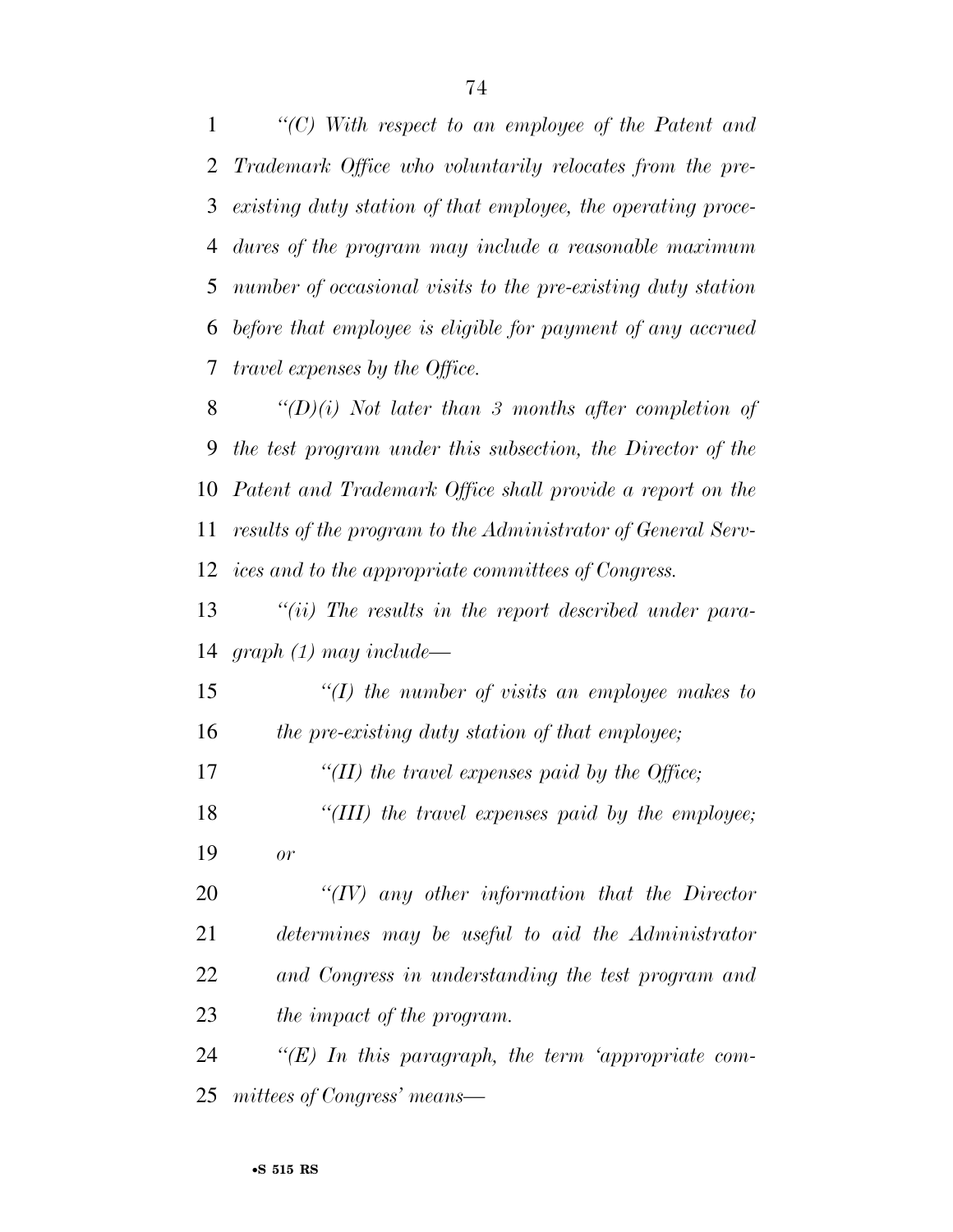*''(i) the Committees on Homeland Security and* 

| $\overline{2}$ | Governmental Affairs and on the Judiciary of the             |
|----------------|--------------------------------------------------------------|
| 3              | Senate; and                                                  |
| $\overline{4}$ | $``(ii)$ the Committees on Government Oversight              |
| 5              | and Reform and on the Judiciary of the House of              |
| 6              | Representatives.                                             |
| 7              | " $(f)(1)$ Except as provided under paragraph (2), the       |
| 8              | authority to conduct test programs under this section shall  |
| 9              | expire 7 years after the date of the enactment of the Travel |
| 10             | and Transportation Reform Act of 1998.                       |
| 11             | "(2) The authority to conduct a test program by the          |
| 12             | Patent and Trademark Office under this section shall expire  |
| 13             | 20 years after the date of the enactment of the Travel and   |
| 14             | Transportation Reform Act of 1998.".                         |
| 15             | (b) EFFECTIVE DATE.—The amendments made by this              |
| 16             | section shall take effect as though enacted as part of the   |
| 17             | Travel and Transportation Reform Act of 1998 (Public         |
| 18             | Law 105–264; 112 Stat. 2350).                                |
|                | 19 SEC. 14. BEST MODE REQUIREMENT.                           |

 *Section 282(b), as so designated and amended by sec- tion 16(f), is further amended by striking paragraph (3) and inserting the following:* 

 *''(3) Invalidity of the patent or any claim in suit for failure to comply with—*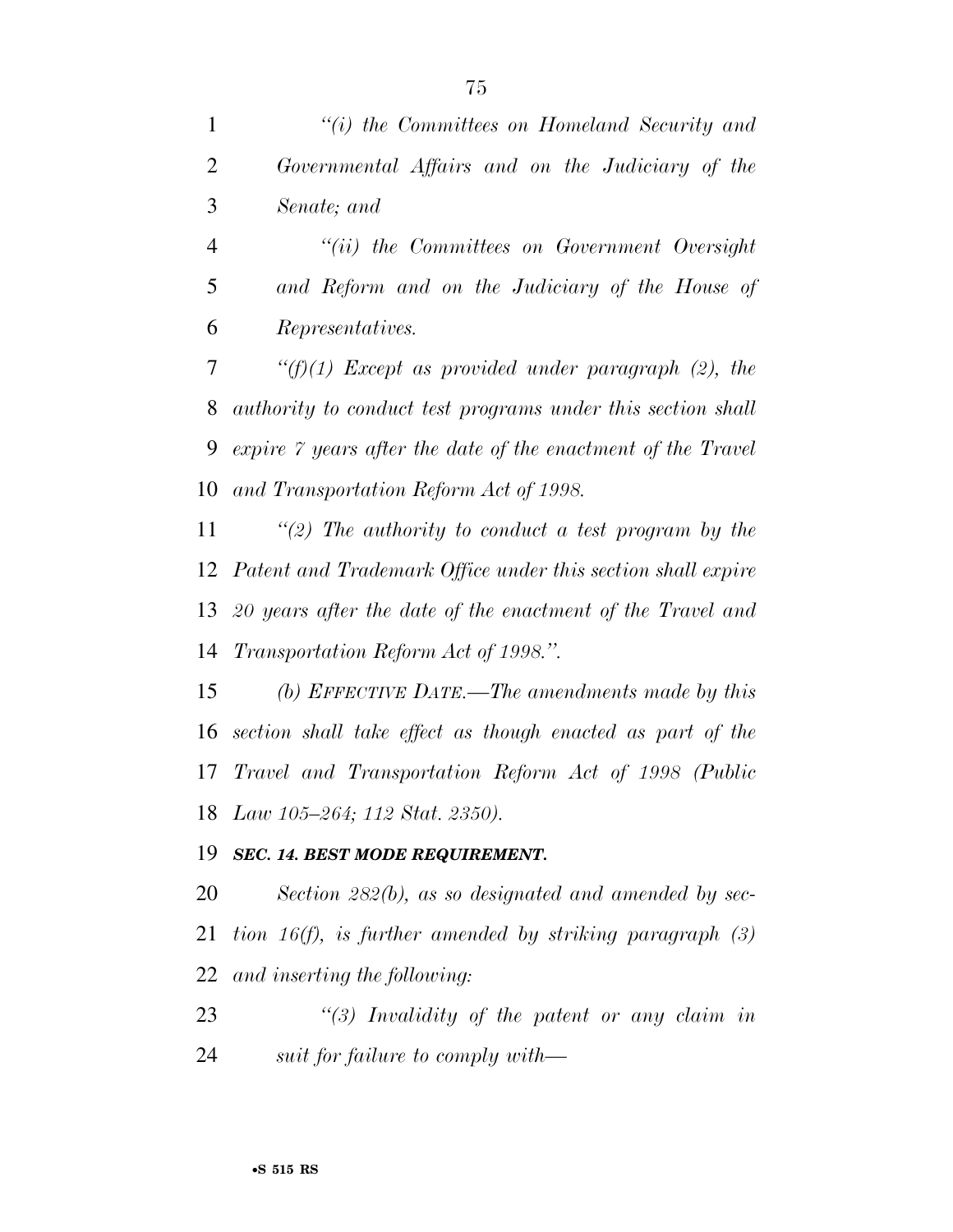| $\mathbf{1}$   | "(A) any requirement of section 112 of this             |
|----------------|---------------------------------------------------------|
| $\overline{2}$ | title, except that the failure to disclose the best     |
| 3              | mode shall not be a basis on which any claim of         |
| $\overline{4}$ | a patent may be canceled or held invalid or oth-        |
| 5              | erwise unenforceable; or                                |
| 6              | "(B) any requirement of section 251 of this             |
| $\overline{7}$ | $title.$ ".                                             |
| 8              | SEC. 15. PILOT PROGRAM IN CERTAIN DISTRICT COURTS.      |
| 9              | (a) ESTABLISHMENT.—                                     |
| 10             | $(1)$ IN GENERAL.—There is established a pro-           |
| 11             | gram, in each of the United States district courts des- |
| 12             | <i>ignated under subsection (b), under which</i> —      |
| 13             | $(A)$ those district judges of that district            |
| 14             | court who request to hear cases under which 1 or        |
| 15             | more issues arising under any Act of Congress           |
| 16             | relating to patents or plant variety protection         |
| 17             | are required to be decided, are designated by the       |
| 18             | chief judge of the court to hear those cases;           |
| 19             | $(B)$ cases described in subparagraph $(A)$ are         |
| 20             | randomly assigned to the judges of the district         |
| 21             | court, regardless of whether the judges are des-        |
| 22             | <i>ignated under subparagraph</i> $(A)$ ;               |
| 23             | $(C)$ a judge not designated under subpara-             |
| 24             | $graph(A)$ to whom a case is assigned under sub-        |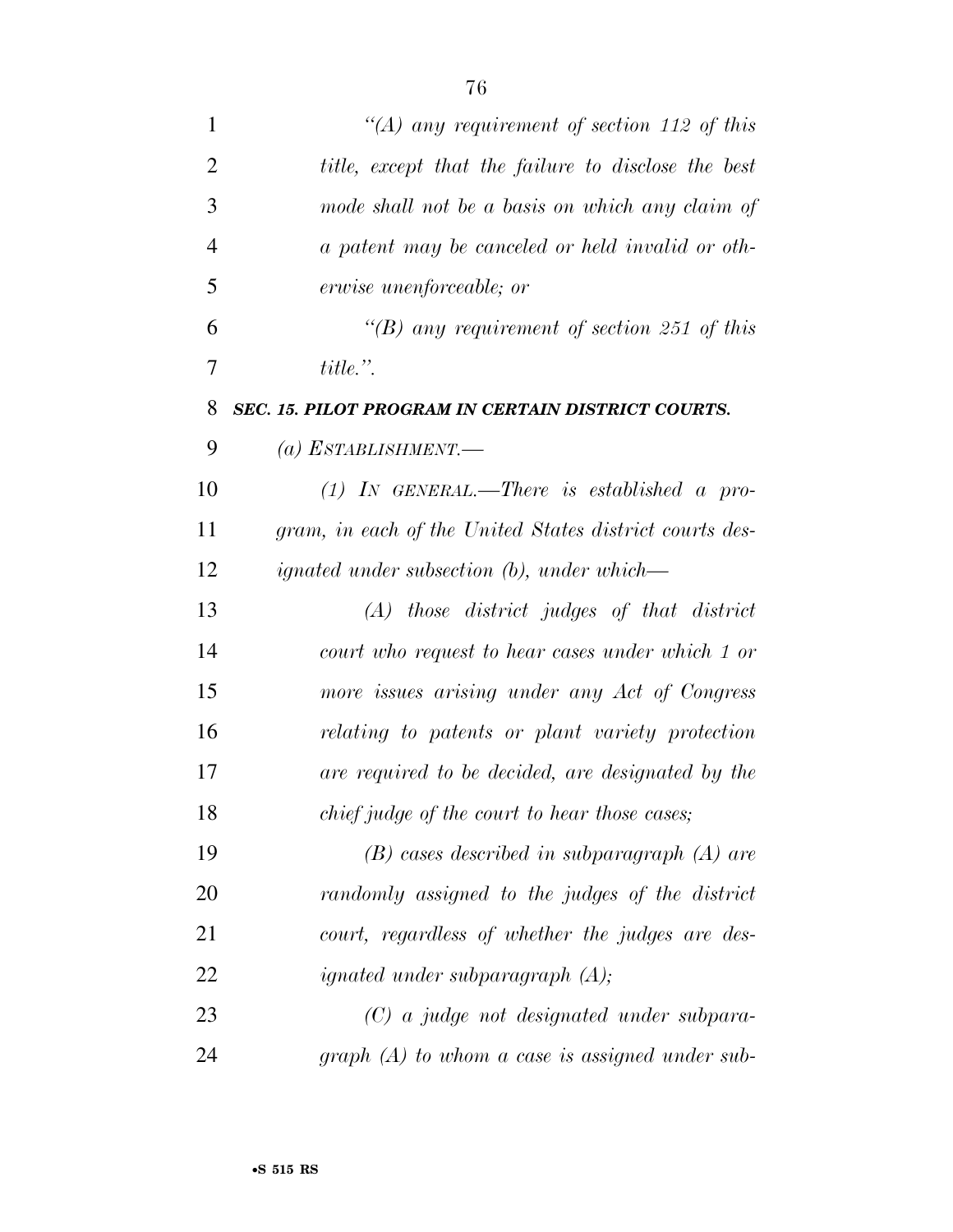| 1              | paragraph $(B)$ may decline to accept the case;          |
|----------------|----------------------------------------------------------|
| $\overline{2}$ | and                                                      |
| 3              | $(D)$ a case declined under subparagraph $(C)$           |
| $\overline{4}$ | is randomly reassigned to 1 of those judges of the       |
| 5              | court designated under subparagraph (A).                 |
| 6              | $(2)$ SENIOR JUDGES.—Senior judges of a district         |
| 7              | court may be designated under paragraph $(1)(A)$ if at   |
| 8              | least 1 judge of the court in regular active service is  |
| 9              | also so designated.                                      |
| 10             | (3) RIGHT TO TRANSFER CASES PRESERVED.-                  |
| 11             | This section shall not be construed to limit the ability |
| 12             | of a judge to request the reassignment of or otherwise   |
| 13             | transfer a case to which the judge is assigned under     |
| 14             | this section, in accordance with otherwise applicable    |
| 15             | rules of the court.                                      |
| 16             | (b) DESIGNATION.—                                        |
| 17             | (1) In GENERAL.—Not later than 6 months after            |
| 18             | the date of the enactment of this Act, the Director of   |
| 19             | the Administrative Office of the United States Courts    |
| 20             | shall designate not less than 6 United States district   |
| 21             | courts, in at least 3 different judicial circuits, in    |
| 22             | which the program established under subsection $(a)$     |
| 23             | will be carried out.                                     |
| 24             | (2) CRITERIA FOR DESIGNATIONS.-                          |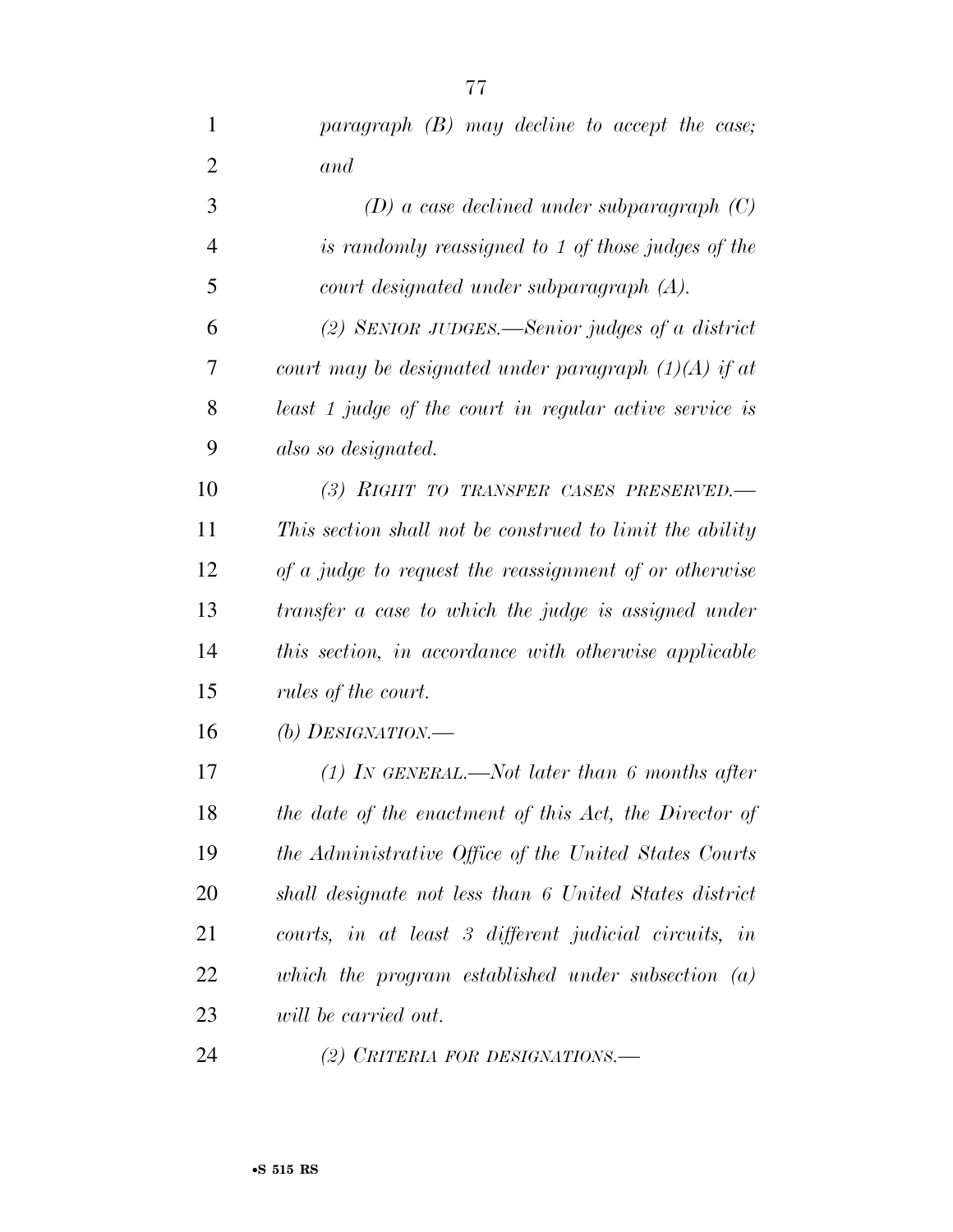| $\mathbf{1}$   | $(A)$ IN GENERAL.—The Director shall make          |
|----------------|----------------------------------------------------|
| $\overline{2}$ | $designations$ under paragraph $(1)$ from—         |
| 3              | $(i)$ the 15 district courts in which the          |
| $\overline{4}$ | largest number of patent and plant variety         |
| 5              | protection cases were filed in the most re-        |
| 6              | cent calendar year that has ended; or              |
| 7              | ( <i>ii</i> ) the district courts that have adopt- |
| 8              | ed local rules for patent and plant variety        |
| 9              | protection cases.                                  |
| 10             | SELECTION OF COURTS.-From<br>(B)                   |
| 11             | amongst the district courts that satisfy the cri-  |
| 12             | teria for designation under this subsection, the   |
| 13             | Director shall select—                             |
| 14             | $(i)$ 3 district courts that each have at          |
| 15             | least 10 district judges authorized to be ap-      |
| 16             | pointed by the President, whether under sec-       |
| 17             | tion $133(a)$ of title 28, United States Code,     |
| 18             | or on a temporary basis under any other            |
| 19             | provision of law, and at least 3 judges of         |
| 20             | the court have made the request under sub-         |
| 21             | section $(a)(1)(A)$ ; and                          |
| 22             | $(ii)$ 3 district courts that each have            |
| 23             | fewer than 10 district judges authorized to        |
| 24             | be appointed by the President, whether             |
| 25             | under section $133(a)$ of title 28, United         |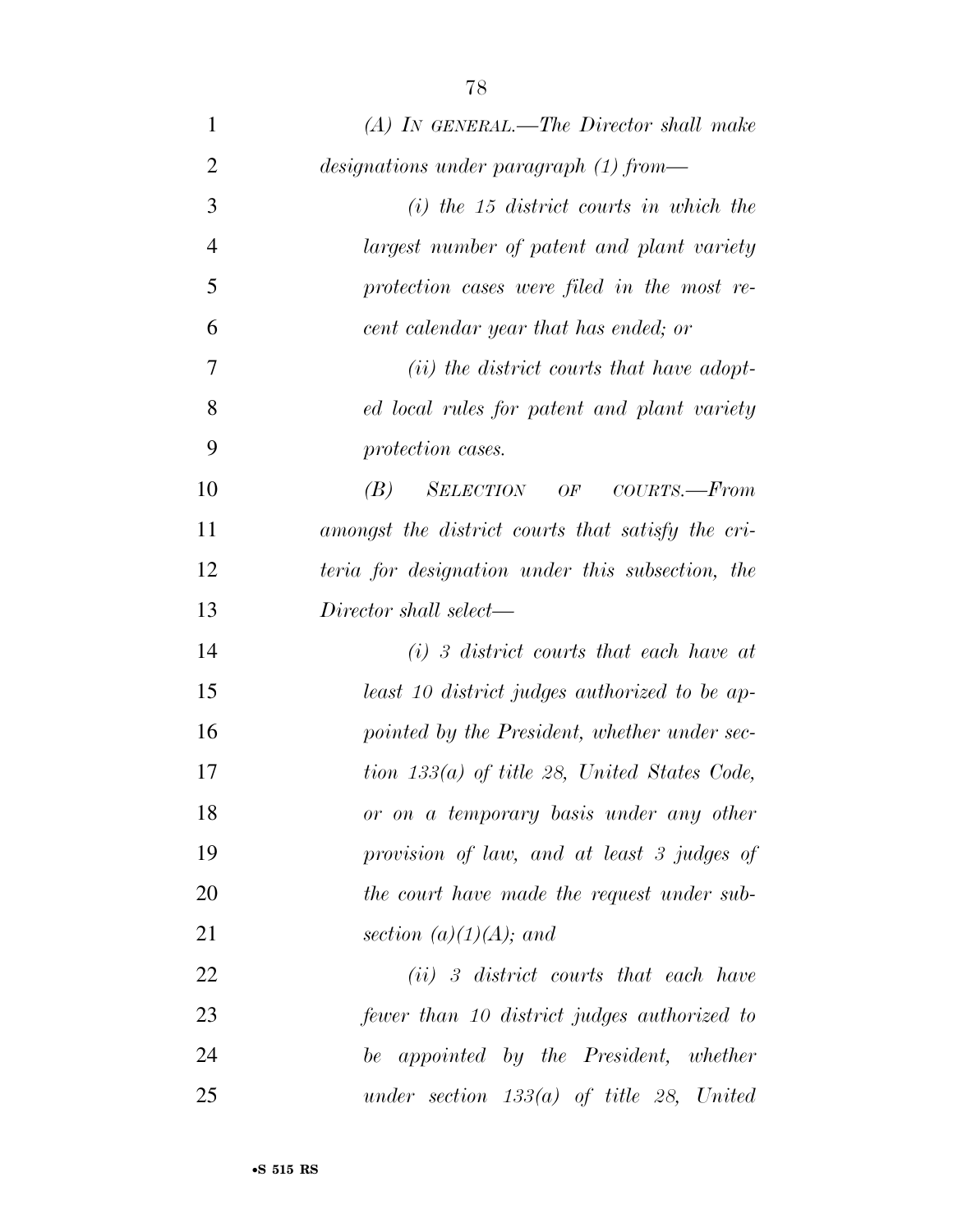*States Code, or on a temporary basis under any other provision of law, and at least 2 judges of the court have made the request under subsection (a)(1)(A).* 

 *(c) DURATION.—The program established under sub- section (a) shall terminate 10 years after the end of the 6- month period described in subsection (b).* 

 *(d) APPLICABILITY.—The program established under subsection (a) shall apply in a district court designated under subsection (b) only to cases commenced on or after the date of such designation.* 

*(e) REPORTS TO CONGRESS.—* 

 *(1) IN GENERAL.—At the times specified in paragraph (2), the Director of the Administrative Of- fice of the United States Courts, in consultation with the chief judge of each of the district courts designated under subsection (b) and the Director of the Federal Judicial Center, shall submit to the Committee on the Judiciary of the House of Representatives and the Committee on the Judiciary of the Senate a report on the pilot program established under subsection (a). The report shall include—* 

 *(A) an analysis of the extent to which the program has succeeded in developing expertise in patent and plant variety protection cases among*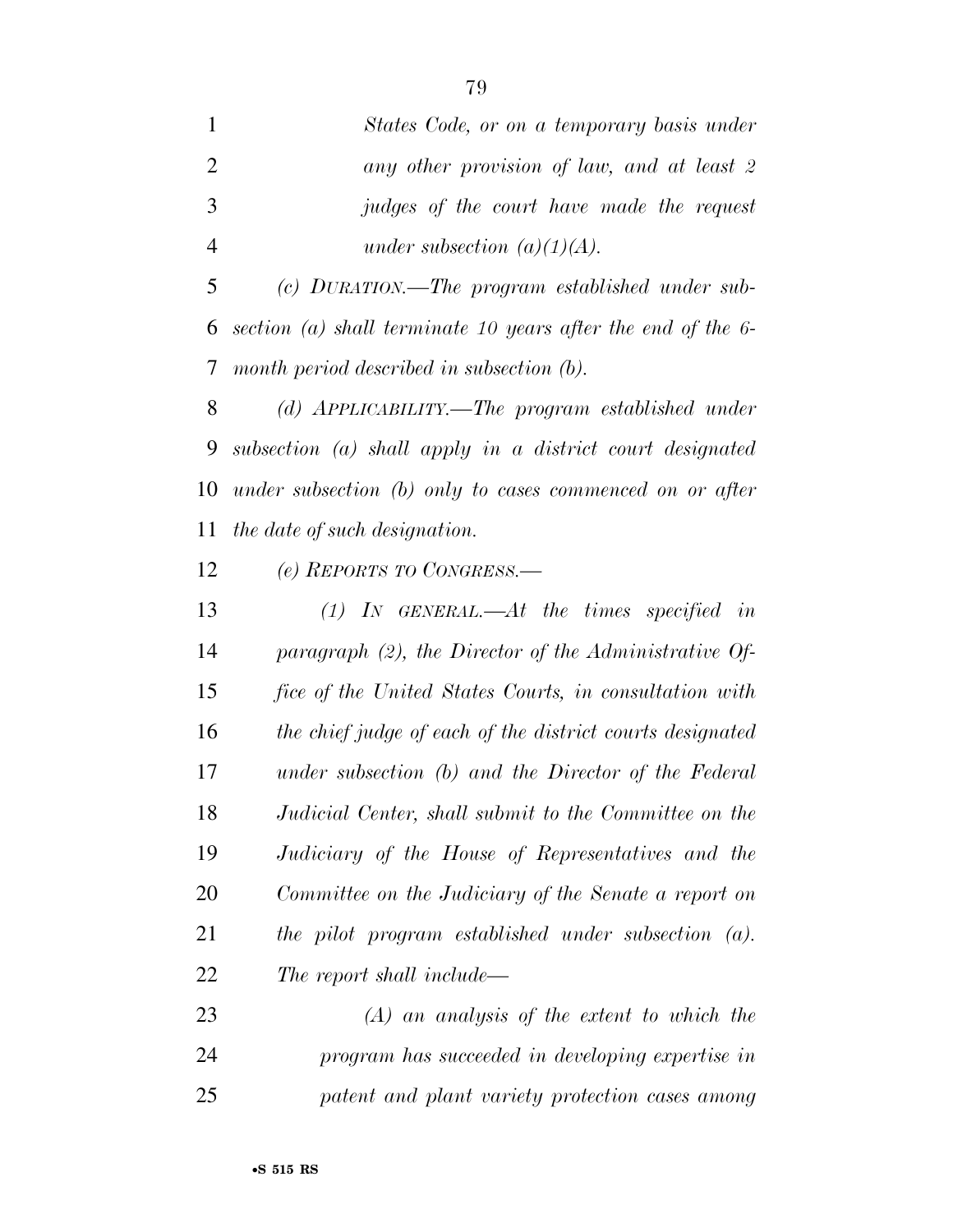| $\mathbf{1}$   | the district judges of the district courts so des- |
|----------------|----------------------------------------------------|
| $\overline{2}$ | <i>ignated</i> ;                                   |
| $\mathfrak{Z}$ | $(B)$ an analysis of the extent to which the       |
| $\overline{4}$ | program has improved the efficiency of the courts  |
| 5              | involved by reason of such expertise;              |
| 6              | $(C)$ with respect to patent cases handled by      |
| 7              | the judges designated pursuant to subsection       |
| 8              | $(a)(1)(A)$ and judges not so designated, a com-   |
| 9              | parison between the 2 groups of judges with re-    |
| 10             | spect to $-$                                       |
| 11             | $(i)$ the rate of reversal by the Court of         |
| 12             | Appeals for the Federal Circuit, of such           |
| 13             | cases on the issues of claim construction          |
| 14             | and substantive patent law; and                    |
| 15             | ( <i>ii</i> ) the period of time elapsed from the  |
| 16             | date on which a case is filed to the date on       |
| 17             | which trial begins or summary judgment is          |
| 18             | entered;                                           |
| 19             | $(D)$ a discussion of any evidence indicating      |
| 20             | that litigants select certain of the judicial dis- |
| 21             | tricts designated under subsection (b) in an at-   |
| 22             | tempt to ensure a given outcome; and               |
| 23             | $(E)$ an analysis of whether the pilot pro-        |
| 24             | gram should be extended to other district courts,  |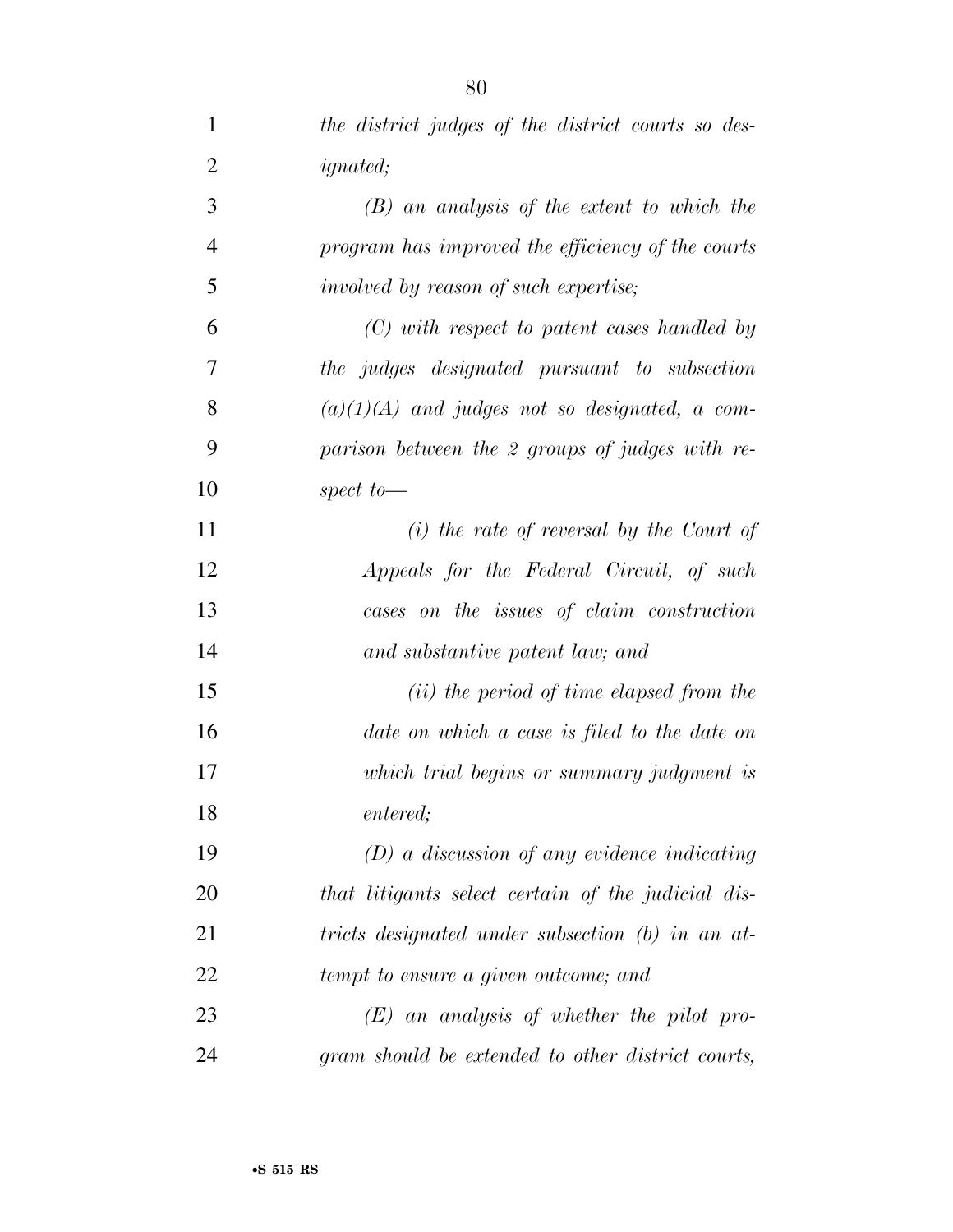| $\mathbf{1}$   | or should be made permanent and apply to all              |
|----------------|-----------------------------------------------------------|
| $\overline{2}$ | district courts.                                          |
| 3              | (2) TIMETABLE FOR REPORTS.—The times $re$ -               |
| $\overline{4}$ | ferred to in paragraph $(1)$ are —                        |
| 5              | $(A)$ not later than the date that is 5 years             |
| 6              | and 3 months after the end of the 6-month period          |
| 7              | described in subsection $(b)$ ; and                       |
| 8              | $(B)$ not later than 5 years after the date de-           |
| 9              | scribed in subparagraph $(A)$ .                           |
| 10             | (3) PERIODIC REPORTS.—The Director of the                 |
| 11             | Administrative Office of the United States Courts, in     |
| 12             | consultation with the chief judge of each of the district |
| 13             | courts designated under subsection (b) and the Direc-     |
| 14             | tor of the Federal Judicial Center, shall keep the com-   |
| 15             | mittees referred to in paragraph $(1)$ informed, on a     |
| 16             | periodic basis while the pilot program is in effect,      |
| 17             | with respect to the matters referred to in subpara-       |
| 18             | graphs $(A)$ through $(E)$ of paragraph $(1)$ .           |
| 19             | (f) AUTHORIZATION FOR TRAINING AND CLERK-                 |
| 20             | SHIPS.                                                    |
| 21             | $(1)$ In GENERAL.—In addition to any other                |
| 22             | funds made available to carry out this section, there     |
| 23             | are authorized to be appropriated not less than           |
| 24             | $$5,000,000$ in each fiscal year for-                     |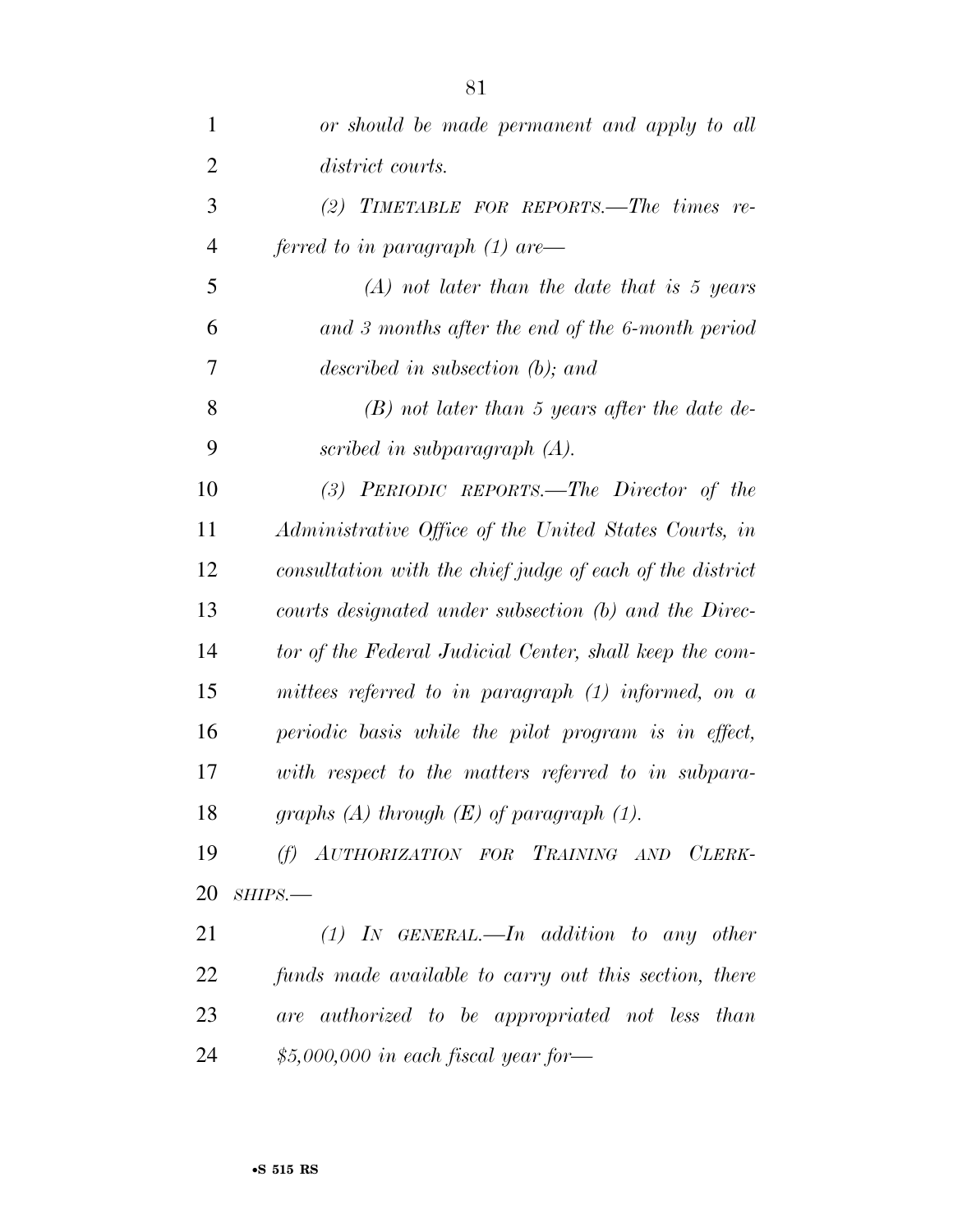| $\mathbf{1}$   | $(A)$ educational and professional develop-               |
|----------------|-----------------------------------------------------------|
| $\overline{2}$ | ment of those district judges designated under            |
| 3              | subsection $(a)(1)(A)$ in matters relating to pat-        |
| $\overline{4}$ | ents and plant variety protection; and                    |
| 5              | $(B)$ compensation of law clerks with exper-              |
| 6              | tise in technical matters arising in patent and           |
| 7              | plant variety protection cases, to be appointed           |
| 8              | by the courts designated under subsection (b) to          |
| 9              | assist those courts in such cases.                        |
| 10             | (2) AVAILABILITY OF FUNDS.—Amounts made                   |
| 11             | <i>available pursuant to this subsection shall remain</i> |
| 12             | <i>available until expended.</i>                          |
| 13             | SEC. 4216. TECHNICAL AMENDMENTS.                          |
|                |                                                           |
| 14             | (a) JOINT INVENTIONS.—Section 116 of title $35$ ,         |
| 15             | United States Code, is amended—                           |
| 16             | $(1)$ in the first paragraph, by striking                 |
| 17             | "When" and inserting "(a) JOINT INVEN-                    |
| 18             | TIONS.—When";                                             |
| 19             | $(2)$ in the second paragraph, by striking                |
| 20             | "If a joint inventor" and inserting "(b) OMIT-            |
| 21             | TED INVENTOR.—If a joint inventor"; and                   |
| 22             | (3) in the third paragraph, by striking                   |
| 23             | "Whenever" and inserting "(c) CORRECTION OF               |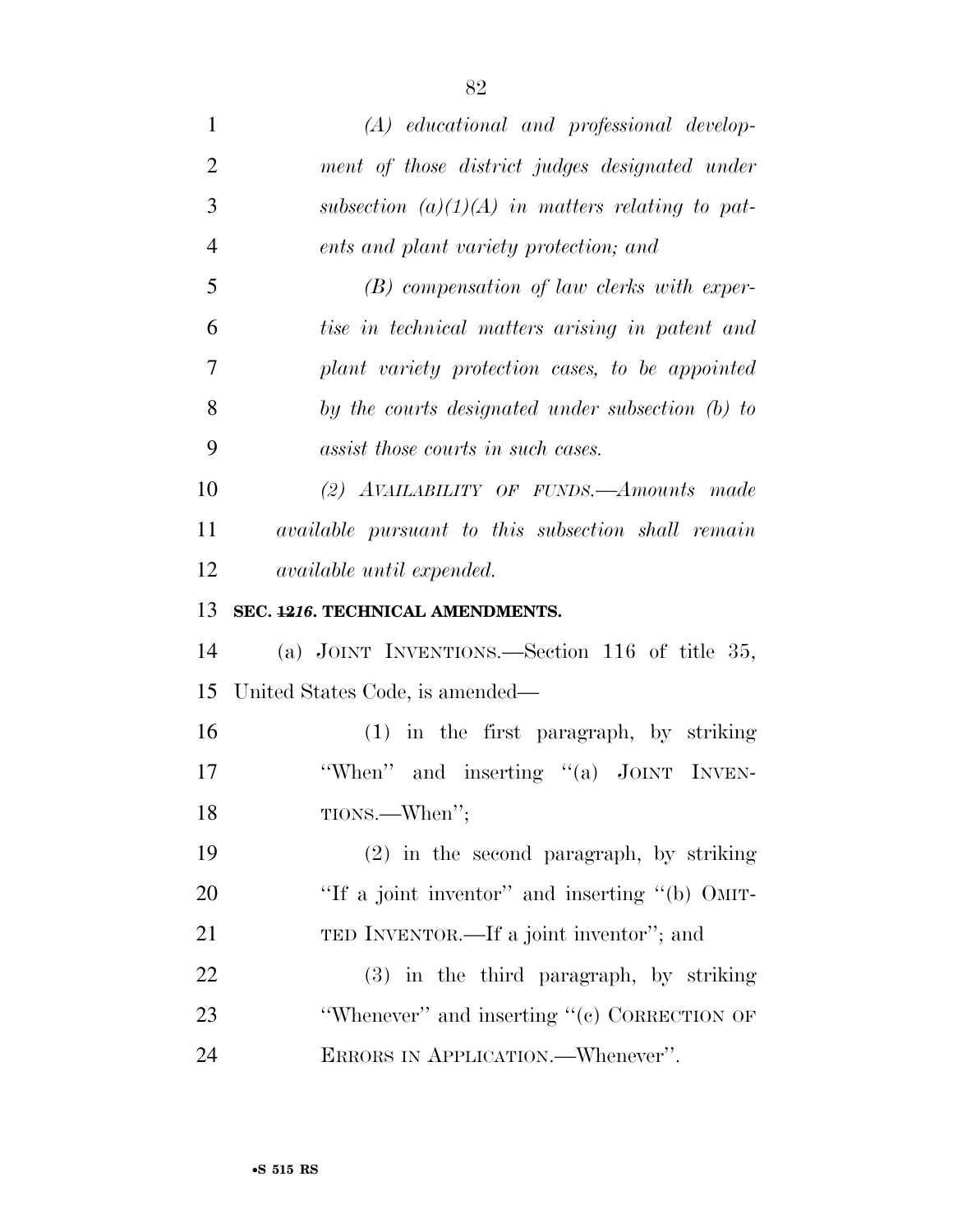| $\mathbf{1}$   | (b) FILING OF APPLICATION IN FOREIGN COUN-           |
|----------------|------------------------------------------------------|
| $\overline{2}$ | TRY.—Section 184 of title 35, United States Code, is |
| 3              | amended—                                             |
| $\overline{4}$ | $(1)$ in the first paragraph, by striking "Except"   |
| 5              | when" and inserting "(a) FILING IN FOREIGN           |
| 6              | COUNTRY.—Except when";                               |
| $\overline{7}$ | $(2)$ in the second paragraph, by striking "The      |
| 8              | term" and inserting "(b) APPLICATION.—The            |
| 9              | term"; and                                           |
| 10             | $(3)$ in the third paragraph, by striking "The       |
| 11             | scope" and inserting "(c) SUBSEQUENT MODIFICA-       |
| 12             | TIONS, AMENDMENTS, AND SUPPLEMENTS.-The              |
| 13             | scope".                                              |
| 14             | (c) REISSUE OF DEFECTIVE PATENTS.—Section 251        |
| 15             | of title 35, United States Code, is amended—         |
| 16             | $(1)$ in the first paragraph, by striking "When-     |
| 17             | ever" and inserting "(a) IN GENERAL.—Whenever";      |
| 18             | (2) in the second paragraph, by striking "The        |
| 19             | Director" and inserting "(b) MULTIPLE REISSUED       |
| 20             | PATENTS.—The Director";                              |
| 21             | (3) in the third paragraph, by striking "The         |
| 22             | provision" and inserting "(c) APPLICABILITY OF       |
| 23             | THIS TITLE.—The provisions"; and                     |
| 24             | $(4)$ in the last paragraph, by striking "No re-     |
| 25             | issued patent" and inserting "(d) REISSUE PATENT     |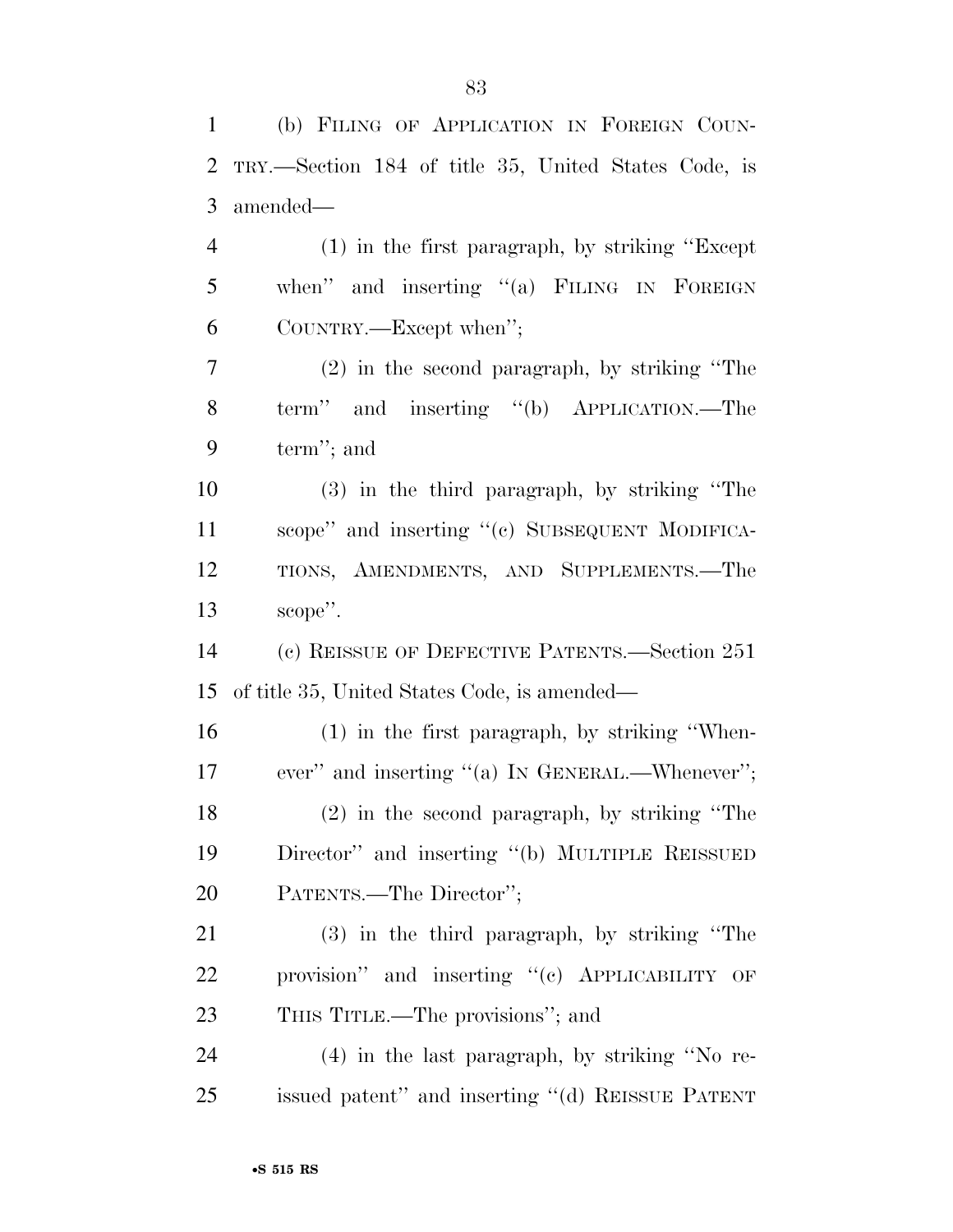ENLARGING SCOPE OF CLAIMS.—No reissued pat- ent''. (d) EFFECT OF REISSUE.—Section 253 of title 35, United States Code, is amended— (1) in the first paragraph, by striking ''When- ever'' and inserting ''(a) IN GENERAL.—Whenever''; and (2) in the second paragraph, by striking ''in like manner'' and inserting ''(b) ADDITIONAL DIS- CLAIMER OR DEDICATION.—In the manner set forth 11 in subsection (a),". (e) CORRECTION OF NAMED INVENTOR.—Section 256 of title 35, United States Code, is amended— (1) in the first paragraph, by striking ''When- ever'' and inserting ''(a) CORRECTION.—Whenever''; and (2) in the second paragraph, by striking ''The error'' and inserting ''(b) PATENT VALID IF ERROR CORRECTED.—The error''.

 (f) PRESUMPTION OF VALIDITY.—Section 282 of title 35, United States Code, is amended—

 (1) in the first undesignated paragraph, by striking ''A patent'' and inserting ''(a) IN GEN-ERAL.—A patent'';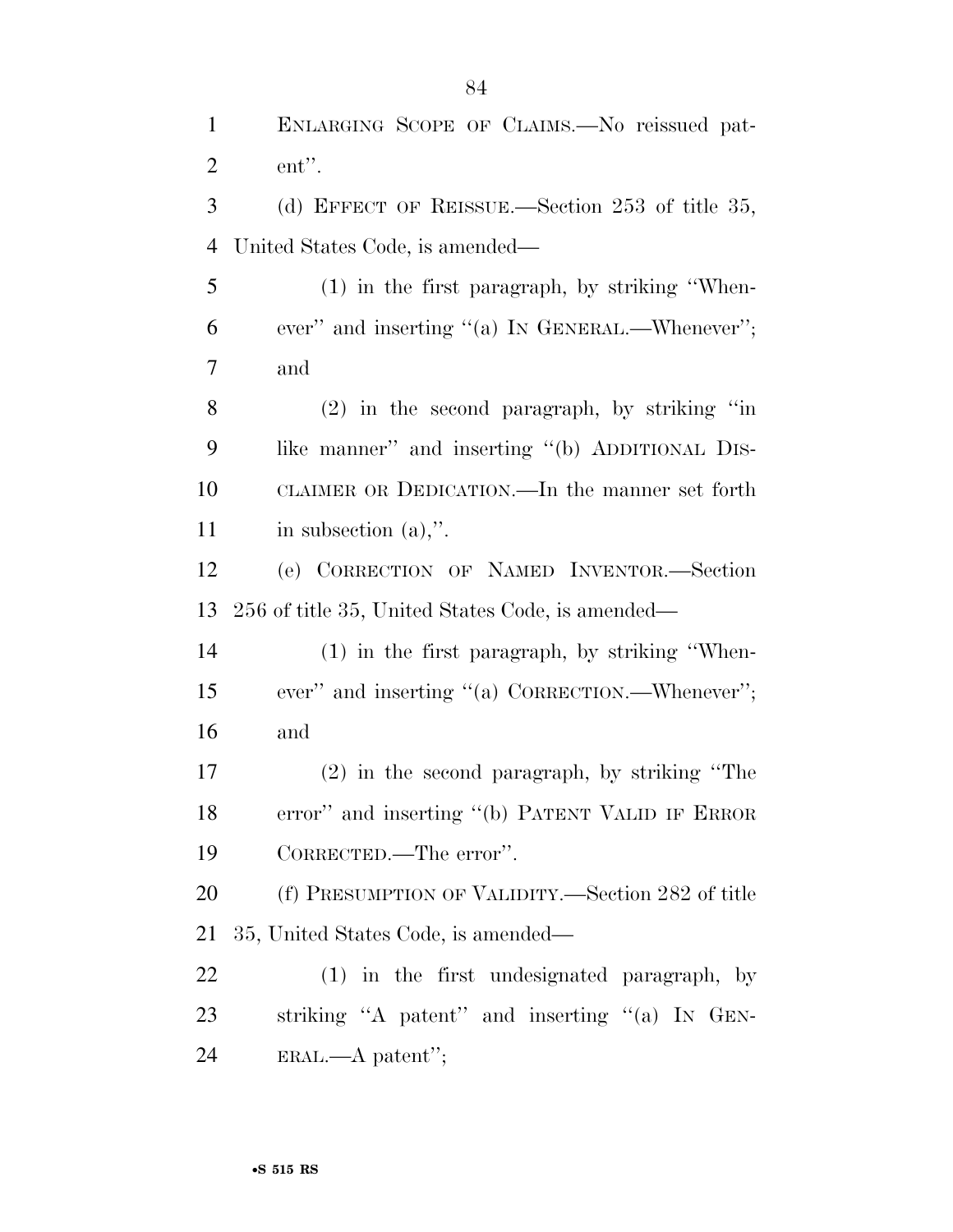(2) in the second undesignated paragraph, by striking ''The following'' and inserting ''(b) DE-FENSES.—The following''; and

 (3) in the third undesignated paragraph, by striking ''In actions'' and inserting ''(c) NOTICE OF ACTIONS; ACTIONS DURING EXTENSION OF PATENT TERM.—In actions''.

## **SEC. 13***17***. EFFECTIVE DATE; RULE OF CONSTRUCTION.**

 (a) EFFECTIVE DATE.—Except as otherwise provided in this Act, the provisions of this Act shall take effect 12 months after the date of the enactment of this Act and shall apply to any patent issued on or after that effective date.

 (b) CONTINUITY OF INTENT UNDER THE CREATE ACT.—The enactment of section 102(b)(3) of title 35, United States Code, under section (2)(b) of this Act is done with the same intent to promote joint research activi- ties that was expressed, including in the legislative history, through the enactment of the Cooperative Research and Technology Enhancement Act of 2004 (Public Law 108– 453; the ''CREATE Act''), the amendments of which are stricken by section 2(c) of this Act. The United States Patent and Trademark Office shall administer section 102(b)(3) of title 35, United States Code, in a manner consistent with the legislative history of the CREATE Act